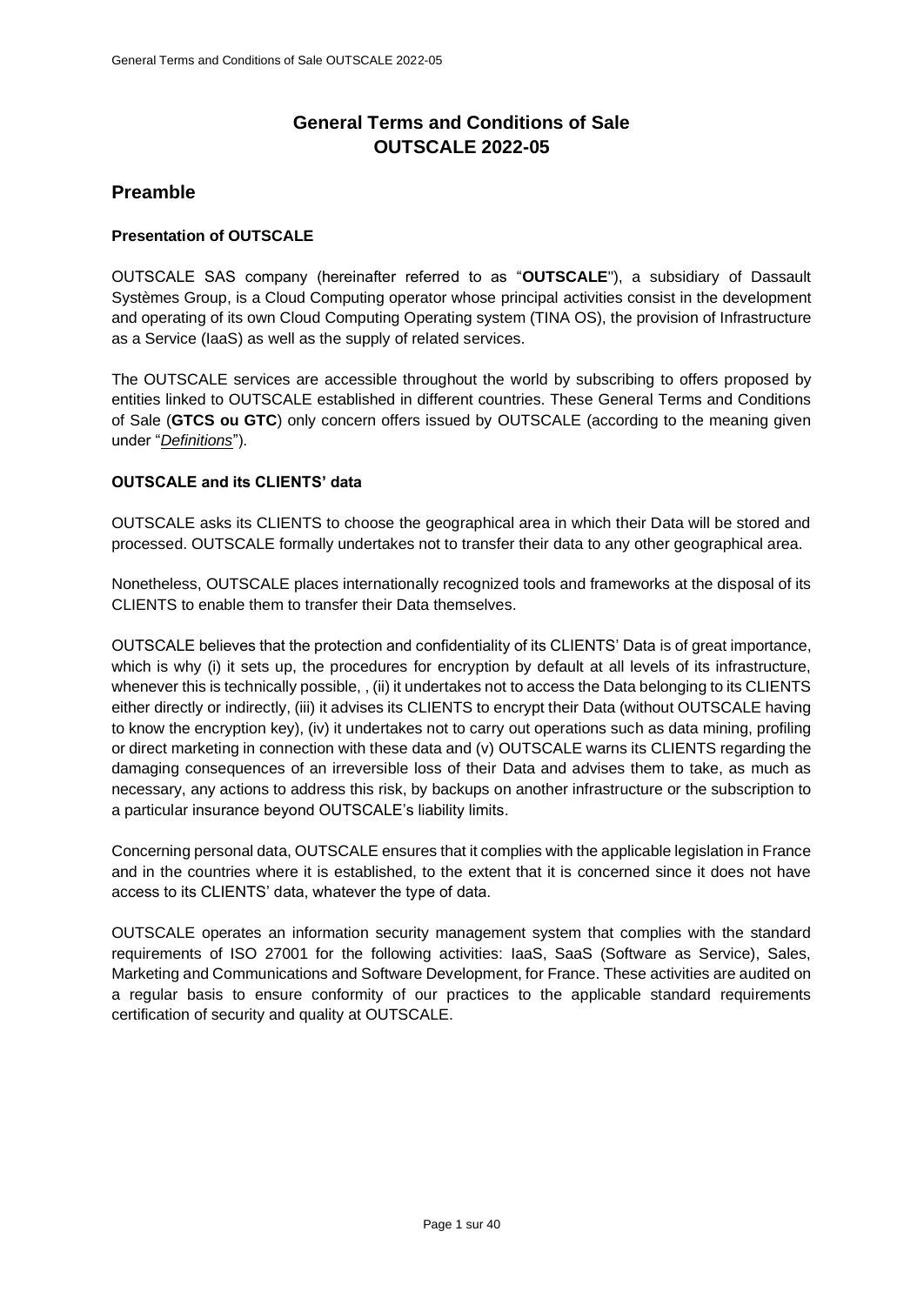## **The GTCS**

The GTCs contain the essential conditions which apply to contractual relations between OUTSCALE and its co-contractors, unless the conclusion of an agreement that derogates from the GTCs are necessary due to the specificity of the proposed operation and/or is requested by the co-contractor and accepted by OUTSCALE.

The GTCS may be completed by the Special and Derogatory Terms and Conditions.

In any event, OUTSCALE is responsible for the infrastructure which supports the resources (virtual machines, storage, etc.) that it makes available to the CLIENT, but OUTSCALE is on no account either legally or technically responsible for the use thereof by the CLIENT.

## **Declarations**

The Parties acknowledge to have negotiated the terms of the existing Agreement in good faith, whether it is in the Special and Derogatory Terms and Conditions or in the General Conditions (General Conditions that the CLIENT acknowledges to accept without limitation or reservation), each of them having the time to consult their advice, to raise question(s) which considered to be determinative of their consent, to the other Party, and to analyse the response of such question(s), to apprehend themself of their commitments.

The Parties moreover declare that the negotiations leading to the present undertaking have been conducted without any restriction or limitation or under the influence of any economic reason of one Party to the other Party, resulting that the Agreement constitutes a mutual agreement in accordance with the Article 1110 Civil Code.

The Parties hereby declare that enter into this Agreement by accepting the economic hazards and some changes in any unforeseeable circumstances at the signing of this Agreement may particularly result some developments and/or modifications of technologies, the national or international economy and the competition and to agree to accept such risk, notwithstanding the provisions of Article 1195 Civil Code.

**The CLIENT hereby declares that it fully acknowledges the current and future laws, regulations, and administrative requirements applicable to its activity both in its country of establishment and in the country in which it carries out its activity. It irrevocably undertakes to comply with it and, if necessary, to ensure compliance with these obligations by all its contractors, whether entitled or having a cause. In particular, it shall be responsible for taking actions, declarations, applications for authorization under the laws and regulations in force in its country of establishment and in the countries in which it carries out its activity concerning the processing which it carries out and the processed Data.**

The CLIENT undertakes in particular not to use the infrastructure made available to it for an activity under authorisation without prior obtaining such authorization. The CLIENT declares that it is personally responsible for these formalities and authorization so that OUTSCALE is never worried regarding this issue. The supporting documents of all necessary authorizations will be provided to OUTSCALE upon its first request.

The CLIENT guarantees as well that it uses the Services provided by OUTSCALE in compliance with the applicable laws and regulations in its country of establishment, including taxation matters. More particularly, in the event that OUTSCALE would be held jointly and severally liable by a tax authority of the payment of right reminders issued as a result of the use of Service made available to the CLIENT,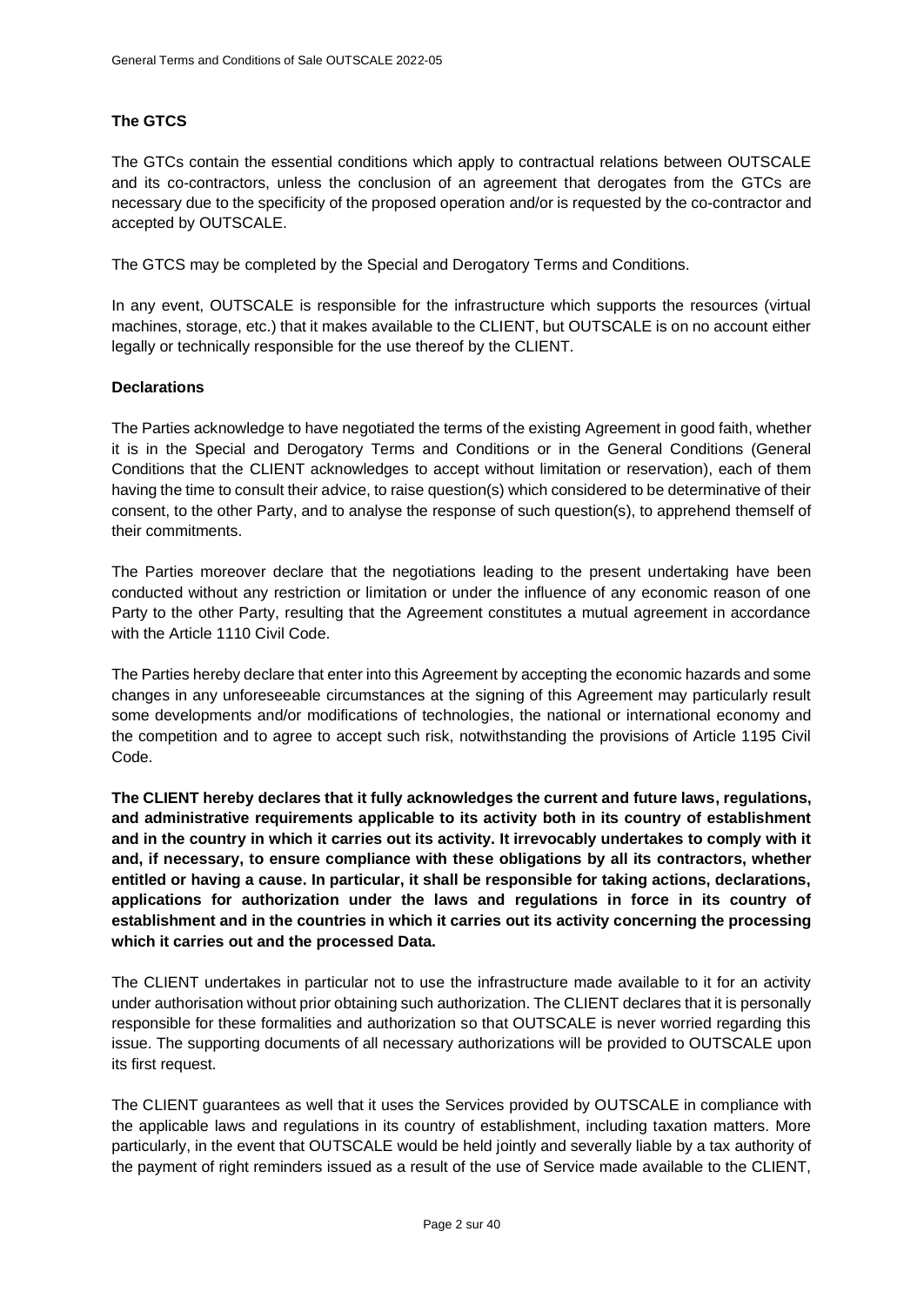the CLIENT hereby undertakes to fully indemnify OUTSCALE, which is in the amount of the sums claimed by the administration and the costs and fees incurred by OUTSCALE.

#### <span id="page-2-0"></span>**1 – Definitions**

For the interpretation of the GTCs, the terms and expressions hereunder shall be interpreted according to the definitions of this article, which definitions have contractual value when they begin with a capital letter.

*Agreement:* Shall mean the agreement entered into by and between OUTSCALE and its CLIENT, to govern the Services linked to a CLIENT Account. It is comprised of the GTCs and, where necessary, completed by the Special and Derogatory Terms and Conditions or a specific service agreement, which must refer explicitly to the OUTSCALE GTCs. The Agreement shall be constituted as stated in the Article ["Formation of the Agreement / Entire Agreement / Hierarchy"](#page-7-0).

*API:* Shall mean the application program interface, whatever the type or version.

*Order:* **Application** Program interface placed at the disposal of the CLIENT by OUTSCALE, enabling the CLIENT to steer and configure the Services (automation of creations, deletions, start-ups and shutdowns of the Virtual Machines, Temporary Extension of the Scope of the Services in the event that the Infrastructure detects a lack of resources, etc.)

*Availability Zones:* Shall mean one or several nearby places located in a Region where OUTSCALE has deployed the equipment enabling it to supply all the Services specified in the Agreement to the CLIENT. The OUTSCALE Infrastructure is designed to ensure that the failure of one Availability Zone shall not affect all the other Availability Zones in the Region. By launching its System in all the Availability Zones within a given Region proposed by OUTSCALE, the CLIENT protects itself against the failure in one Availability Zone which is always a possibility by redundancy of its application infrastructure.

*"Beta" Services:* Services provided by OUTSCALE in a trial version before their large-scale commercialization. The commitments, warranties and liability of OUTSCALE when delivering a Beta Service are limited in accordance with the article "Limits and Constraints related to Beta Services". A Service is called "Beta" when OUTSCALE mentions it in its documentation. The Beta Services, unless otherwise specified in their potential Special and Derogatory Terms and Conditions, do not result in invoicing.

*CLIENT:* Any entity having entered into an Agreement – in accordance with the Article "*[Formation of](#page-7-0)  [the agreement / Entire Agreement / Hierarchy](#page-7-0)*" – with OUTSCALE. The offers by OUTSCALE are not intended for the users, who are not eligible, but it is intended for the professionals. The CLIENT, when it subscribes to these GTCs, must be advised by an IT or network professional, if the CLIENT is not a professional itself.

*CLIENT Account:* An account which enables the CLIENT, once it has accepted the Agreement associated with this Account (by accepting these GTCs and the Special and Derogatory Terms and Conditions) to benefit from the Services in a given Region and/or other Regions of its choice. The same CLIENT may have several Accounts. OUTSCALE only opens a CLIENT Account once the CLIENT has provided it with (i) the e-mail address which will be used as an identifier for this Account (to which OUTSCALE will send notifications relating to the Agreement associated with this Account), and (ii) its identification details (name, intra community VAT number or its equivalent in the CLIENT country, address, etc.), and lastly (iii) accurate, up-to-date bank details necessary for invoicing purposes.

*CLIENT Data (or Data):* All Data of any nature, including Personal Data, that the CLIENT stores and processes using the Infrastructure provided by OUTSCALE. By express agreement, OUTSCALE (i)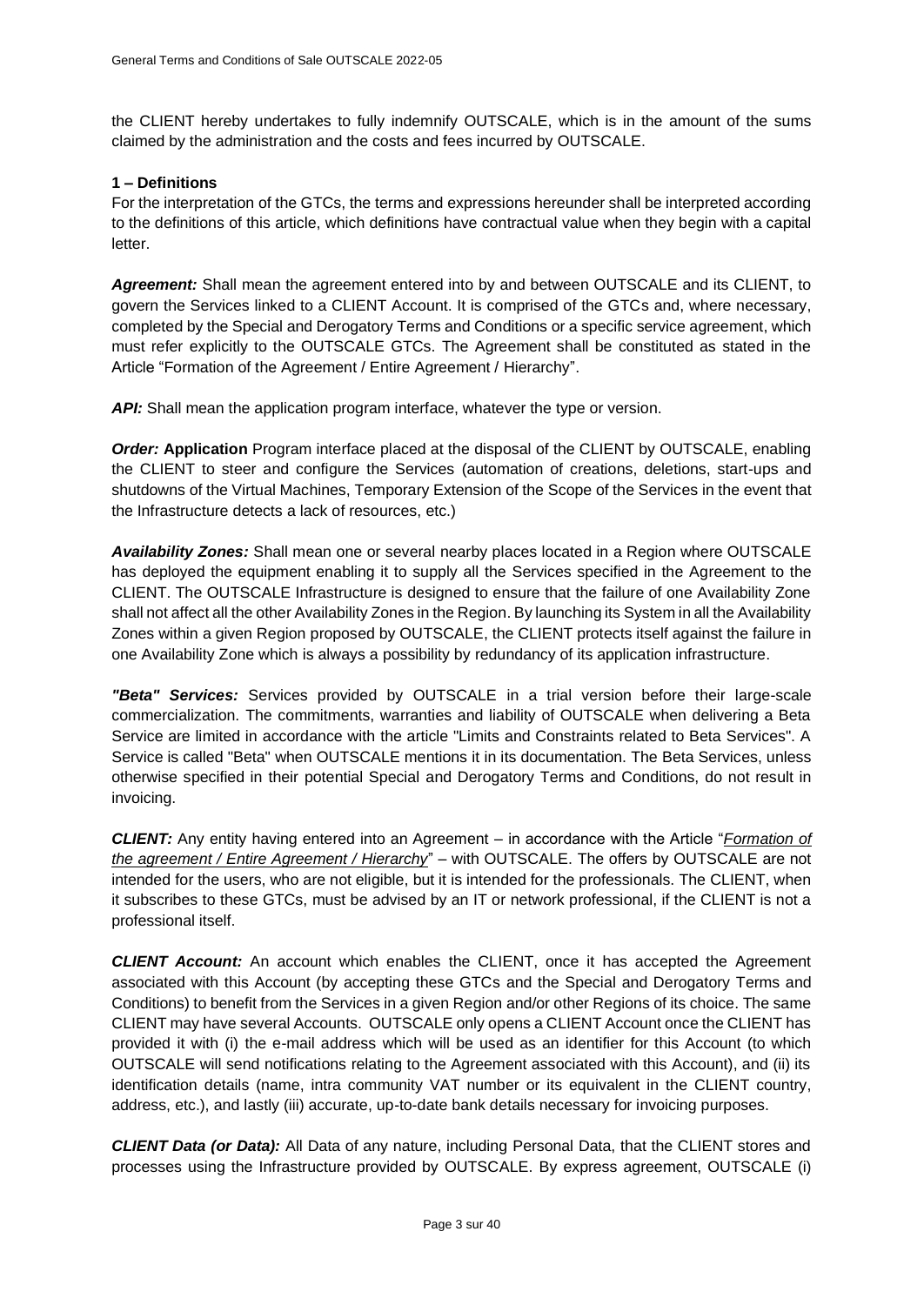undertakes not to access the CLIENT Data, and (ii) advises the CLIENT to encrypt them without providing it with the encryption key; being specified that, lastly, (iii) OUTSCALE cannot distinguish which CLIENT Data constitute Personal Data.

*CLIENT Account:* An account which enables the CLIENT, once it has accepted the Agreement associated with this Account (by accepting the Agreement and the Special and Derogatory Terms and Conditions) to benefit from the Services in a given Region and/or other Regions of its choice. The same CLIENT may have several Accounts. We only open your Account once you have provided it with (i) the e-mail address which will be used as an identifier for this Account (to which we will send notifications relating to the Agreement associated with this Account), and (ii) your identification details (name, intracommunity VAT number or its equivalent in the CLIENT country, address, etc.), and lastly (iii) accurate, up-to-date bank details necessary for invoicing purposes.

*CLIENT System***:** The applications, developments, Data, databases, software, etc. placed on one of the Virtual Machines or a Storage Service Facility by a CLIENT, in order to render them accessible to users via the Internet or a direct link. The CLIENT is the only one legally and technically responsible for its System.

*Cloud Computing:* Technique for providing CLIENTS with calculations, memory, storage and network resources supplied by servers that are linked up by networks. These servers and the underlying Infrastructure are operated and maintained by OUTSCALE in a way that is transparent for the CLIENT.

*Data Controller / Processor:* Have the meaning assigned by the Legislation on Personal Data.

*Extension of the Scope of the Services (or Extension):* When the offer subscribed so enables, this shall involve the CLIENT purchasing supplementary resources from OUTSCALE, over a given period, for example, to meet new needs.

*EEE/EEA (European Economic Area):* Economic union grouping together the members of the European Union and other European States together in accordance with the treaties which formed and govern this area.

*GDPR:* General Data Protection Regulation (EU) 2016/679 dated April 27, 2016, relating to the protection of individuals in relation to the processing of their personal Data and the free circulation of these Data.

*General Terms and Conditions of Sale (or GTCs):* This document, including its preamble, definitions and all the documents incorporated by reference.

*Indirect Clients:* All the entities which purchase OUTSCALE Services via a Reseller. As Indirect Clients must accept these GTCs before being able to make use of the Services. The Reseller is in charge of obtaining the acceptance by the Indirect Client.

*Legislation on Personal Data:* For France (i) the amended law of January 6, 1978, on data privacy and the GDPR entered into force on May 25, 2018, and (ii) for other countries, the regulations with the same purpose applicable in their territory.

**Logical Firewall:** Service ensuring the routing and filtering of incoming and outgoing traffic from Instances to private and/or public networks.

*Non-persistent Storage:* Storage space, used by the Virtual Machine, where the data is eliminated by rebooting the machine. By default, the CLIENT's Virtual Machine shall have a Persistent Storage for its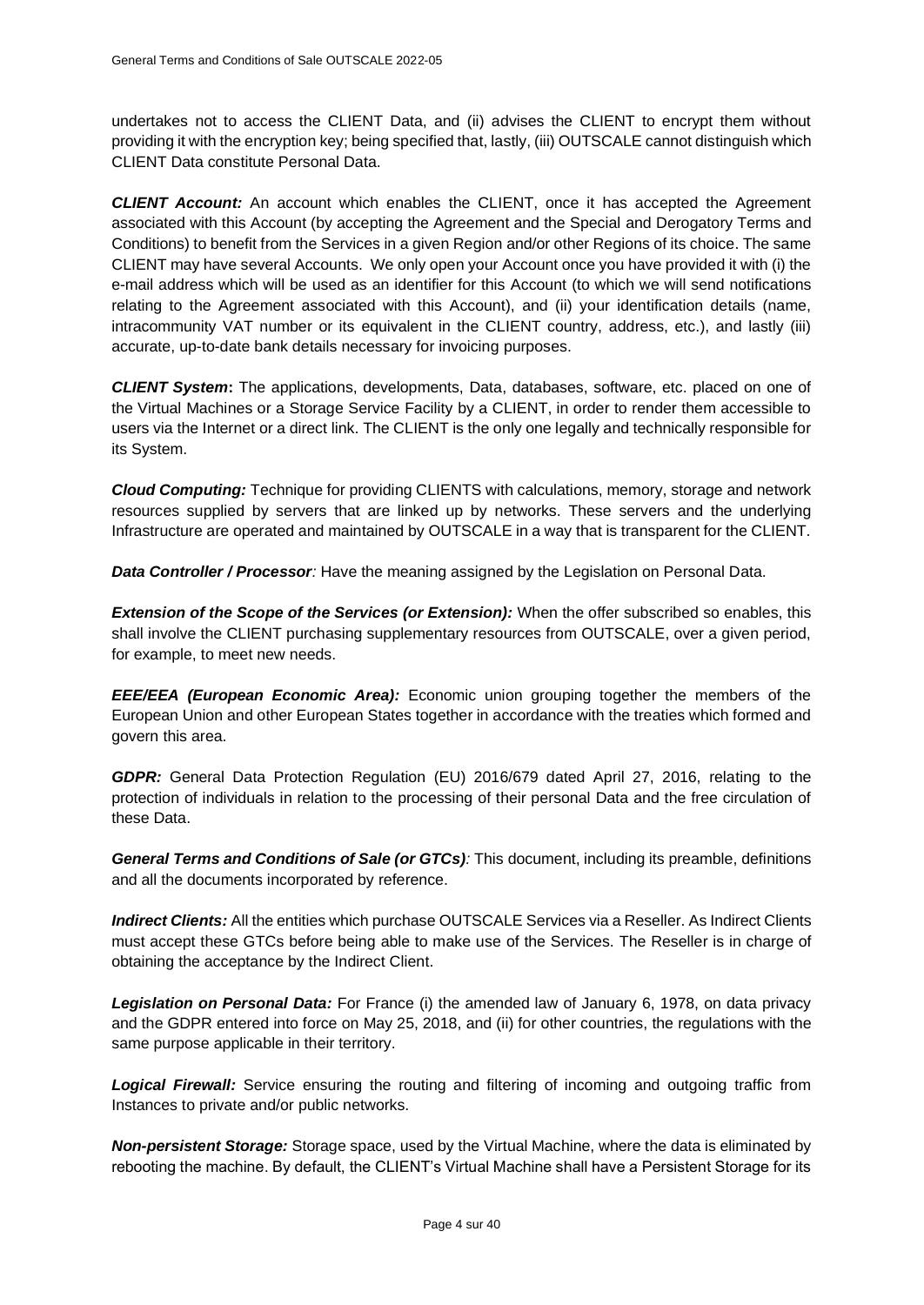boot disk but it must not be used for storing Data. It is highly recommended for the CLIENT to subscribe to a Persistent Storage solution with OUTSCALE, and this is essential even if the CLIENT wishes to save its Data in the event of the shutdown of a Virtual Machine.

*Object Storage or Object Storage Service:* A storage environment that enables data to be sent and received from an IT platform via the Internet, with a copy of the data on three separate physical types of equipment in order to guarantee the Sustainability of the data in the event of a simultaneous breakdown of one or two of the physical facilities used. Complementary options (archiving, double sites, etc.) may complete this offer.

*Official OMI:* OMI, that is identified in the list of the available OMI, is maintained by OUTSCALE and made available to its CLIENTS. After the first use of an Official OMI by the CLIENT on the launch of a Virtual Machine, for updating all the components of this OMI is the sole responsibility of the CLIENT. The responsibility of OUTSCALE cannot be held liable for the consequences of the failure of one the components of this OMI affecting the functioning of this Virtual Machine or the data which it contains due to faults or bugs brought to light after this first use.

*OMI (OUTSCALE Image Machine):* A ready-for-use Image available on OUTSCALE platforms allowing to have a standardized Virtual Machine. We may also use the term Image Machine.

**On Demand:** Refers to Services supplied in the context of the Agreement when the CLIENT(i) only pays for the resources effectively used, (ii) does not take out any subscription or commitment over time or for minimum resources, and (iii) can therefore cease to use the Services at its convenience and without indemnity, in particular if they no longer correspond to its needs. Within the framework of On Demand Services, OUTSCALE cannot guarantee the availability of resources at all times as explained in *["OUTSCALE's general obligations"](#page-11-0).*

**Order Form:** Designates the document which may be dematerialized, signed or validated when it is in dematerialized form, by the CLIENT under the terms of which the latter accepts a proposal for services/ a quote or orders a product; it shall comprise with, if necessary, the applicable Special and Derogatory Terms and Conditions. OUTSCALE bears no obligation for any sort of the f Professional Services performance, or the provision of Services requiring a quote without an Order Form signed by the CLIENT and accepted thereafter by OUTSCALE.

*OUTSCALE:* The company OUTSCALE SAS, registered at Nanterre Registry of Trade and Companies under number B 527.594.493, with a capital of 1 849 930 euros, having its registered office located at 1 rue Royale, 319 Les Bureaux de la Colline, 92210 Saint-Cloud - France.

*OUTSCALE Infrastructure:* All of OUTSCALE's equipment (servers, routers, etc.) and software (TINA OS in particular) necessary for the provision of the Services, as well as for all of OUTSCALE's other activities.

*OUTSCALE Public Documentation:* OUTSCALE public documentation available for the CLIENT at docs.outscale.com.

*Party or Parties:* are referred to individually as the "Party" and collectively as the "Parties" to the GTCs, namely the CLIENT and OUTSCALE.

*Persistent Storage:* Service subscribed by the CLIENT in its management interface or API.

**Personal data:** CLIENT Data which correspond to the definition of personal data provided by the French Legislation on Personal Data. For any questions relating to Personal Data (except for those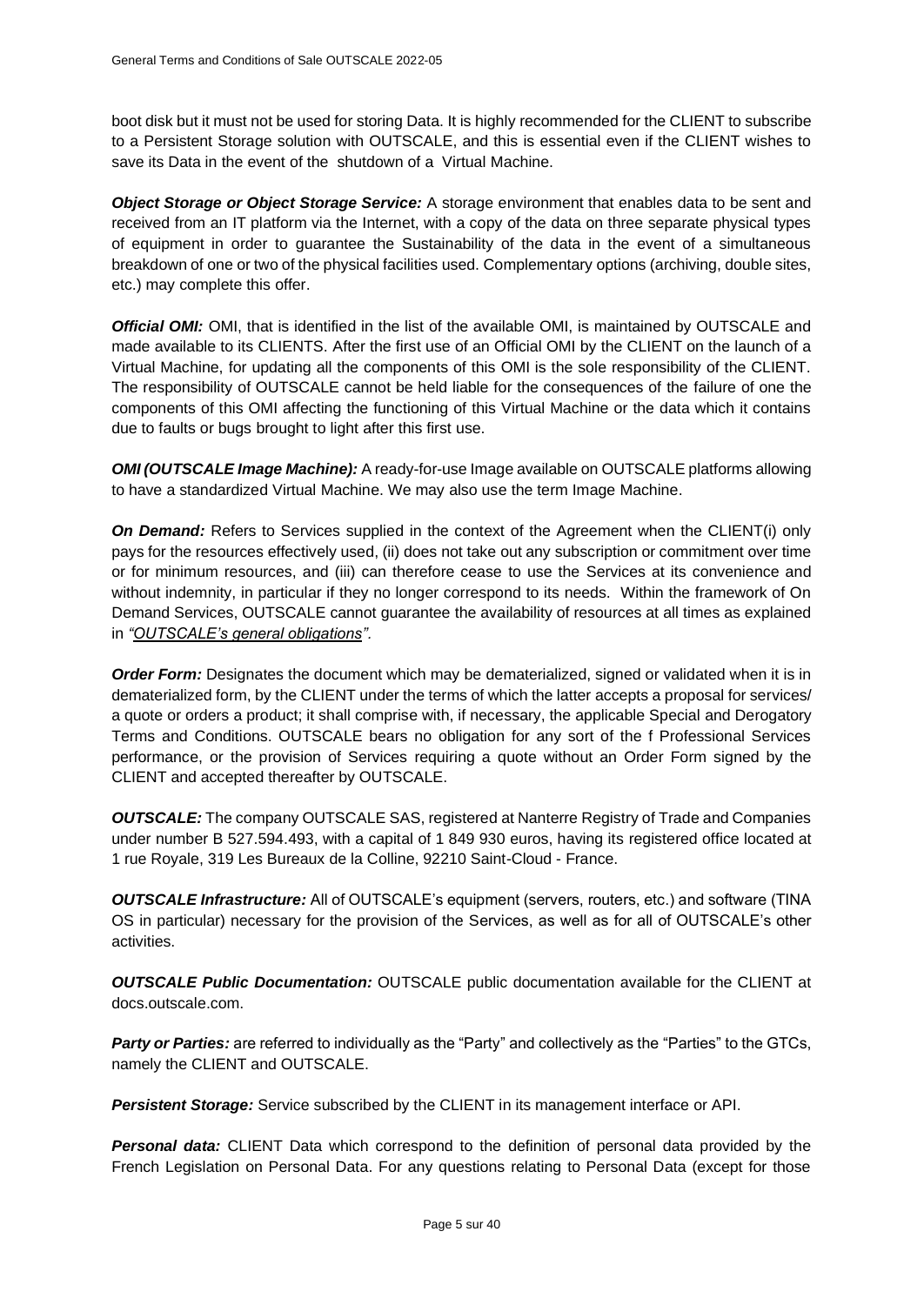related to the CLIENT's Systems, which are under its sole responsibility) please contact [donnees](mailto:donnees-personnelles@outscale.com)[personnelles@outscale.com.](mailto:donnees-personnelles@outscale.com)

**POP:** Point of Presence of the Cloud Computing. This is a place, in general in a Datacenter, where OUTSCALE operates one or several of its Services.

*To Process/Processing:* Shall have the meaning given to it by the Legislation on Personal Data.

*Professional Services:* Any Services supplied by OUTSCALE following a specific request by the CLIENT, in particular with the aim of enabling the CLIENT to acquire specific skills to enable it to migrate its information system to Cloud Computing or use it for Cloud Computing. These services are not subject to SLAs and the liability commitments for OUTSCALE are limited. These Services are governed by specific agreements.

*Region:* Shall mean a grouping of Datacenters distributed over a sufficiently large geographic area to ensure a satisfactory redundancy but sufficiently near to ensure a synchronization of Data on the different involved sites.

*Reseller:* Any entity which has concluded a Reseller agreement with OUTSCALE.

*Reseller Agreement:* Agreement between OUTSCALE and a Reseller which defines (i) the special financial conditions for the price of the Services that a Reseller purchases from OUTSCALE to sell on to Indirect Clients, and (ii) the rights and obligations of the Reseller (in terms of training of its personnel, certification, etc.) on the basis of the Reseller program which it signs up for. Reseller agreements are automatically integrated in these GTCs with which they form an indivisible whole. Reseller agreements are never exclusive.

*Reversibility:* Paying service whose purpose is to help the migration of the CLIENT's production on the OUTSCALE Infrastructure to an iso-functional platform which is compatible but not the property of OUTSCALE.

*Services:* The provision of resources by OUTSCALE to the CLIENT (Virtual Machines, Object Storage, etc.), within OUTSCALE's Infrastructure as well as related Services, if applicable.

**Service Access Key:** It concerns a set of digital identifiers (login, password, API key, etc.) enabling the CLIENT to make its authentication on its Infrastructure, for example on the API, in order to control its resources and subscribe to the Service. Access keys are used for a specific account and must not be shared by the CLIENT. It is also referred to as Access Key / Secret Key (AK/SK).

**[Service Level Agreement SLA/Quality of Service:](#page-33-0)** Shall mean OUTSCALE's quality of service commitments in the context of the Services and are defined in Appendix A to this Agreement.

**Snapshot:** shall refer to the instantaneous state of a Persistent Storage (its existing Data and metadata at the time of the Snapshot) taken at the initiative and under the CLIENT's sole responsibility at any given time. The CLIENT (i) must not take Snapshots during maintenance periods, and (ii) must follow OUTSCALE's technical recommendations, summarized on its Public Documentation (docs.outscale.com), in relation to Snapshots, and in particular, ensure the consistency of its volume prior to taking a Snapshot.

**Sovereignty:** Designates the management policy for the Data but also for all the personnel and Infrastructure of OUTSCALE. Sovereignty applies to a Territory. OUTSCALE guarantees its CLIENTS that by using one or more Regions in the same Territory, no Data will leave this territory at the initiative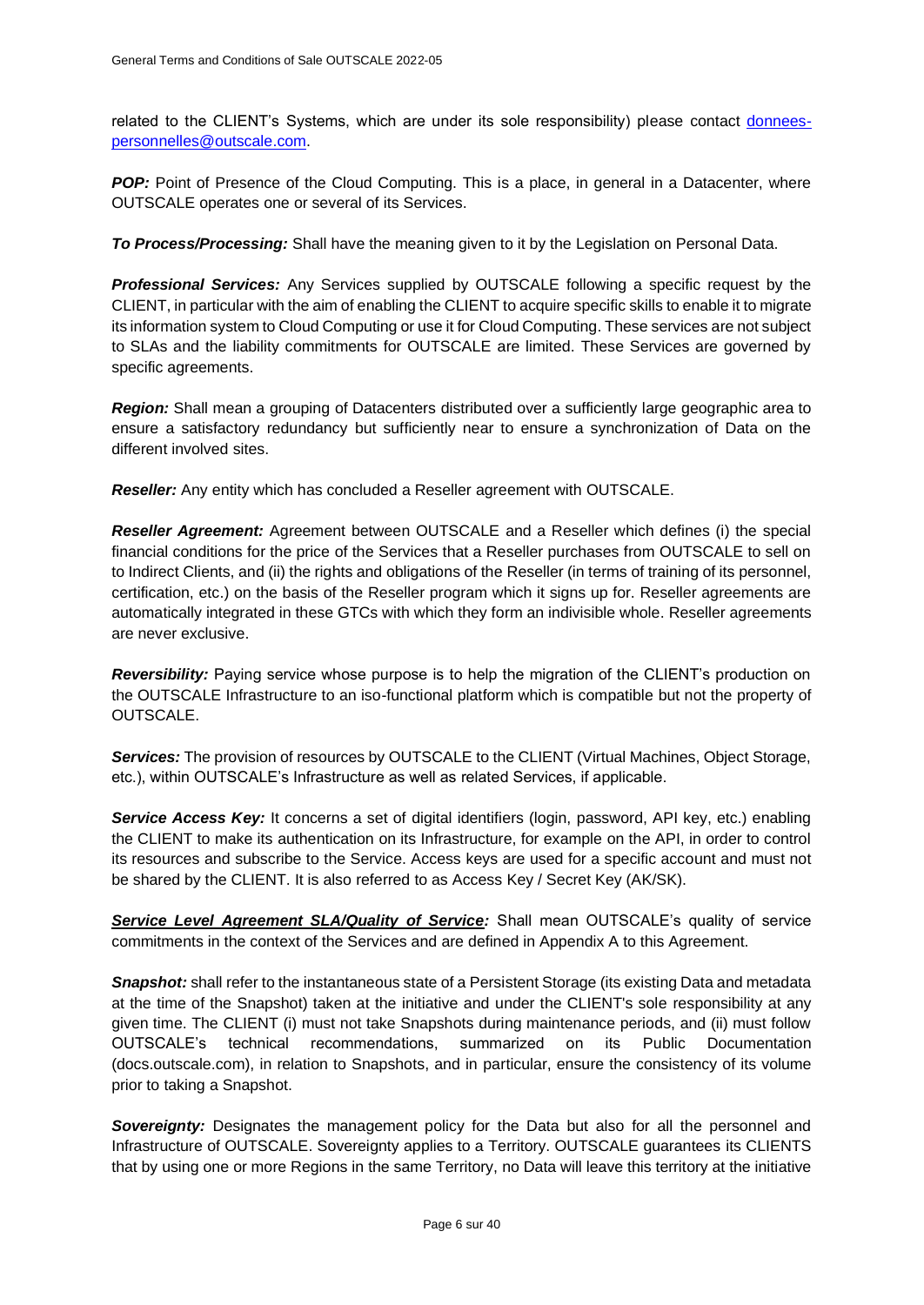of OUTSCALE. Furthermore, the OUTSCALE personnel in any given Territory are contractually bound to this Territory and no-one from another Territory may access the equipment of a Territory without the authorization of personnel from said Territory. CLIENT's Data is subject to the regulations of the Territory (or Territories) selected by the CLIENT.

*Specifications:* Designate the characteristics of the different Services proposed within the framework of these GTCs, i.e. in particular the description of the Services, how they function, their performances and a breakdown of responsibilities between OUTSCALE and the CLIENT with a view to ensuring the security of the Services and of the Data. The Specifications are described in (i) the Specifications of the Services accessible at docs.outscale.com, (iii) the documents to which points i and ii above refer, and (iii) the other documents, whatever their form, mentioned in the GTCs or the Special and Derogatory Terms and Conditions.

*Special and Derogatory Terms and Conditions (or Derogatory Agreement):* Contractual documents (comprise of one or several Order Form(s), and if necessary all other contractual document accepted as such by the Parties (conditions online terms, letter of agreement, etc.) completing or derogating, if applicable, to these GTCs and specifying the terms of the offer (Virtual Machine specifications, Object Storage Services, duration of the Services for Services which are not On Demand, special performance conditions, etc.) subscribed by the CLIENT, by any means, including online, via its management API. They shall form an integral part of these GTCs.

**Sustainability:** Probability of non-deletion of data inadvertently (the deletion could be caused by a physical phenomenon such as "bit flips", the dysfunction of a specific technology, the aging of the storage media, etc.), for example: a sustainability of 99.9999999 % per year shall mean that 0.0000001 % of the data, at the most, could be altered during the year.

*Technical Support (or Support):* shall mean the technical support provided by OUTSCALE in accordance with the Specifications of the Services and the article "*[Technical Support](#page-29-0)*" provided in these GTCs.

**Territory**: Designates a country or set of States which share the same legal rules concerning data, in particular Personal Data. There may be several regions in the same Territory.

*User:* means an external user who is neither an employee nor a service provider of the CLIENT, to whom the CLIENT would have allowed access to objects he has stored.

*Virtual Machine(s) or Instance(s):* Virtual Servers which set up the CLIENT systems and are located within the OUTSCALE Infrastructure. They shall include: (i) memory resources (RAM and hard drive and/or other means of storage), (ii) calculation resources, (iii) Persistent Storage with or without the guarantee of performance, (iv) an operating system (Windows®, distribution LINUX or other), (v) thirdparty applications that may be subject to licenses, (vi) the standard security system, (vii) bandwidth allocation. All the characteristics from (i) to (vii above, are defined by the CLIENT, on the basis of the options proposed by OUTSCALE, and form an integral part of the Special and Derogatory Terms and Conditions. **As OUTSCALE is unaware of the type of System that the CLIENT plans to set up on the Virtual Machines, it is unable to offer advice with these choices.**

# **2 – Purpose of these GTCs**

The purpose of these General Terms and Conditions of Sale – which may be completed by Special and Derogatory Terms and Conditions – is to define the scope and terms of the Services supplied by OUTSCALE to the CLIENT, as well as the related financial conditions.

All the Services covered by these GTCs comply with the certified ISO 27001 processes.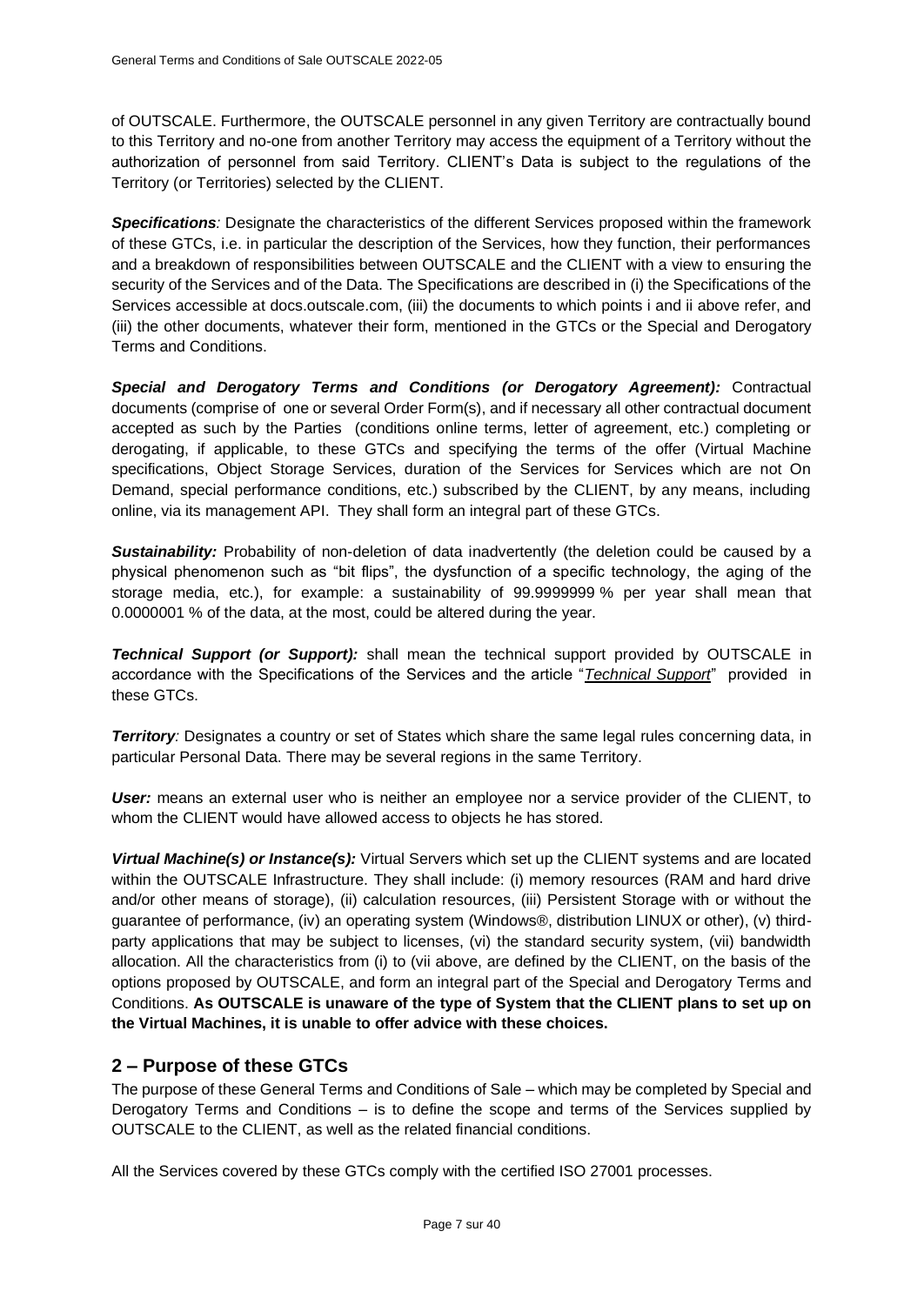# <span id="page-7-0"></span>**3 – Formation of the Agreement / Entire Agreement / Hierarchy**

## <span id="page-7-1"></span>**3.1 – Formation of the Agreement**

The Agreement is irrevocably formed as of the acceptance by the CLIENT (i) of these GTCs and if applicable (ii) the Special and Derogatory Terms and Conditions.

The acceptance of the Agreement by the CLIENT entails acceptance of these GTCs, which the CLIENT acknowledges it has read and understood. Although the CLIENT is always a professional, before accepting these GTCs, it must seek advice from an IT and network's professional, if it is not one itself, in order to make the technical choices which are part of the Agreement, in particular concerning the characteristics of the Virtual Machines, their operating system, data transfers, account synchronization over several Territories and Regions, the resources necessary to satisfy its needs, compliance of guarantees provided by OUTSCALE with regards to its security requirements etc.

As explained in the article "*[Validity of electronic means for notifications issued](#page-30-0) [within the scope of the](#page-30-0)  [Agreement"](#page-30-0)*, **the CLIENT must refuse these GTCs and not enter into an Agreement with OUTSCALE if it does not accept e-mail as method of notification in the context of the Agreement.** 

## **3.2 – Entire Agreement**

All the discussions, advertisements, e-mails, offers, proposals, etc. having the same purpose as the Agreement shall be cancelled by the latter, which constitute the entire agreement between the CLIENT and OUTSCALE in relation to its subject matter.

## **3.3 – Hierarchy of contractual documents/interpretation**

These GTCs govern all the relations between OUTSCALE and its CLIENT or prospects for the supply of products or Services or the concession of software license.

These GTCs always prevail on those of the CLIENT.

The CLIENT and OUTSCALE can agree on Specific and Derogatory Conditions to all or part of these GTCs. On the condition that the said Specific and Derogatory Conditions are expressly mentioned in a contract dated and signed by the Parties. In any event, the said waivers shall only apply to the operation covered by the Specific and Derogatory Conditions.

Unless expressly waived in the Specific and Derogatory Conditions defined in the above paragraph, in case of contradiction between a contractual document and these GTCs, the GTCs shall prevail.

Furthermore, if one of the clauses of the Agreement were to be deemed contrary to the law, the Parties must replace it with another valid clause which is as close as possible to the clause that is declared invalid.

## **3.4 – Procedures of Subscription**

The CLIENT subscribes to Special and Derogatory Terms and Conditions online (3.4.1) with an Order Form accepted by OUTSCALE (3.4.2) or by negotiating a derogatory agreement with OUTSCALE (3.4.3).

## **3.4.1 – Subscription by Order Form**

The CLIENT may order the Services by contacting the sales department at [sales-eu@outscale.com.](mailto:sales-eu@outscale.com)

Once OUTSCALE has accepted the CLIENT's Order Form, the Agreement is formed, and the Account opened. Validation of the Order Form constitutes acceptance of OUTSCALE's General Terms and Conditions of Sale by the CLIENT.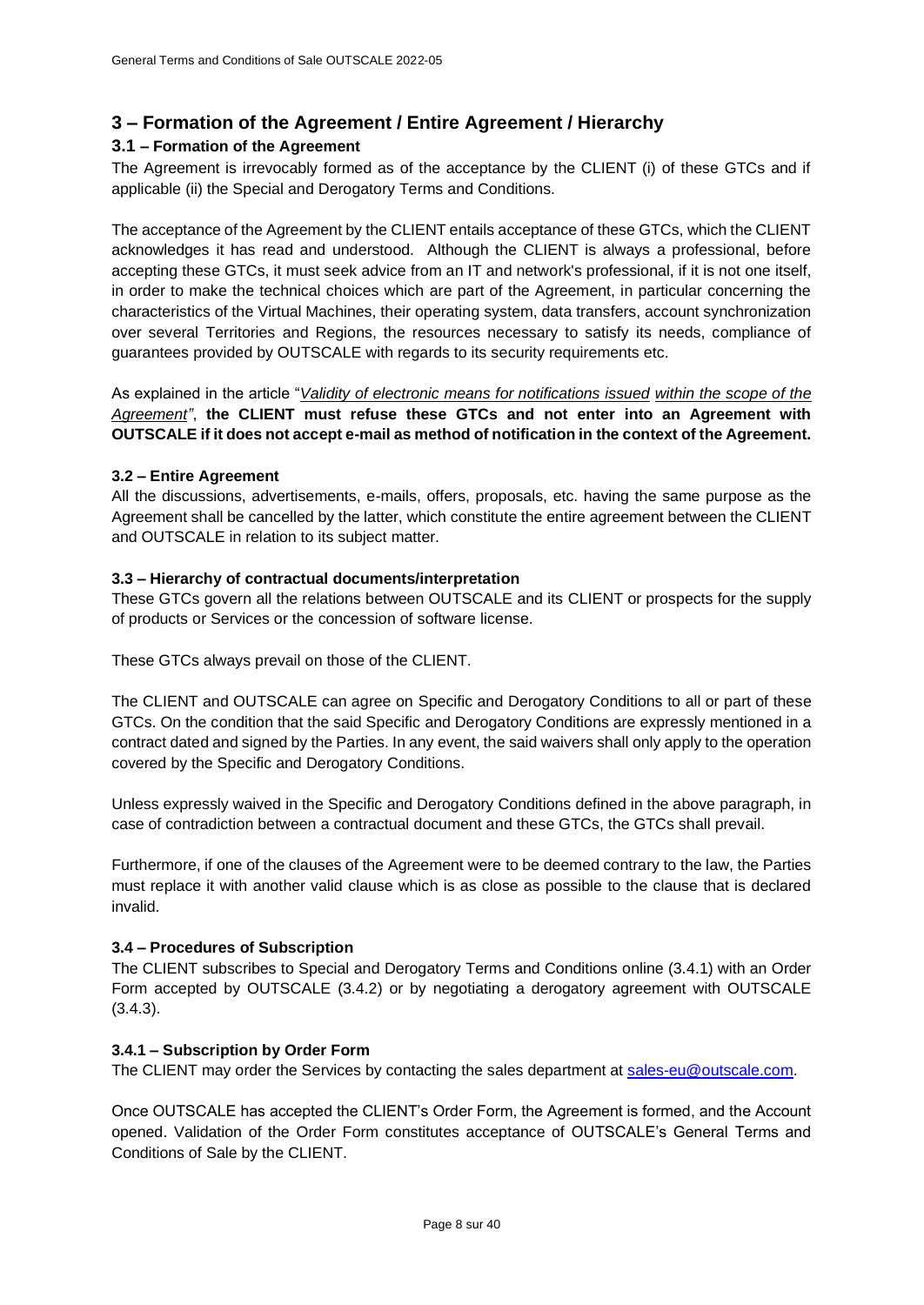Some Regions and/or some Services may only be ordered by Order Form.

## **3.4.2 – Subscription by negotiating a derogatory agreement**

When the CLIENT asks for the negotiation of an overriding Agreement, OUTSCALE is never obliged to accept.

## **3.5 – Creation of CLIENT Account**

The CLIENT determines at the request for Account creation:

- The e-mail associated with the Account (which will be used for all notifications and any formal notice required within the framework of the Agreement and which also allows to receive the reinitialisation email of the Account administrator password);
- Its identification data (name, intercommunity VAT number or its equivalent registration number in the CLIENT's country, address, telephone number, etc.)

The CLIENT agrees on the Processing of those Data by OUTSCALE in order to provide the Service to the CLIENT.

The CLIENT must also provide invoicing and bank details to OUTSCALE to ensure payment of the Service.

At the end of the registration process, the CLIENT receives confirmation of the opening of its Account.

The Opening of the Account entails acceptance by OUTSCALE of the associated Agreement and enables the CLIENT to use the OUTSCALE Services exclusively in the Regions situated in the Territory that it has chosen.

## **3.6 – Extension of the Scope of Services**

The CLIENT may extend the scope of services under the same procedures as its initial order or by means of automatic extension tools (API OUTSCALE and/or Cockpit).

#### **3.6.1 Automatic extension of the Scope of the Services**

Thanks to OUTSCALE's API and/or Cockpit, the CLIENT can develop programs which will automatically subscribe to OUTSCALE Services (new Virtual Machines, additional storage volume, etc.)

It is understood that, if the CLIENT uses these APIs and/or Cockpit, it cannot be released from its obligations, in particular its payment obligations, on the grounds that its System ordered the Services erroneously (for example, if the CLIENT machines, following a dysfunction, ordered Services that were contrary to CLIENT forecasts).

However, it remains the CLIENT's responsibility to use the automatic subscription functions with care and to set in place the necessary control procedures.

#### **3.6.2 – Error of the CLIENT generated by an automatic subscription of long-term service**

In the event that, in application of 3.4 above, a long-term service (for example, a Virtual Machine reservation for several years) is wrongly ordered via API and/or Cockpit, the CLIENT must enter a cancellation request, within 8 (eight) days of this order, the commercial service of OUTSCALE explaining that this order was generated in error and the causes of this error.

Provided that this order:

is effectively for a commitment of a period of more than 6 (six) months;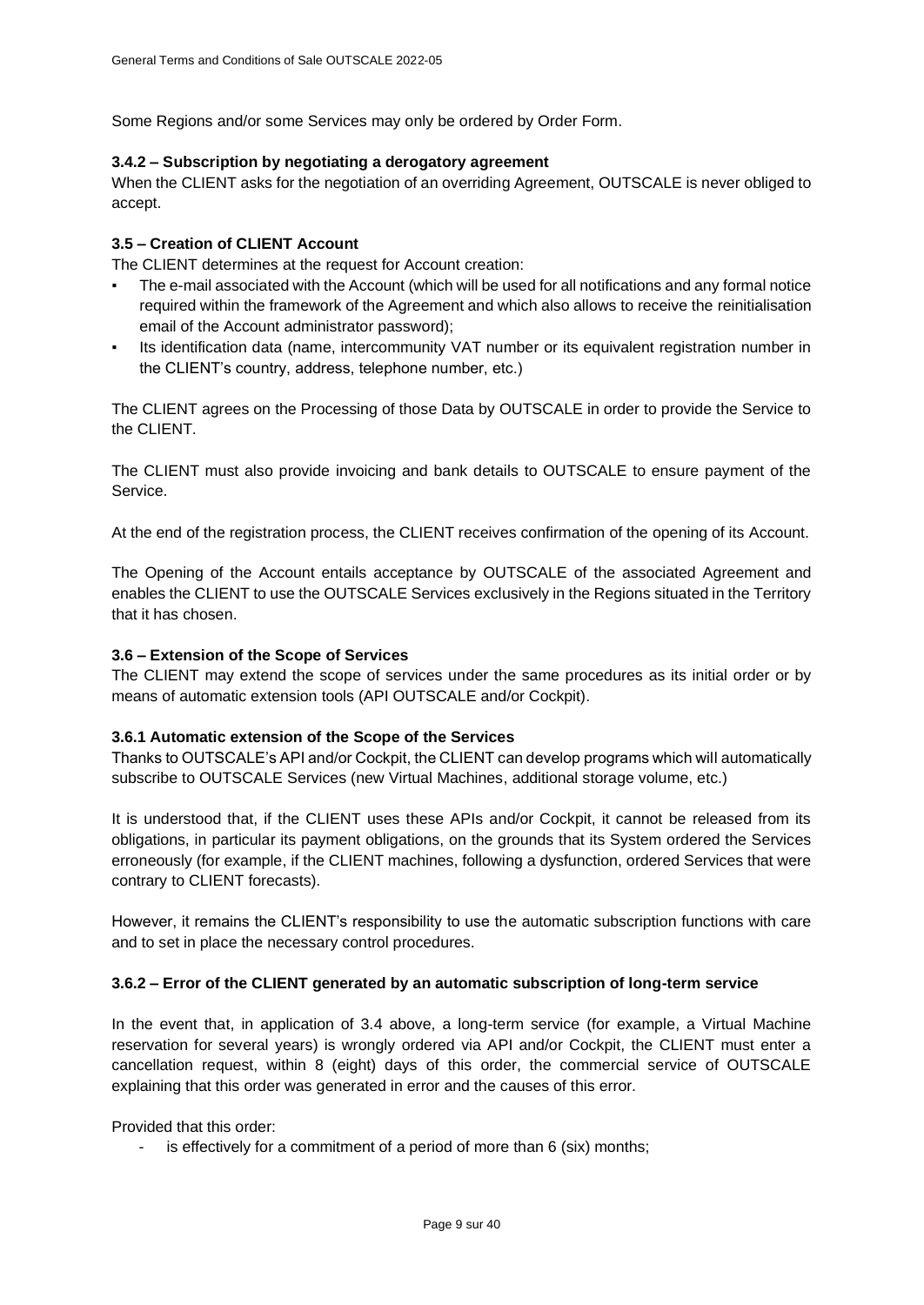- has not generated OUTSCALE's commitments to third parties (ordering hardware, bandwidth, etc.);
- has not incurred any expenses to OUTSCALE;
- was generated by an error entered and reproducible:

The commercial service will issue, provided that the services related to this order have not been used, a credit for this wrongly generated order.

The amount of this credit will be reduced:

- from a management fee package equivalent to 10% of the order generated in error;
- the costs incurred by OUTSCALE for the commissioning of this order;
- consumption of services related to this order.

# <span id="page-9-0"></span>**4 – Term/Termination of the Agreement**

The Agreements governed by these GTCs are concluded for an unlimited period of time, except if the Agreement does not correspond to an On Demand Service and its Special and Derogatory Terms and Conditions fix a specific term (for example, in case of the reservation of a Virtual Machine for a fixed period).

Each of the Parties may terminate Agreements for On Demand Services at any time, without indemnities, including for the sake of convenience.

For Services which are not On Demand, the Agreement can only be terminated in accordance with the conditions agreed upon in the Special and Derogatory Terms and Conditions and if there are no conditions specified, the Agreement can be terminated like On Demand Agreements, except for Virtual Machine reservations which are still firmly and irrevocably ordered without the possibility of early termination.

The termination of an On Demand Agreement takes place as follows:

- The CLIENT: by sending an e-mail from the e-mail address associated with its Account to [support@outscale.com](mailto:support@outscale.com) in which it expresses its intention to terminate and indicates the Agreements to be terminated, if there are several Agreements associated with the e-mail address. OUTSCALE must acknowledge receipt of this termination letter, by return e-mail
- OUSTCALE: by sending an e-mail to the e-mail address of the CLIENT Account.

The termination comes into effect 15 (fifteen)clear days after (i) the acknowledgement of receipt from OUTSCALE if the termination takes place at the initiative of the CLIENT or (ii) the date on which the termination e-mail was sent by OUTSCALE if the termination decision is made by OUTSCALE.

Before the effective termination date, the CLIENT must imperatively have recovered all its Data hosted within the framework of the Agreement(s) terminated, as specified in the article "*[Recovery or deletion](#page-27-0)  [of Data](#page-27-0)*".

The termination of the Agreement, whether at the initiative of OUTSCALE or the CLIENT, does not release the CLIENT from its obligation to pay for those Services already used.

# **5 – Modification of the General Terms and Conditions of Sale, offers, prices and Agreements**

Particularly for the purposes of improving the Quality of Service, OUTSCALE may modify these GTCs regularly as well as its offers (Service Specifications, prices, etc.).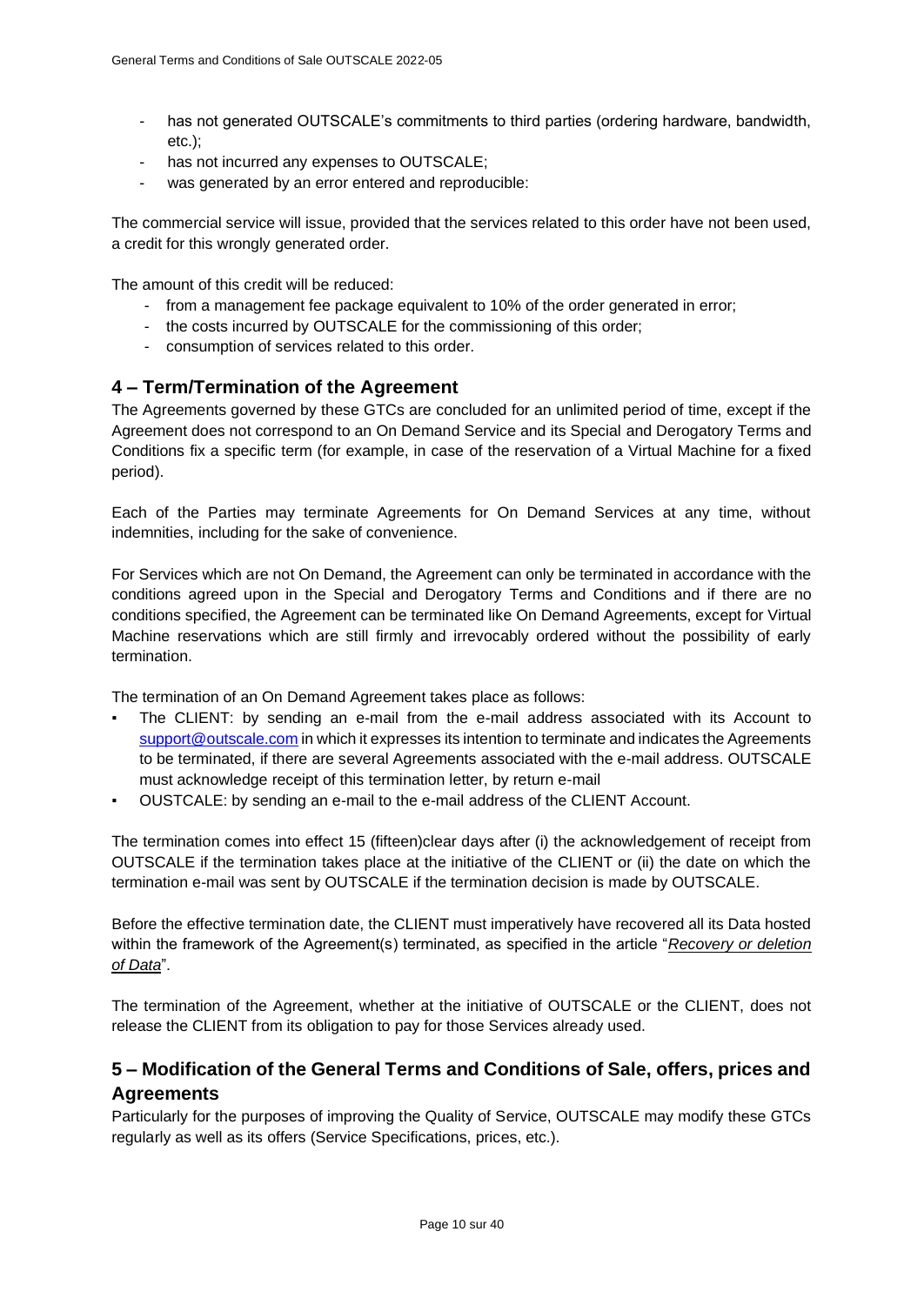The new versions of the GTCs, offers and prices will be published on OUTSCALE's website [\(https://en.outscale.com/terms-of-service/\)](https://en.outscale.com/terms-of-service/). OUTSCALE may also send an e-mail to the CLIENT Account e-mail address and/or warn the CLIENT of a modification of the contractual conditions via the management interface of its Account. In the event of a substantial modification relating to obligations incumbent upon each of the Parties, this modification must be notified to the CLIENT by e-mail or via the management interface of its Account.

The new contractual conditions come into force as soon as they have been published and apply (i) to future contractual relations between OUTSCALE and its CLIENTS, whether On Demand CLIENTS or otherwise, and (ii) automatically modify the Agreements in progress with the consequences described in sections 5.1 and 5.2 depending on whether they are On Demand Services or not.

In the event of a modification made by OUTSCALE to the Specifications for the Services, it is up to the CLIENT, if necessary, assisted by an IT professional, to ensure that the Services continue to be in line with its needs and objectives, in particular in terms of security.

## **5.1 – Consequences of modifications to On Demand Agreements**

If the CLIENT does not accept the modifications made by OUTSCALE to its On Demand conditions – either at the time of the modification or at any subsequent moment – it must cease to use the Services and notify OUTSCALE of the termination of the Agreement in the conditions set forth in the article "*[Term/Termination of the Agreement](#page-9-0)*".

If the CLIENT continues to use the On Demand Services despite the modification of the contractual conditions, it will be deemed to have accepted the modified conditions.

In no circumstances will OUTSCALE pay any indemnity to the CLIENT following the modification of the contractual conditions (GTCs, offers and prices) of its On Demand Services, the possibility of modifying them at its convenience being the counterpart for the CLIENT's freedom to terminate the On Demand Services at its convenience and without indemnification.

## **5.2 – Consequences of modifications to Agreements that are not On Demand**

The conditions for the revision of the Services which are not On Demand are defined in their Special and Derogatory Terms and Conditions.

# **6 – Suspension of the Services at the request of a legally competent authority on the concerned territory or when the CLIENT makes an illicit or unreasonable use thereof or use which threatens the security of the resources supplied by OUTSCALE**

OUTSCALE, if it has identified malicious operations or operations which threaten the security of its Infrastructure or that of third parties (such as 'flood', 'scan', 'denial of service', etc.) originating from or targeted at the resources it supplies to the CLIENT (such as Virtual Machines, Object Storage Service, etc.), or at the first demand of a territorially competent authority in the territories of the CLIENT's services disposal (in particular judicial) involving the resources of the CLIENT, or each time the law obliges it, may block said resources and suspend the Services.

Once they have been blocked, the CLIENT will no longer have access to these resources (or to the related Data) and, from a network point of view, they will be isolated from the rest of the Infrastructure.

If the law or the authority which requested the block and the law oblige OUTSCALE to keep the resources blocked for a certain time and/or until a decision is reached and/or any other event, OUTSCALE will comply.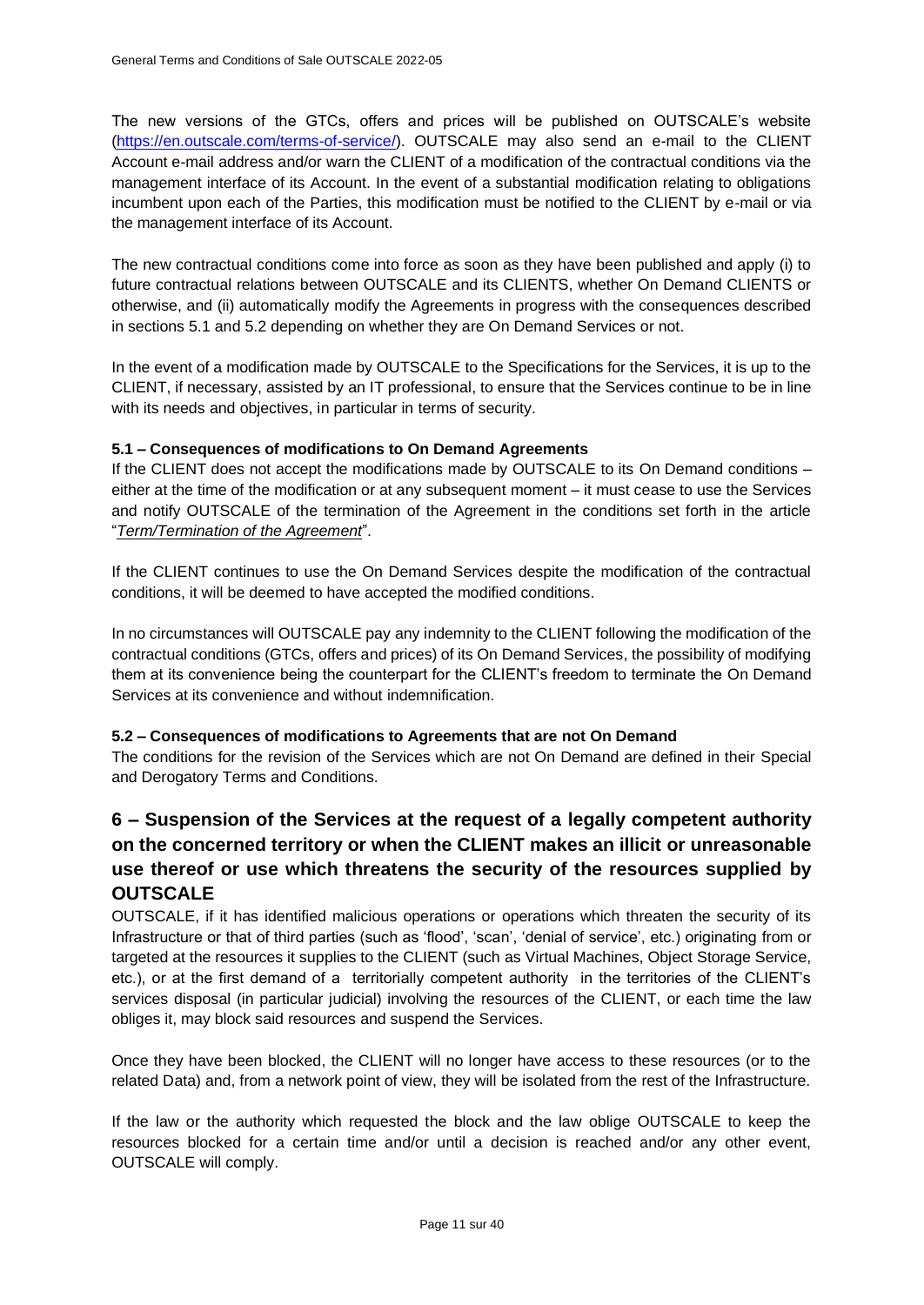## Otherwise, OUTSCALE may:

- keep the resources blocked until the reasons for the blockage have disappeared,
- at any time, and without unblocking the resources, notify the CLIENT by e-mail of the termination of the Agreement within 10 (ten) clear days, the CLIENT then being required imperatively to ask the OUTSCALE "Customer Service" to return the Data to it in the conditions set forth in the article "*[Recovery or deletion of Data](#page-27-0)*" if it wishes to keep the Data, failing which said Data will be irrevocably destroyed.

The CLIENT may also notify the termination of the Agreement immediately to OUTSCALE by sending an e-mail to [support@outscale.com.](mailto:support@outscale.com)

The termination of the Agreement is without prejudice to any damages which OUTSCALE may claim the CLIENT in the event of the breach of its commitments.

The Services shall be invoiced notwithstanding the suspension of the Services, except in the case whereby OUTSCALE was clearly wrong to suspend the Services.

# <span id="page-11-1"></span>**7 - Termination of the Agreement in the event of breach**

In the event that one of the Parties breaches its obligations under the Agreement – and in particular as far as the CLIENT is concerned, if it breaches its financial obligations: late payment, refusal to pay by its bank, bank details that are not up-to-date, etc. – the other Party shall serve formal notice by e-mail to remedy said breach within 7 (seven) clear days.

After this formal notice, and if the defaulting party is the CLIENT, OUTSCALE may block the CLIENT's access to the resources supplied as part of the Services (including the related Data) and suspend the Services.

If this formal notice has produced no effect within the given timeframe, the wronged Party may send notice of termination of the Agreement to the defaulting Party by e-mail. In this case, the termination comes into effect automatically and without the need for a judge, 10 (ten) clear days following the notice of termination.

Before the effective termination date, the CLIENT must imperatively recover all its Data hosted at OUTSCALE, as indicated in the article ["Recovery](#page-27-0) *[or deletion](#page-27-0)* [of](#page-27-0) *[D](#page-27-0)*[ata"](#page-27-0).

The termination of the Agreement does not prevent the wronged Party from demanding reparation from the defaulting Party before the courts. In addition, on no account does the termination release the CLIENT from its obligation to pay for the Services which have already been used.

# <span id="page-11-0"></span>**8 – OUTSCALE's general obligations**

OUTSCALE shall carry out its Services in accordance with the rules of professional practice, and in particular, OUTSCALE shall:

- Define the technical and organizational means to ensure continuity of service and in particular: (i) document and implement technical and organizational means and procedures to ensure compliance with service commitments, (ii) maintain them in operational conditions, (iii) restore them, (iv) test them;
- Operate, maintain, manage, etc. the OUTSCALE Infrastructure which supports the CLIENT's Virtual Machines and/or the Object Storage Services and other Services;
- Make the Virtual Machines that it ordered available to the CLIENT with the operating system provided for in the Special and Derogatory Terms and Conditions, along with the security tools chosen by the CLIENT/provide the ordered Object Storage Services;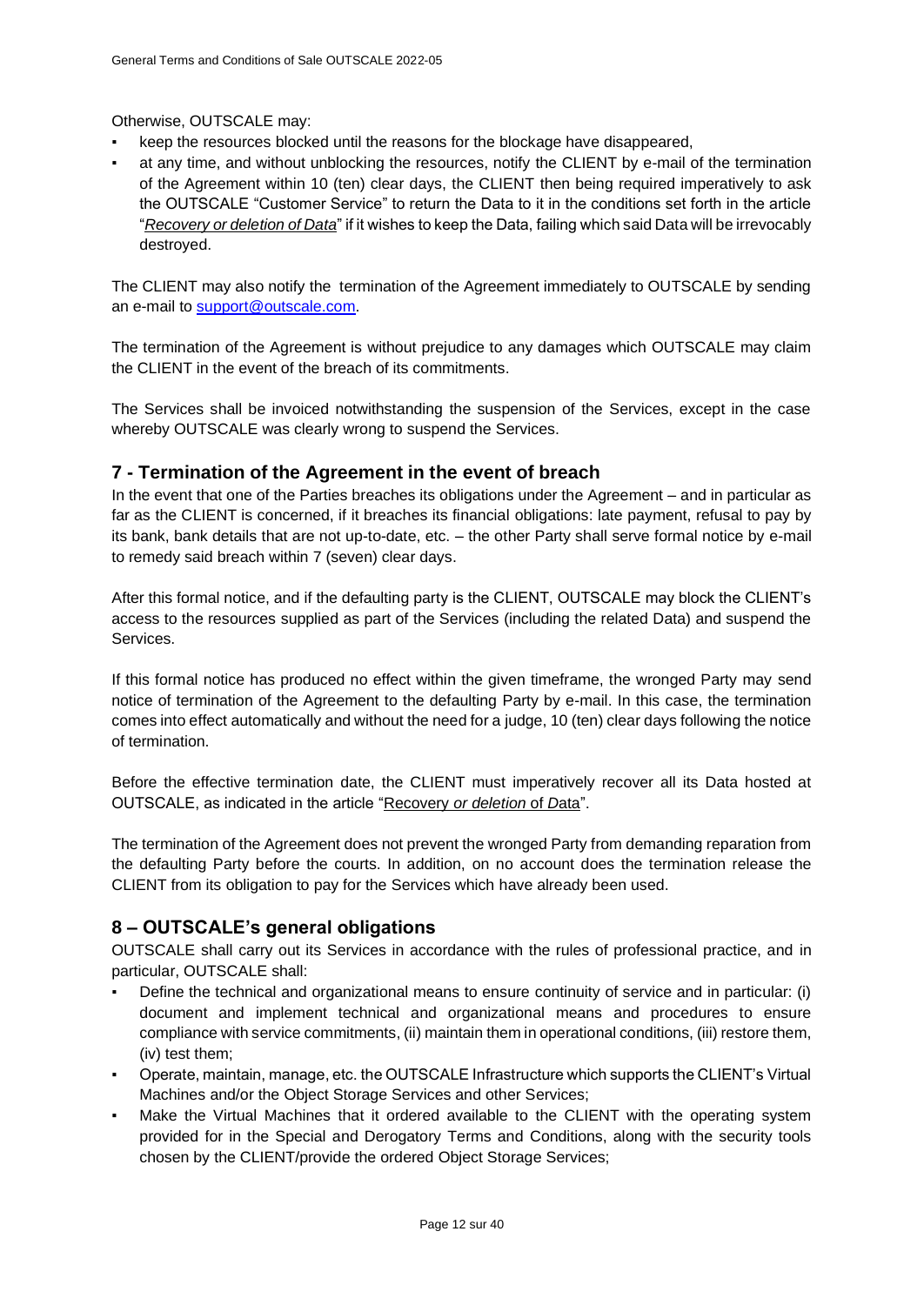- Supply the resources subscribed On Demand on condition that they are available at the time of the request (if the CLIENT wants a guarantee of availability, it must contact the OUTSCALE sales department which will propose adapted offers such as the reservation of Virtual Machines);
- Ensure that the Virtual Machines/Object Storage Services have the resources provided in the Special and Derogatory Terms and Conditions;
- Provide the CLIENT with an administration interface for its Virtual Machines so that it may install and administer its System there (the CLIENT shall be responsible, assisted by an IT professional, if necessary, for ensuring that its System may be administered via said interface, which implies that the CLIENT has asked OUTSCALE all the appropriate questions in this regard prior to the acceptance of the Agreement);
- Ensure Support and assistance Services in accordance with the Specifications for the Services and, in any case, by supplying free access to the knowledge bases available on OUTSCALE's Public Documentation (docs.outscale.com);
- Provide an API control enabling the CLIENT to automate the management and administration of the Services;
- Provide separate administration interfaces for its CLIENTS (API);
- Supply the statements and reports provided in the Special and Derogatory Terms and Conditions;
- Provide, as the case may be, the other Services provided in the Special and Derogatory Terms and Conditions;
- Implement appropriate partitioning measures: (i) between CLIENTS, (ii) between service information systems and other information systems, (iii) between the technical infrastructure, the equipment necessary for the administration of the services and the resources it hosts;
- Store only the hash of users' passwords and technical accounts;
- Implement all necessary means and procedures to ensure the physical and environmental safety of the various areas (public, private and sensitive) within the scope of the Service;
- Implement the means to ensure the level of confidentiality and integrity protection of outgoing assets, recycled materials and equipment awaiting use;
- Implement measures to physically separate the development, test and production environments;
- Implement a data backup and recovery policy for data under its responsibility, it means data necessary for operating the platform and Snapshots of volumes realized by the CLIENT and a procedure to test the restoration of backups
- Implement event logging and keep (at least 6 (six) months), limit access and protect these elements;
- Manage the administration of the Service;
- Communicate without delay to the CLIENT security incidents and associated recommendations to limit their impact;
- Document the assessment of events and their qualification as a security incident, and share this information with the CLIENT;
- Deal with security incidents until they are resolved and inform the relevant CLIENTS, and keep evidence of security incidents;
- Implement a continuous improvement process to learn from information security incidents;
- Define degraded internal procedures when the hosting service cannot be provided as in nominal operation (this does not concern the degraded procedures of the CLIENT);
- Establish a business continuity plan;
- Implement the necessary means to identify and comply with the legal, regulatory and contractual requirements in force applicable to the service, as well as specific security needs;
- Make available to the CLIENT the procedures relating to all of its procedures in connection with the Services;
- Implement periodic controls to ensure that the implemented protective measures meet the security requirements and formalized security policies, and define the rules (nature of controls, periodicity).

OUTSCALE is bound by the Quality of Service commitments defined in the article "*[Quality of](#page-18-0)  [Service/SLA](#page-18-0)*" as well as in Appendix A, which may give rise to penalties. The Special and Derogatory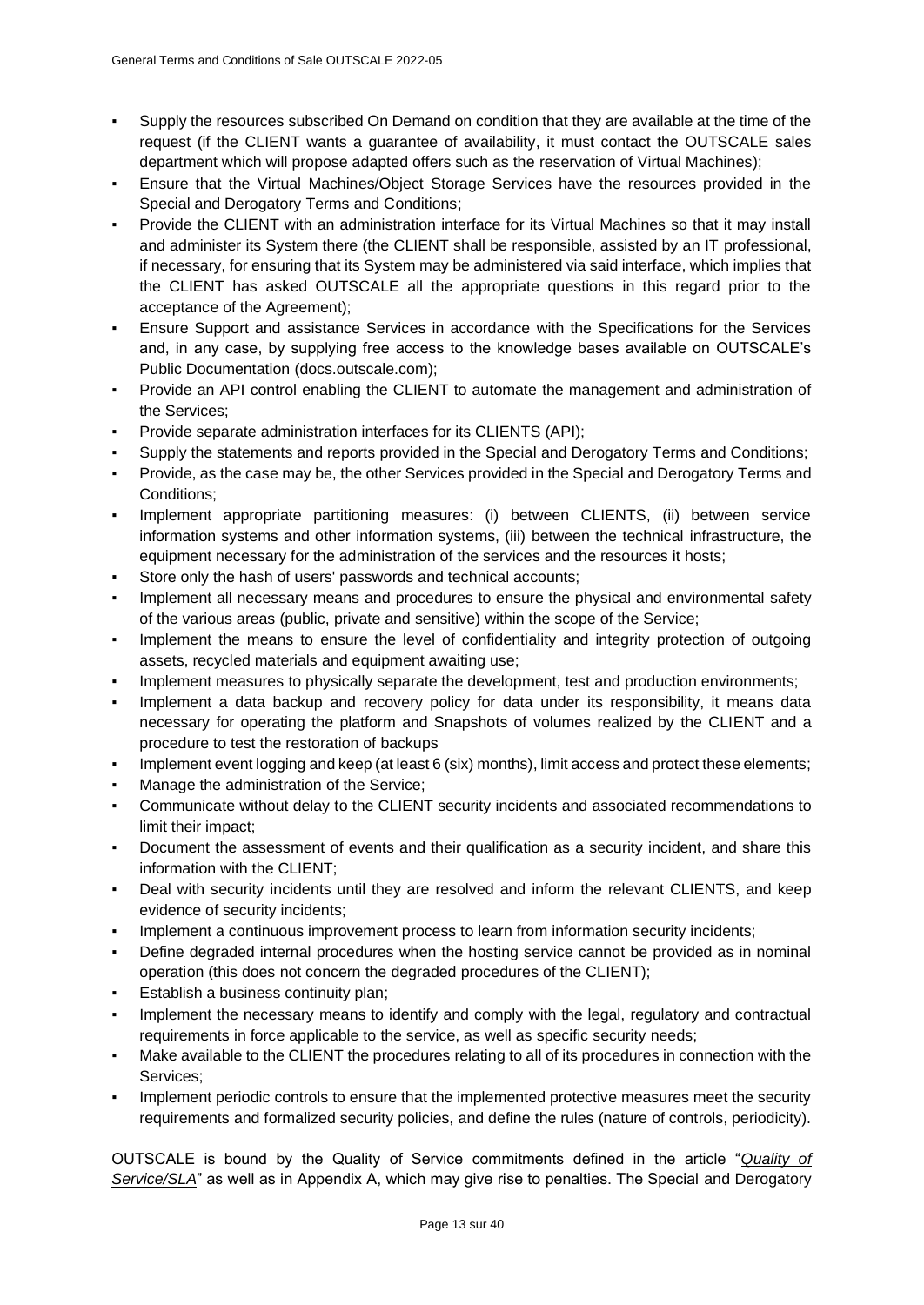Terms and Conditions may derogate from Appendix A with the exception of the limit defined in the paragraph below.

In any event, the penalties due in connection with these GTCs may not exceed 30 % (thirty percent) of the amount of the invoice for the month during which the incidents that triggered the penalties occurred. Furthermore, said penalties shall constitute a flat-rate final settlement of damages for the incidents that gave rise to the penalties, with these penalties being considered as a final discharge of liabilities.

Moreover, if the CLIENT is behind with payments without OUTSCALE having suspended the Services, the penalty system is automatically suspended until the CLIENT has made full payment.

Furthermore, any penalties that could have been demanded by the CLIENT during the period of suspension of the penalties shall be lost.

The fact that OUTSCALE continues to provide Services to a debtor CLIENT does not grant the CLIENT any right, and (i) OUTSCALE may cease the Services at any time (ii) furthermore, under no circumstances can the CLIENT invoke fact that the Services were maintained despite its debt balance in order to demand the renewal of this tolerance in the future.

# **9 – The CLIENT's Obligations**

## **9.1 – Duty of care obligation**

The CLIENT must operate the Virtual Machines and/or Object Storage Services made available by OUTSCALE in a reasonable manner and in particular, it undertakes to:

- **Ensure compliance with the laws applicable to the Services, in particular, the French law on** "*Confidence in the Digital Economy*" and different laws on internal security, and the equivalent laws abroad;
- Implement the appropriate procedures, as part of the use of its services, to comply with legal, regulatory and contractual requirements with its own clients;
- **Ensure compliance with all regulations in force applicable to the CLIENT's Data** (including, without limitation, personal data as mentioned in the article "*[CLIENT Data](#page-21-0)*", health data, banks data, obligations applicable to Organizations of Vital Importance (OIV), etc.). CLIENT cannot host personal health-related data, and Organizations of Vital Importance (OIV) under the law of military programming, cannot host Vital Importance Information Systems (SIIV) on a shared Cloud offer, OUTSCALE will suggest specific offers for these purposes which require a contract derogatory to those GTC;
- Inform the Provider if Data subject to specific legal, regulatory or sectoral constraints are entrusted to it. For any data subject to specific constraints, OUTSCALE requests a preliminary risk analysis for these data. Based on the outcome of this risk analysis, OUTSCALE will work with the CLIENT on actions to be taken together to provide an adequate response to these risks;
- Implement encryption on data flows data and data assessed as "sensitive" in its risk analysis;
- Generally, and in particular if it has a website that is open to the public, to respect all the legal obligations in this regard;
- Provide identification information and bank details during the creation of its CLIENT account and to keep them updated;
- Ensure that the payment terms provided by the Agreement are respected;
- By express agreement, the CLIENT is solely liable, legally and technically for its System (including the data, regardless of their origin); it is also responsible for its domain names, SSL certificates, and for the log management of its System in accordance with the law, etc.;
- Protect its Service Access Keys;
- Change its Service Access Keys (AK/SK) at the request of OUTSCALE, particularly for the security reasons; provided that OUTSCALE requests for this modification according to a reasonable frequency. In the event that OUTSCALE requests for a such modification the CLIENT does not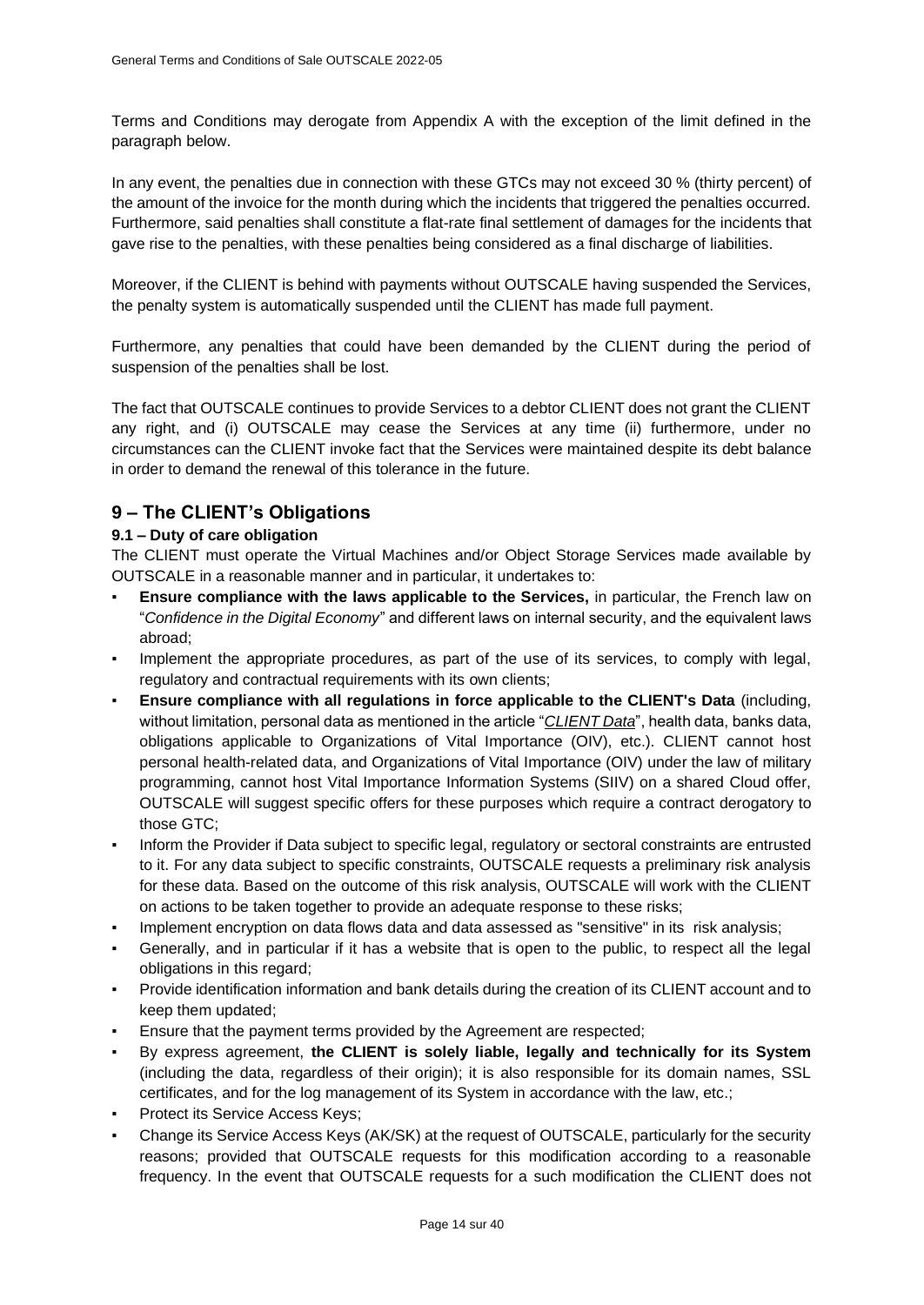proceed to the modification of its AK/SK as soon as possible (namely in TWENTY-FOUR (24) HOURS following the request) OUTSCALE's liability for any damages that may occur in connection with this absence of modification is excluded;

- Not to provide a System that is in violation of the different norms, laws, decrees, etc., both national and international (incitement of racial hatred, pedophilia, acts that are contrary to public order, defamation, media and audio-visual communication freedoms, economic public policy, spam, computer crime, etc.);
- Not to commit or facilitate directly or indirectly infringing acts or acts of unfair competition through the aid of its System;
- Transfer of its data by the CLIENT, as part of imports or as part of reversibility process, is under its sole responsibility;
- Implement access control and identity management facilities for users under its responsibility who use account management interfaces and access rights beyond those provided by the provider.
- Analyze and manage risks on virtualized infrastructures deployed on the platform by: (i) training people qualified to operate the platform, in particular on the specificities of the Cloud Computing, (ii) regularly auditing backups, data integrity and active access to the platform, (iii) state-of-the-art deployment of resources to limit access only to established functional needs, (iv) using encrypted and/or dedicated links if necessary for communications assessed as sensitive (v) analyze its own risks in case of irreversible loss of its Data and take any necessary measures.
- Respect the terms of licenses of third-party software provided to the CLIENT as part of the Service, when a license is required for the use of third-party software.
- It is specified to the CLIENT that Persistent Storage may be corrupted for various reasons (mishandling, misuse, etc.) and it is the responsibility of the CLIENT to make Snapshots and/or backups of its volumes in order to be able to return to a known state.

The CLIENT cannot be released from the above-mentioned obligations by arguing that it did not commit the offense itself, but that it was committed by one of its System's users. Therefore, the CLIENT must take all the necessary measures to prevent such offenses from being committed, and to limit the consequences, if they were to occur, despite the precautions taken.

In particular, the CLIENT undertakes to pass on these obligations in the agreements which it enters into with its own clients, entitled or caused them to waive all remedies against OUTSCALE and their insurers for any damages whatsoever, including any loss of data or recovery costs.

As provided in the Article 13.1 hereinbelow, the CLIENT shall fully indemnify OUTSCALE for any legal sanction imposed following a violation of the above-mentioned obligations by the CLIENT. .

#### **9.2 – Obligation of reasonable use**

The CLIENT undertakes to make reasonable and good faith use of the services made available to it. Such use must remain in all circumstances consistent with its activity as described in the tacit or express expression of its needs as well as its corporate purpose.

The CLIENT shall therefore refrain from any activity that would result in an abnormal use of the equipment and materials underlying the services provided. This includes any activity that would result in premature wear of storage media (including hard disks) made directly or indirectly available to him, including by practicing calculation activities, cryptomining activities of virtual currencies such as CHIA, BitCoin, Ethereum, without this list being exhaustive, or more generally any operation on public **blockchains** 

More generally, the CLIENT is forbidden to make a use of its Virtual Machines / Object Storage Service that could technically endanger the OUTSCALE Infrastructure as well as the Virtual Machines / Object Storage of the other CLIENTS.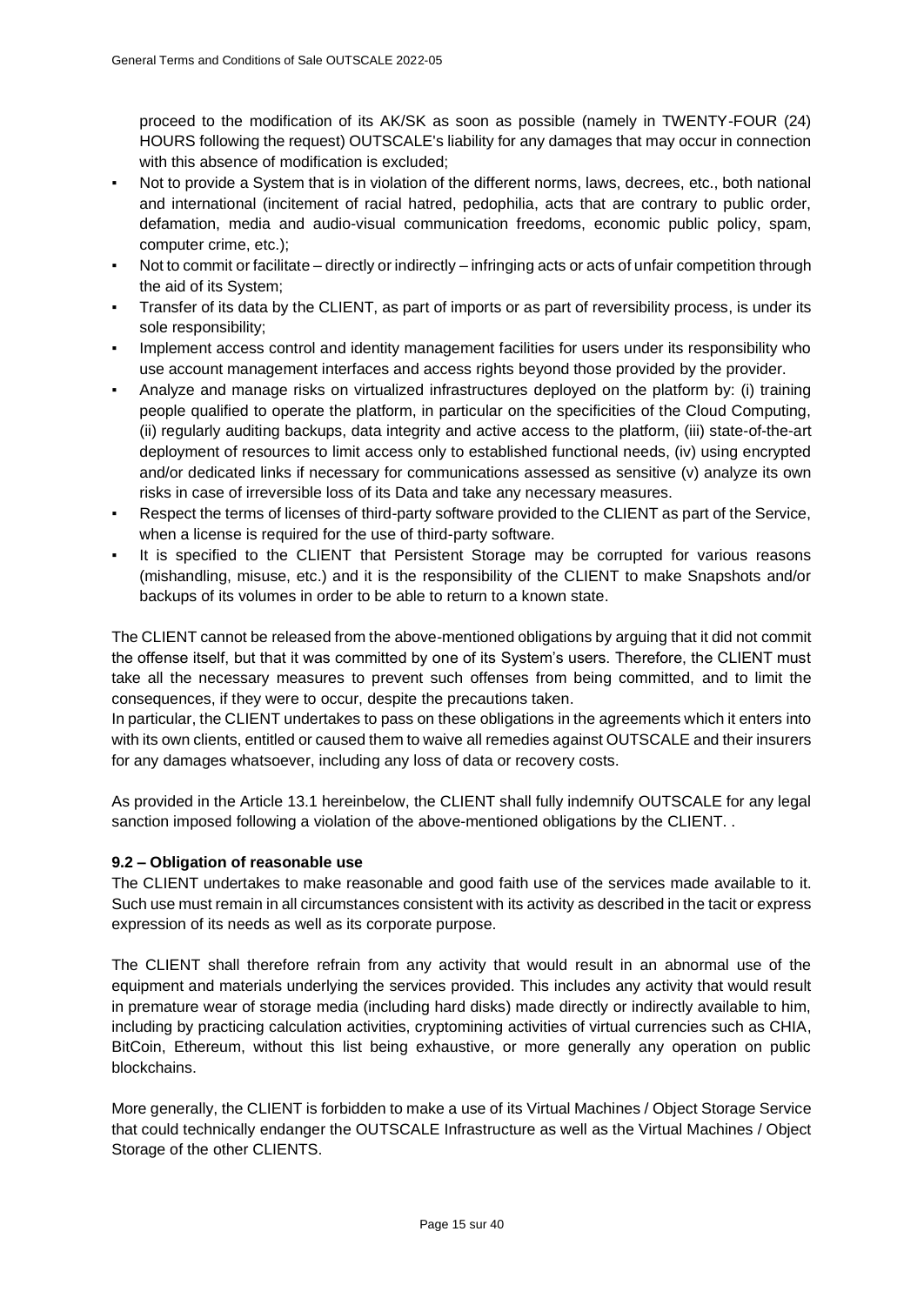By express agreement, in case of violation of the present clause, in particular if OUTSCALE notices: - the premature wear of its equipments because of an abnormal use by the CLIENT,

- abusive operations originating from one or several Virtual Machines of the CLIENT (such as "flood", "scan", "spam", "denial of service", etc.),

OUTSCALE could then immediately block the incriminated Virtual Machines, or even all the Services and launch the procedure of termination of the Agreement, without prejudice for OUTSCALE to obtain from the CLIENT the indemnification of the materials so prematurely used that the CLIENT irrevocably commits to reimburse on presentation of the supplier's invoice and to claim damages suffered by OUTSCALE or its other CLIENTS.

## **9.3 - Co-operation obligation**

Parties shall undertake to cooperate in good faith in view of the proper performance of the Services, and in particular to proactively communicate the information that they have in their possession which could be useful (in particular, any dysfunctions encountered).

The CLIENT undertakes to appoint a manager with the technical skills and the legal capacity necessary to:

- Authorize / manage the Extensions to the scope of the Services,
- Work on the Virtual Machines,
- Manage the CLIENT Account and in particular, ensure that the payment information is still valid, in order to prevent any delay in payment.

The CLIENT undertakes towards OUTSCALE to constantly have a contact Manager in charge.

Furthermore, if the CLIENT intends to launch a processing (a marketing operation, a or communication operation, an audit of its Systems, etc.) which potentially causing a significant increase in the use of its resources consumption (bandwidth, memory or calculation), it shall be responsible – as part of its duty to cooperate – to notify OUTSCALE prior to the launching of the said operation within a reasonable period of time (which shall not be later than 72 (seventy two) hours) and compatible with the complexity of a Cloud Computing infrastructure,, in order to particularly avoid this sudden increasing activity from being analyzed as a security fault and resulting in a possible temporary suspension of the Services.

## <span id="page-15-0"></span>**9.4 – Acceptance obligation**

As a result of the continuous nature of the Services provided and the existence of continuous monitoring made available to the CLIENT, an acceptance system shall be set up ("réception" within the meaning of the French Civil Code) for the Services, called "as you go".

All the Services provided by OUTSCALE are therefore provisionally accepted by the CLIENT in line with its use of these Services.

Final acceptance is pronounced automatically 48 (forty-eight) hours after the provisional acceptance by the CLIENT unless the CLIENT notifies OUTSCALE, by an e-mail within 48 (forty-eight) hours of the provisional receipt, of the existence of a substantiated reservation regarding the Service.

This notification must document the reservation formulated: date, time of the start and finish of the unavailability period justified by the tools available.

No reservation may be formulated beyond the period mentioned above. The lack of documentation to back up the formulated reservation shall be considered as a lifting of the reservation.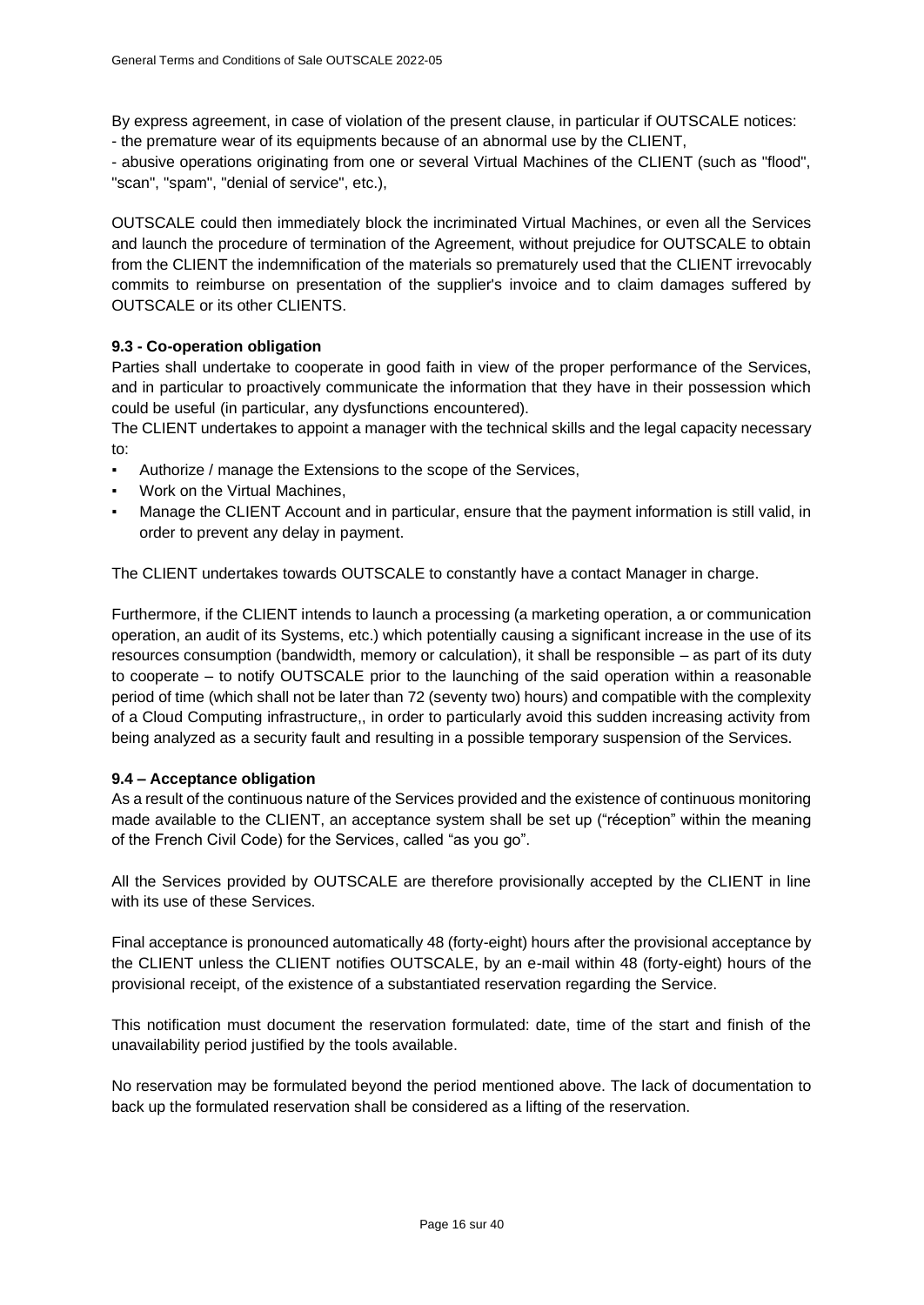## **10 – Services**

## **10.1 – Specifications for the Services**

The CLIENT may subscribe to one or more Services resumed below.

We recall that the CLIENT had access to detailed Specifications on OUTSCALE Public Documentation (docs.outscale.com) before signing the Agreement and was able to ensure that the Services matched its needs.

In addition to the documentation above, in the event of any doubt, the CLIENT can ask the OUTSCALE teams for any technical precision required.

Lastly, during the course of the Agreement, the CLIENT can always ask for precisions on the Specifications from OUTSCALE.

## **10.1.1 – Flexible Computer Unit (FCU): Virtual Machines**

The virtual machines, or instances, are launched by the CLIENT in the public Cloud or in a Virtual Private Cloud (VPC) which is the mode recommended by OUTSCALE.

Each Virtual Machine is made up of calculation, storage and memory elements which support an Operating System (OS) which can host the CLIENT's professional applications.

The CLIENT can choose between different hardware configurations called types of Virtual Machine and between different machine images used as a template for the Virtual Machine to be launched.

## **10.1.2 – OUTSCALE Machine Image (OMI)**

An OMI is a Virtual Machine template or instance which contains at least an operating system (OS) and possibly other software applications and configurations such as block device mappings referencing the BSU. The OMIs make it possible to launch the Virtual Machine with predefined configuration and software applications, without having to install them on all the Virtual Machines.

An OMI is an Image Machine used as a template to launch Virtual Machine based on a BSU volume like system volume. An OMI provides, at the least, an operating system (UNIX or Windows) and may provide software applications or copies of other BSU volumes.

OUTSCALE deals with the vulnerabilities of its OMI in real time via its Security Operation Centre and will communicate availability of new OMI to the CLIENT.

In any case, OUTSCALE is not responsible for the vulnerabilities of the operating systems and other software applications and configurations contained in its Official OMIs, the security of these elements being the responsibility of their respective publishers, distributors and/or authors.

Furthermore, OUTSCALE advises the CLIENT not to prevent the automatic update process for the software contained in the OMI, in particular the operating systems. In the case of the use by the CLIENT of an OMI edited by a third party, the CLIENT will be responsible of contacting the concerned third party which edited the OMI, OUTSCALE will not be held responsible in such situation.

#### **10.1.3 – Block Storage Unit (BSU)**

Block Storage Unit (BSU) volumes are virtual hard disks that the CLIENT can add to a Virtual Machine FCU created in the same Availability Zone.

A volume is defined by its size and its IOPS capacity.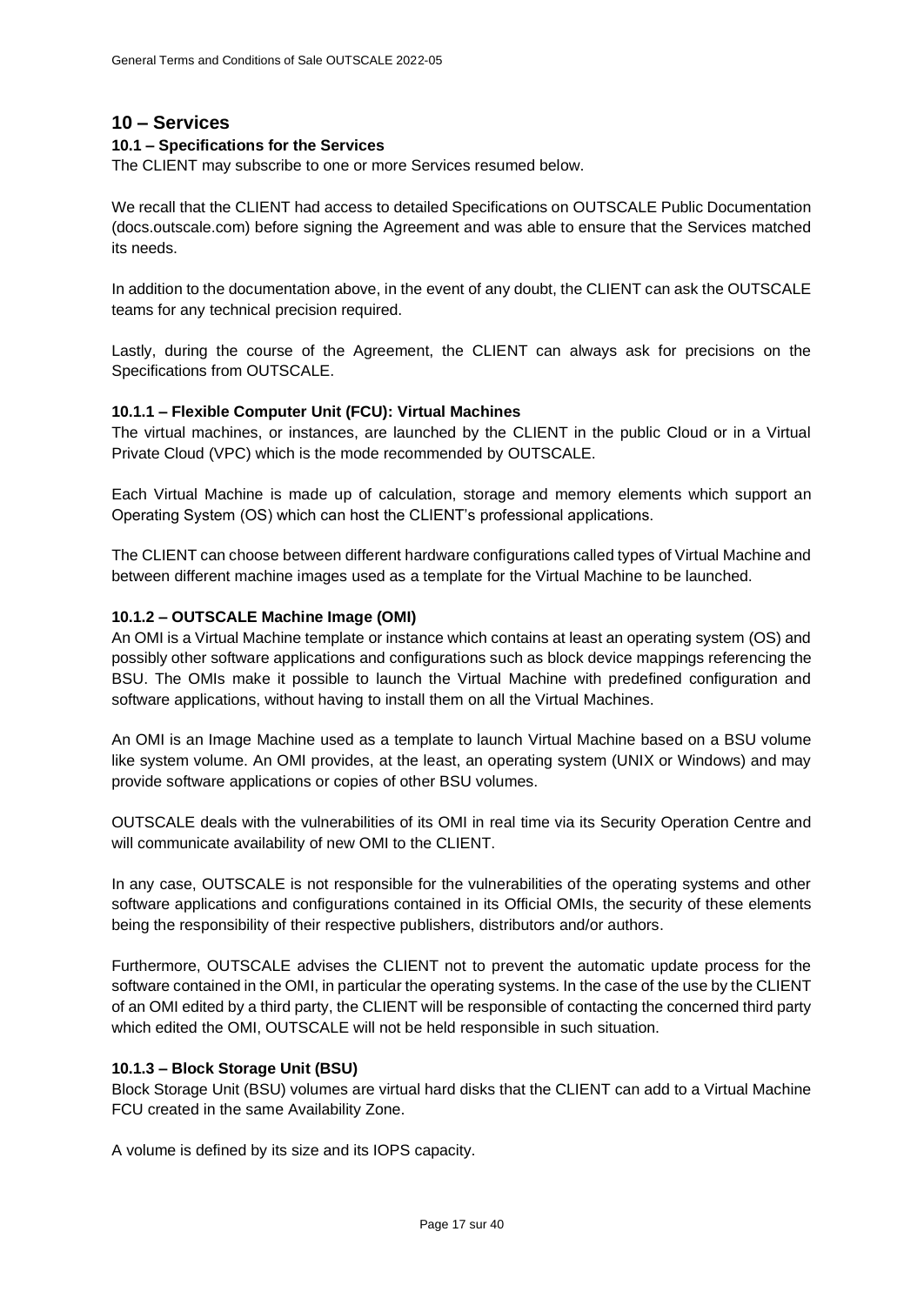## **10.1.4 – Security Groups**

Security groups make it possible to manage and control inflows and outflows from Virtual Machines thanks to a set of rules depending on the CLIENT needs and architecture.

Each Virtual Machine, whether in a public Cloud or Virtual Private Cloud (VPC) is launched behind at least one security group to/from which the CLIENT may add or withdraw rules.

## **10.1.5 – Virtual Private Cloud (VPC)**

A VPC is a virtual network defined by the CLIENT, which is isolated within the OUTSCALE Cloud Computing and which is dedicated to the CLIENT's account. The CLIENT can launch Virtual Machines and create resources in its VPC. VPCs are created for a Region.

The VPCs also make it possible to create a peering connection with another VPC, to use several network interfaces for its Virtual Machines and to create DirectLink or VPN connections.

## **10.1.6 – External IP**

An EIP is a V4 IP address designed to be dynamically transferable from one Virtual Machine to another and accessed by the CLIENT from the Internet.

Each EIP is linked with your OUTSCALE account. An EIP decommissioned from an account cannot be reassigned.

## **10.1.7 – Load Balancing Unit (LBU)**

A load balancer distributes the incoming network traffic between several Flexible Computer Unit (FCU) Virtual Machines of the public Cloud or a Virtual Private Cloud (VPC) to avoid overloading and increase the availability and reliability of the CLIENT's services.

## **10.1.8 – Object Storage Service**

Object Storage Service is a storage system in object mode. Each object has its own specific URL for access purposes.

Object Storage Service makes it possible:

- To create buckets in which to store objects
- To manage Access Control Lists (ACL)
- To remove objects and buckets

## **10.1.9 – Elastic Identity Management (EIM)**

This service allows the CLIENT to create and manage security policies per user attached to its account. It is the CLIENT's responsibility to control the dissemination of security policies and access keys attached to users.

It is furthermore recommended to implement a policy for managing the life cycle of users and associated access keys.

## **10.1.10 – DirectLink**

The CLIENT may subscribe through a separate contract, to an OUTSCALE Cloud Computing internal network port service. This service is subscribed for a period fixed in advance and specifies the geographic access point and the debit subscribed.

The CLIENT will then have access to a virtual access point, which can be manipulated through OUTSCALE's public APIs in order to link it to a Virtual Private Cloud (VPC).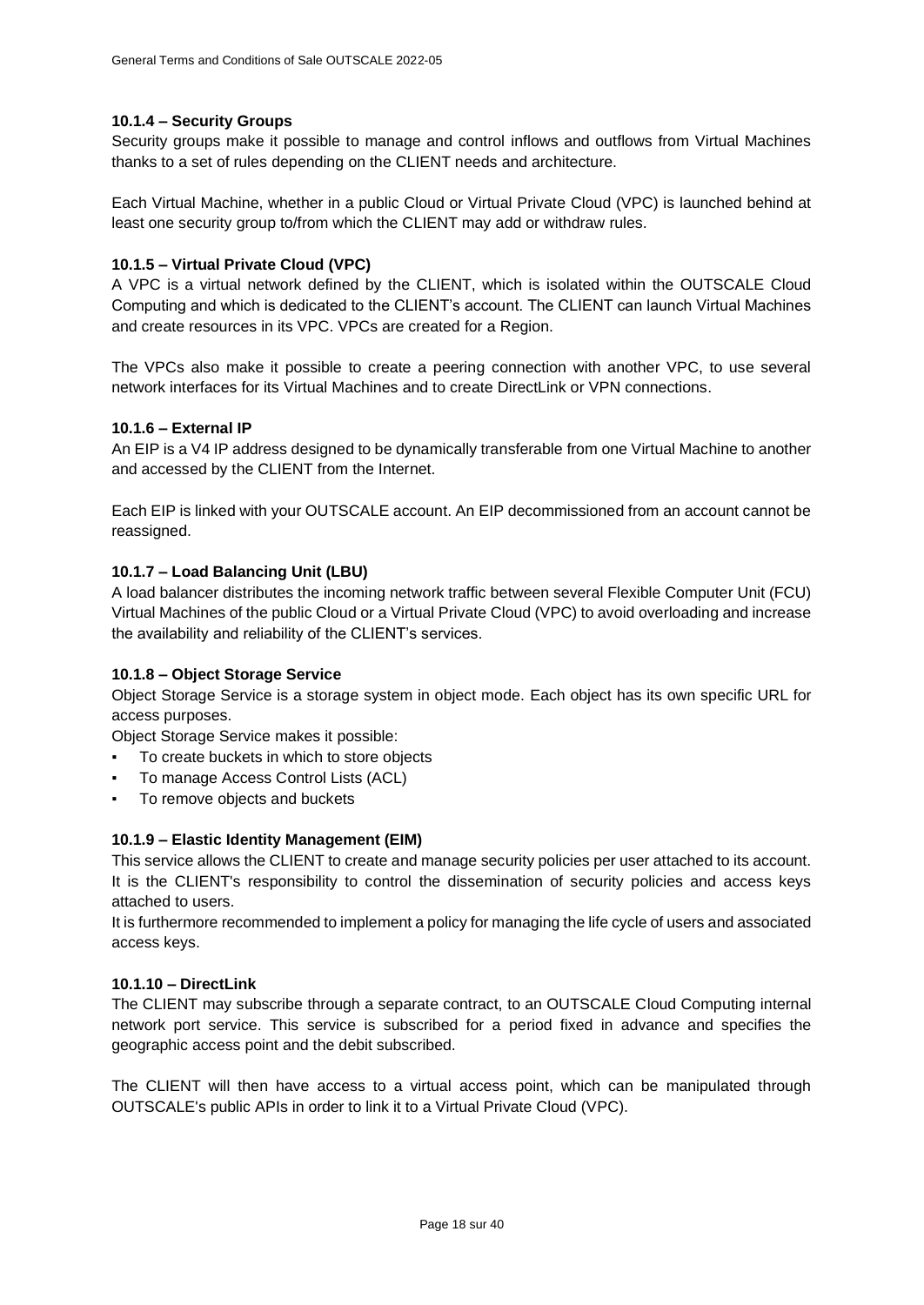## **10.1.11 – Flexible Graphical Processing Unit (Flexible GPU)**

A Graphical Processing Unit (or GPU) is an optional feature available on a Virtual Machine that allows the acceleration of graphical calculations or highly parallelized calculations in the CLIENT's applications. A Flexible Graphical Processing Unit (or Flexible GPU) is a reservation of a Graphical Processing Unit that can be attached and detached from a Virtual Machine on demand.

## **10.1.12 – Outscale Monitoring Services (OMS)**

Outscale Monitoring Services (OMS) is a solution that allows the CLIENT to manage the monitoring and review of its activity logs generated when using OUTSCALE services.

## **10.2 – Security of the Services**

## **10.2.1 – In the EEA Region**

All the OUTSCALE Services are delivered in accordance with ISO 27001 standard requirements, which is subject to an audit inspection carried out by an independent third party at least once a year.

OUTSCALE undertakes to use its best endeavors to answer by all measures and means to any questions raised by the CLIENT regarding the organizational, technical, and legal in place to demonstrate the conformity of our certification in the following conditions (i) either free of charge, (ii) or in exchange for fair remuneration (following a quote accepted by the CLIENT) when the complexity of the question and/or work load necessary to reply exceed what can be reasonably expected of a supplier such as OUTSCALE in a similar context.

The options which the CLIENT may order to reinforce the security of the Services are described in the Specifications for the Services.

## **10.2.2 – Outside the EEA Region**

The CLIENT, by transferring its Data to OUTSCALE Infrastructures located outside the EEA Region, must be aware that it is no longer covered by the OUTSCALE EEA security guarantees described in point (10.2.1) above.

The non-EEA Region security guarantees are defined in the Specifications for the Services applicable to the Region and vary from one Region to another. The CLIENT must ensure that the guarantees provided by OUTSCALE in the Region are in line with its security requirements.

## <span id="page-18-0"></span>**11 – Quality of Service / Service Level Agreement**

In addition to the proven technology at OUTSCALE, the Services rely on equipment which is guaranteed by its suppliers (via their MTBF and RTO indicators, etc.), which are globally renowned.

The SLAs shall depend on the Services in question and are presented individually in [Appendix A](#page-33-0) attached hereto. The SLA in Appendix A are those of OUTSCALE for the EEA Region, they also apply by default in the other Regions, given that the SLA applicable to the Services in the other regions may waive the Appendix A.

Scheduled maintenance tasks must be taken into consideration for the availability time, subject to OUTSCALE having informed the CLIENT at least 2 (two) full days in advance.

Any task, of which in order to protect the CLIENT Data or Infrastructure against an exceptional major risk such as acute security vulnerability or a massive cyberattack, shall be taken into consideration for the availability time.

The CLIENT may not invoke the above-mentioned commitments if it has not followed OUTSCALE's recommendations such as summarized in the Specification and on the OUTSCALE Public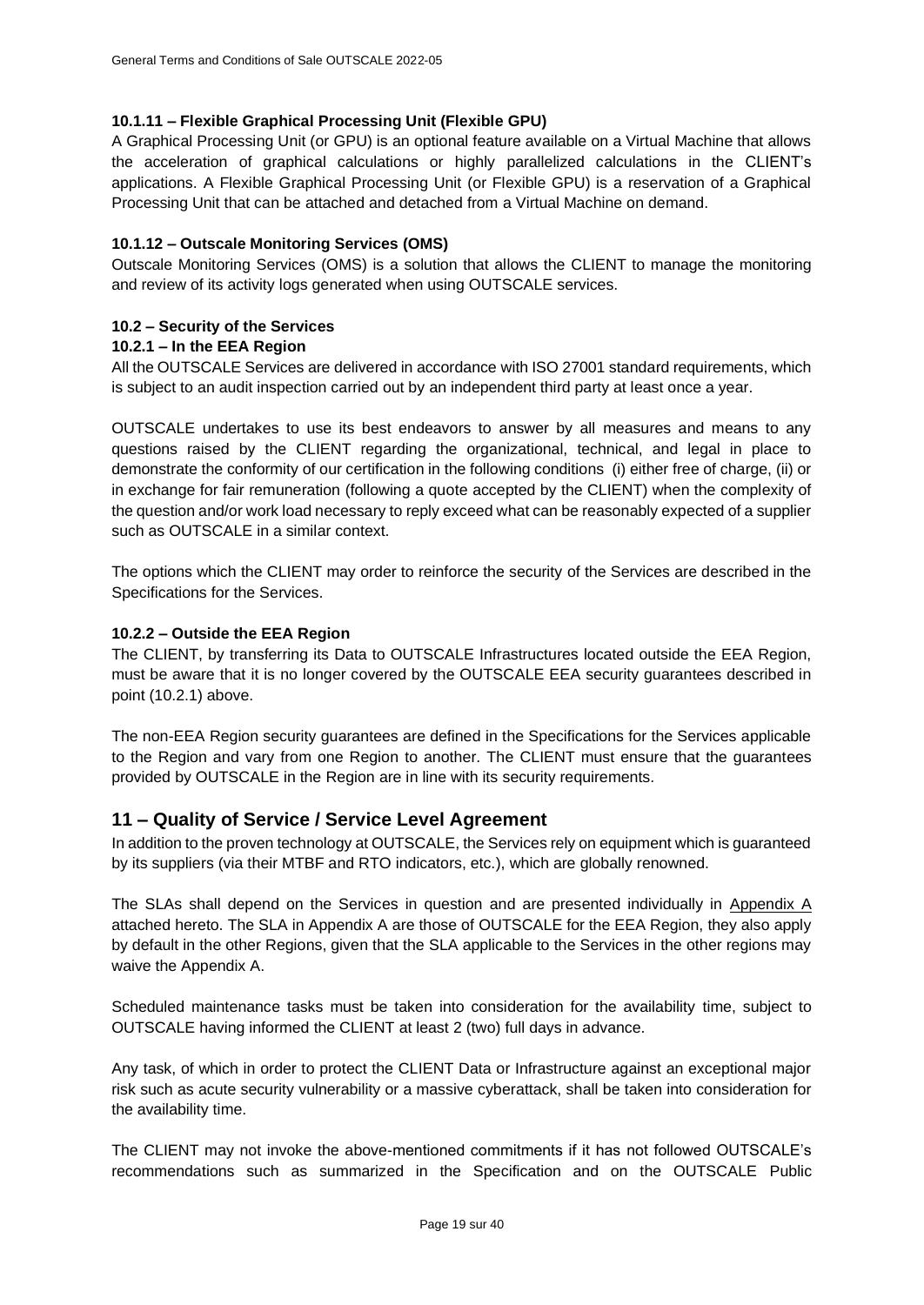Documentation (docs.outscale.com), concerning the use of the Services, as the failure to comply with the recommendations shall be considered as a fault on the part of the CLIENT.

In the event whereby OUTSCALE were to fail to comply with its availability commitments, without any fault on the part of the CLIENT, the latter would be entitled to terminate the Services and obtain credit as indicated in [Appendix B.](#page-38-0) OUTSCALE fails to comply with its commitments if:

- the Quality of Service commitments defined in [Appendix A](#page-33-0) have not been respected;
- this non-compliance is not linked to any fault by the CLIENT;
- the CLIENT is directly concerned by this non-compliance as a CLIENT of OUTSCALE and not, for example, as a user of a service based on OUTSCALE but provided by a third party.

Whether or not OUTSCALE has failed to comply with its Quality of Service commitments shall be assessed over a sliding period defined in the SLAs.

The down time counted is only the time that has been subject to notification of reservations in accordance with the article "*[The CLIENT's obligations/Acceptance obligation](#page-15-0)*" of these GTCs.

The CLIENT shall have a period of 5 (five) clear days as from the end of the given period to notify OUTSCALE of the application of penalties which, by express agreement, constitute full discharge.

The CLIENT must attach to its notification:

- The CLIENT calculation showing that OUTSCALE had failed to comply with its Quality of Service commitments over the period in question, for the Services not definitively accepted,
- Reference to the reservations notified (within the meaning of the Article "*The CLIENT's [obligations/Acceptance obligation](#page-15-0)*" of the GTCs) in support of its calculation.

If the CLIENT has correctly documented and proven OUTSCALE's non-compliance, it shall be granted credit to offset against the price of the Services, valid for a period of 1 (one) year, for which the amounts and calculation methods are defined in [Appendix B.](#page-38-0)

If the CLIENT has more than one Account, the credits mentioned above that it acquires due to a breach of OUTSCALE to an Agreement associated with an Account cannot be used to consume Services under another Agreement associated with another account.

The fact that the CLIENT does not claim the above penalties option shall be considered as a final waiver of the latter for the reservations notified, which will be deemed to have never existed.

# <span id="page-19-0"></span>**12 – Intellectual Property**

## **12.1 – Ownership of the technologies used to provide the Services**

The Agreement shall not include any assignment or transfer of intellectual and/or industrial property rights (patent) used for the provision of the Services (TINA OS software in particular) which belong to OUTSCALE.

Furthermore, it is stipulated that the CLIENT is strictly prohibited from:

- reproducing any of the elements used to supply the Services: computer code, texts, images, design, graphics chart, ergonomics, documentation, etc.
- seeking to reconstitute the technologies belonging to OUTSCALE, in particular by means of reverse engineering.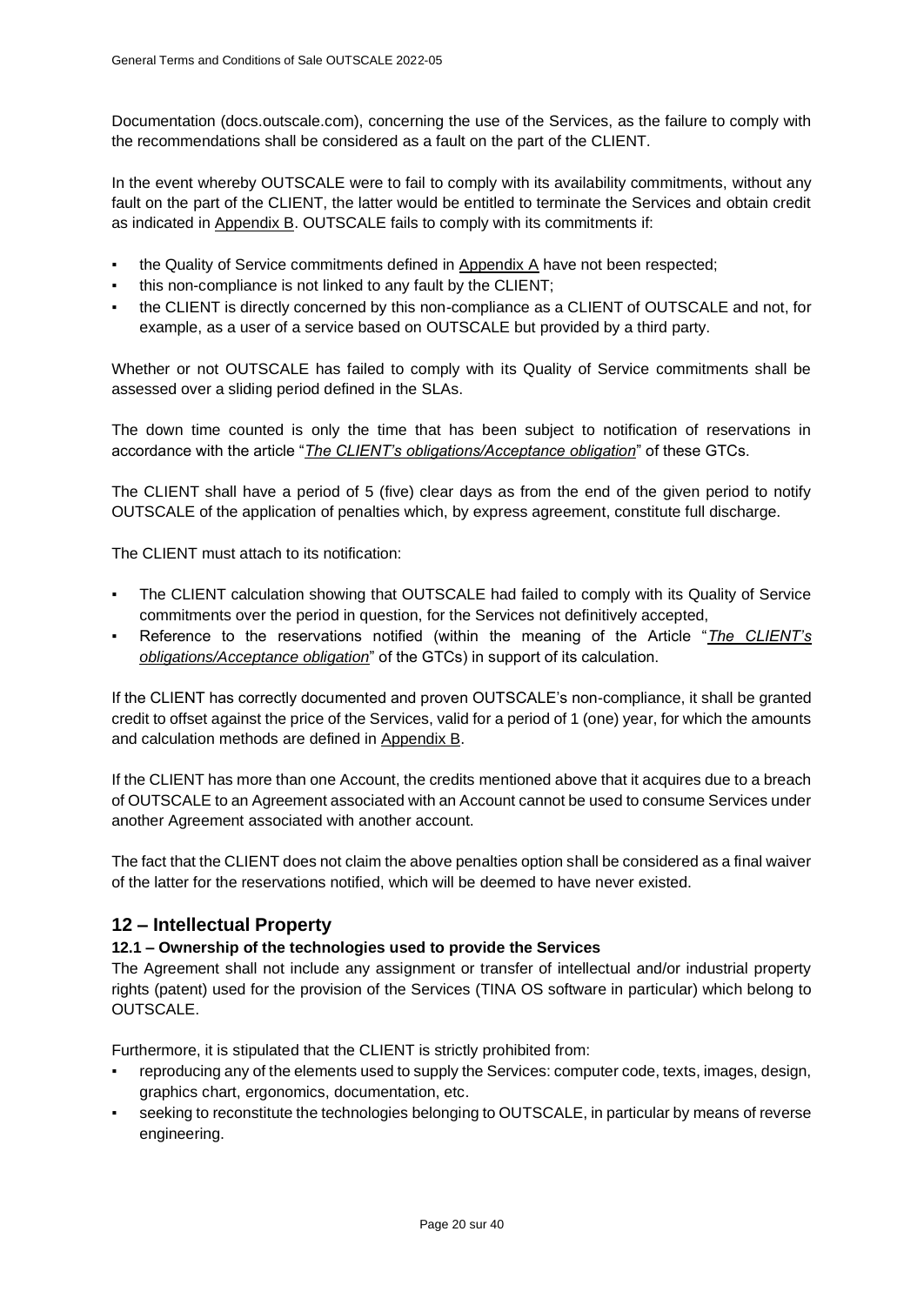Notwithstanding the above, OUTSCALE assigns to the CLIENT, on a personal and non-exclusive basis, the rights to the above elements as is strictly necessary to use the Services and solely for the duration of said Services, this assignment ending automatically at the same time as the Services.

## **12.2 – Ownership of the CLIENT Systems and Data**

All the elements making up the CLIENT Systems and Data shall remain the property of the CLIENT in all circumstances, the Agreement entailing no assignment of intellectual and/or industrial (patent) property rights.

#### **12.3 – Distinctive signs belonging to the Parties**

Each Party undertakes not to act in any way that might be damaging either directly or indirectly to the other Party's distinctive signs, in particular its trademarks.

And this, without prejudice to OUTSCALE citing the CLIENT as a reference and to the CLIENT mentioning that it uses the OUTSCALE Services. However, each Party, without having to give its reasons, may ask the other Party not to make reference to it any longer.

## **12.4 – Third-party licenses**

When a license is required for the use of third-party software, the CLIENT agrees to abide by the terms of the license of the third-party software provided as part of the Service.

## **12.5 – Contact**

For requests regarding your intellectual property rights, you can contact: *[intellectual-property](mailto:intellectual-property-rights@outscale.com)*[rights@outscale.com.](mailto:intellectual-property-rights@outscale.com)

## **13 – Liability – Force majeure – Insurance**

## **13.1 – Parties' liability**

In any case, civil liability of the Parties (any losses in which the other Party will have to prove), all causes combined, excluding any physical injury and gross misconduct, is limited, in total, to a sum limited to half of the amount received by OUTSCALE during the 12 (twelve) months period prior to the occurrence date of the last damaging event.

For the reserved Instance, this calculation will be made on the basis of the in progress reserved Instances during the period of the defaulting Service and not on the future reserved Instances .

This distribution of the risks between OUTSCALE and the CLIENT, as well as the limitation of liability specified above, are notably linked to the amount of the Services provided, to the technical and financial advantages provided by the Services to the CLIENT and to the absence of OUTSCALE's control on the value of the CLIENT's Data.

In case of a simple interruption of Service, OUTSCALE shall indemnify the CLIENT within the limit (limit of liability) of 2 (twice) of the monthly amount invoiced to the CLIENT for the Services at the origin of OUTSCALE's liability, if OUTSCALE's non-compliance lasted for more than 15 (fifteen) days; if the noncompliance lasted for 16 (sixteen) days or more, the limit of liability shall be increased to 3 (three) times of the monthly amount invoiced for the defective Service.

By express agreement, both Parties shall decline any liability for indirect and/or consequential damages, such as: operating loss, loss of turnover, loss of data or corruption of the application, disorganization, violation of the other Party's image rights, etc.

For all intents and purposes, it is specified that these limitations of liability do not apply, in accordance with the law and the jurisprudence, in the event of gross misconduct.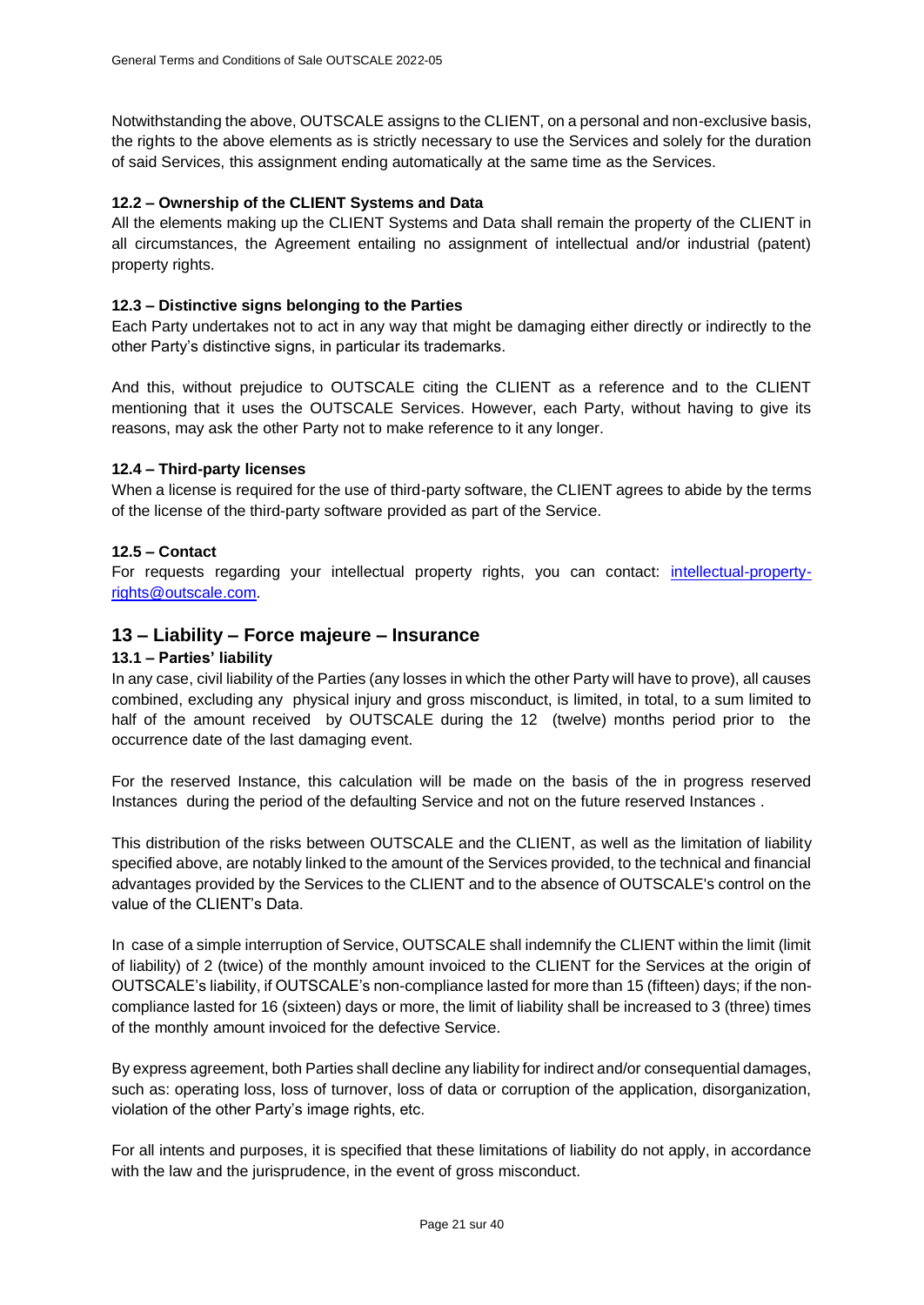In particular, it is agreed that the illegitimacy of all or part of the CLIENT's System (in particular concerning the title of pedophilia, the violation of the Personal Data or Health Data Legislation, the incitement to racial hatred, the counterfeiting, storage or Data transfer whose export is controlled, regulated or subject to a permit, or a license and more generally of any violation by the CLIENT of a public order regulation applicable to its use of resources) will be, by express agreement, qualified as gross misconduct of the CLIENT.

By exception to all other cases of liability commitment provided in these GTCs which require that the Party claiming to be the victim of damage to provide the proof that the obligation under which it is exercised has not been performed by the fault of the other Party, in the event that an obligation does not do the obligations as described in this paragraph, the fault will be presumed only if the victim Party demonstrates that the obligation of not violating the current and future laws, regulations, and administrative requirements, applicable to the activity of a Party has not been performed.

In the event of a possible conviction of OUTSCALE due to the illegality of any part of the CLIENT System (particularly in relation to the title of pedophilia, the violation of the Personal Data Legislation, the incitement to racial hatred, counterfeiting, health data, etc.), the CLIENT shall, without limitation, guarantee OUTSCALE of any convictions, costs and fees incurred, and more generally, any consequential damages that it may have suffered due to the fault committed by the CLIENT.

In the event that a fault of the CLIENT would result in damages to third parties, this limitation will no longer be applicable.

None of the limits mentioned above shall apply in the event of bodily injury.

## **13.2 – Force Majeure**

OUTSCALE's liability, in the event of non-compliance with any of its obligations under the Agreement, shall not be incurred when this non-performance results from a force majeure event.

Shall be deemed as force majeure events those that the law or case law qualifies as such, but also all acts of IT criminality (subject to OUTSCALE having set up a reasonable security policy), major dysfunctions in the Internet network and electrical malfunctions, material consequences of measures restricting freedom of movement or supply intended in particular to prevent pandemics.

#### **13.3 – Insurance**

If the CLIENT intends to operate critical or strategic data (for example, data for invoicing, salary payments, R&D elements, etc.) on the OUTSCALE Virtual Machines/Object Storage Services, as well as for any Data whose irreversible loss would be likely to cause the CLIENT's damage exceeding contractually agreed limits of liability, it shall be the CLIENT's responsibility to subscribe to a specific insurance policy for loss of Data.

# <span id="page-21-0"></span>**14 – CLIENT Data**

## **14.1 – General principles in regard to the CLIENT Data**

In order to provide the Services, OUTSCALE undertakes not to access the CLIENT Data: OUTSCALE manages the physical storage of Data but undertakes not to look at their logical storage, whatever the nature of the Data, personal or not.

OUTSCALE advises the CLIENT to encrypt its Data and not to give OUTSCALE the encryption key.

It is specified that OUTSCALE will never carry out operations such as direct marketing, profiling or data mining with the CLIENT Data.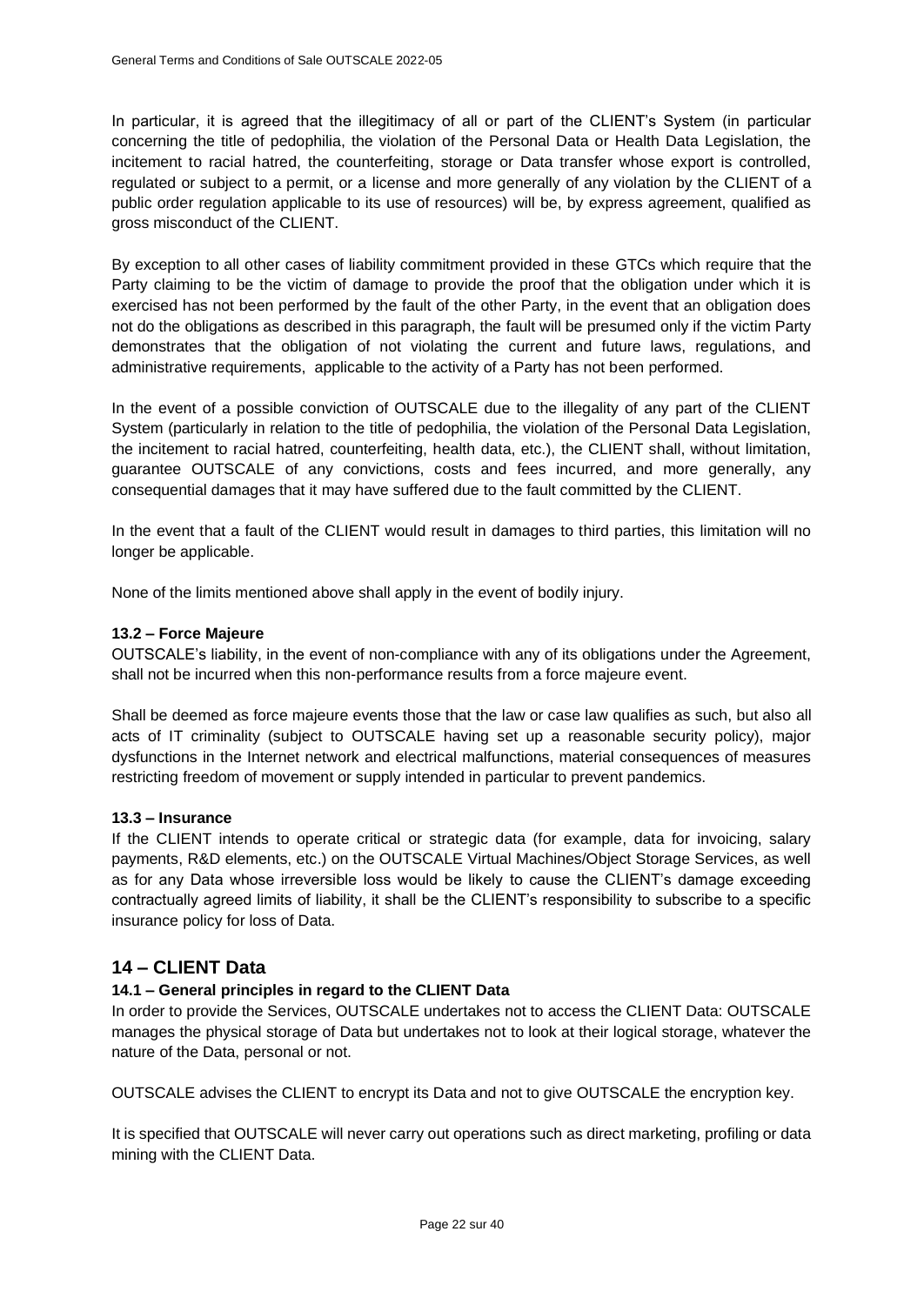However, if an official decision, order or request issued (i) by the courts or (ii) a government authority was to order OUTSCALE to disclose the CLIENT Data, OUTSCALE would comply within the strict limit of what is necessary in view of the terms of said decision, order or request. OUTSCALE would immediately inform the CLIENT.

In addition, it is underlined that OUTSCALE does not transfer the CLIENT's Data outside the area previously chosen by the CLIENT.

## **14.2 – Personal Data**

The CLIENT agrees to respect, within the framework of these GTCs, OUTSCALE's data protection policy available a [https://en.outscale.com/data-protection/,](https://en.outscale.com/data-protection/) which it certifies to have read.

The CLIENT and OUTSCALE undertake to respect the regulations applicable to the processing of Personal Data and, in particular, the law n ° 78-17 of January 6, 1978, relating to data, files and freedoms, modified and the Regulation (EU) 2016/679 of the European Parliament and of the Council of 27 April 2016, applicable from 25 May 2018.

## **14.2.1 When OUTSCALE acts as a Data Processor**

OUTSCALE acts as a Data Processor when carrying out its Cloud Computing Services regarding the storage of the CLIENT Data on the OUTSCALE Cloud Computing infrastructure. The CLIENT is presumed to be acting as Data Controller.

The CLIENT guarantees OUTSCALE that it will make use of the OUTSCALE Infrastructures and Services in accordance with Personal Data Legislation.

Whenever the CLIENT is acting as Data Processor for the account of third parties, the Parties expressly agree that the following dispositions apply:

- (i) The CLIENT guarantees having received all necessary authorizations from the Data Controller to enter into the present Agreement
- (ii) The CLIENT guarantees that the present Agreement complies with the Data Controller's instructions.

#### **a) Description of the Personal Data processing**

OUTSCALE is authorized to process, on behalf of the CLIENT, the necessary Personal Data to provide its Services.

The nature of the transactions performed on the Personal Data is the storage of this Data on the Cloud Computing infrastructure of OUTSCALE.

The legal basis for the processing of Personal Data is the execution of the Agreement concluded between the CLIENT and OUTSCALE.

The processed Personal Data is all Personal Data stored by the CLIENT on the OUTSCALE Cloud Computing Infrastructure.

Data processing purposes as well as the categories of the concerned people are determined by the Data Controller.

#### **b) Obligations of the Data Processor and the Data Controller**

*1. Purposes.* The Data Processor undertakes to process the Personal Data only for the purpose or purposes that are the subject to these GTCs.

*2. Instructions from the CLIENT.* As a Data Processor, OUTSCALE undertakes to process the Personal Data in accordance with the instructions of the CLIENT. The Agreement between the CLIENT and OUTSCALE and the use made by the CLIENT of the Services provided by OUTSCALE shall constitute the CLIENT's exhaustive and definitive instructions regarding Data Processing. If the Data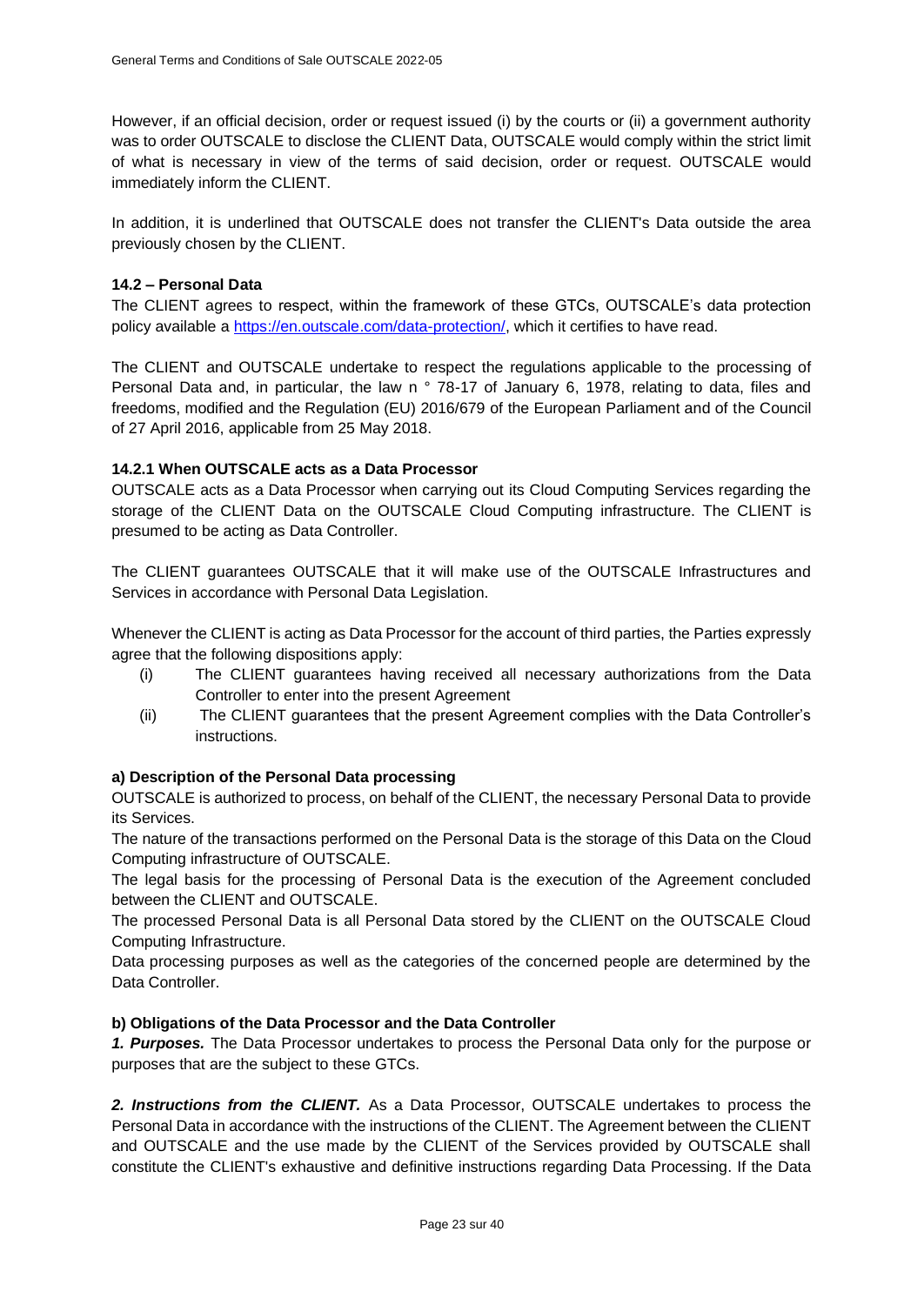Processor considers that an instruction constitutes a violation of the Personal Data Legislation, it will inform the CLIENT.

*3. Confidentiality.* OUTSCALE undertakes to guarantee the confidentiality of the Personal Data processed in the context of these GTCs. OUTSCALE undertakes to ensure that the authorized persons to process Personal Data under these GTCs receive the necessary training regarding the protection of Personal Data and undertake to respect confidentiality or be subject to an appropriate legal obligation to confidentiality.

*4. Protection of Personal Data by design and by default.* OUTSCALE undertakes to take into account, with respect to its Services, the principles of protection of Personal Data by design and by default.

*5. Third parties.* OUTSCALE may use third parties to deliver its Services. These third parties are listed in OUTSCALE's data protection policy, accessible through the following link [https://en.outscale.com/data-protection/.](https://en.outscale.com/data-protection/) OUTSCALE undertakes not to modify the list of these third parties without prior information of the CLIENT. Third parties are required to comply with the obligations of these GTCs and according to the instructions of the CLIENT. If the third party does not fulfill its obligations regarding the protection of Personal Data, OUTSCALE remains fully responsible towards the CLIENT for the execution by the third party of its obligations.

*6. Right of information of the Data subject.* It is the responsibility of the Data Controller to provide the information to the persons concerned by the processing operations at the time of collection of the Personal Data.

*7. Exercise of data subject rights.* To the extent possible, OUTSCALE assists the CLIENT in fulfilling its obligation to respond to any requests for the exercise of the concerned data subject rights: right of access, right of rectification, erasure and opposition, right to the limitation of processing, right to the portability of Personal Data, right not to be the object of an automated individual decision (including profiling). If the concerned data subjects address a request of exercise of rights to OUTSCALE, OUTSCALE will transfer these requests by e-mail to the CLIENT as soon as possible.

*8. Data Processor's assistance in the context of the compliance by the Data Controller of its obligations.* To the extent possible, OUTSCALE assists the CLIENT in carrying out impact assessments relating to the protection of Personal Data as well as in carrying out the prior consultation of the supervisory authority.

**9.** *Security measures.* The Data Controller and the Data Processor must implement appropriate technical and organizational measures to ensure a level of security appropriated to the potential risks. The security measures deployed by OUTSCALE are detailed in OUTSCALE's data protection policy. OUTSCALE undertakes to implement the security measures provided by the ISO 27001 certification. The CLIENT remains responsible for the security of the systems it sets up in the context of the use of the Services (firewall up to date, management of access rights, etc.). In the context of these GTCs, OUTSCALE provides the CLIENT with the necessary information so that the latter can assess the conformity of the OUTSCALE Services with its security requirements.

*10. Transfer of Personal Data to third countries.* OUTSCALE's services give the CLIENT the possibility of storing and processing its Data exclusively within the EEA Region. OUTSCALE will not transfer the CLIENT Data outside of their Territory. Nevertheless, OUTSCALE can provide the CLIENT with internationally recognized tools and frameworks to transfer its Data on its own.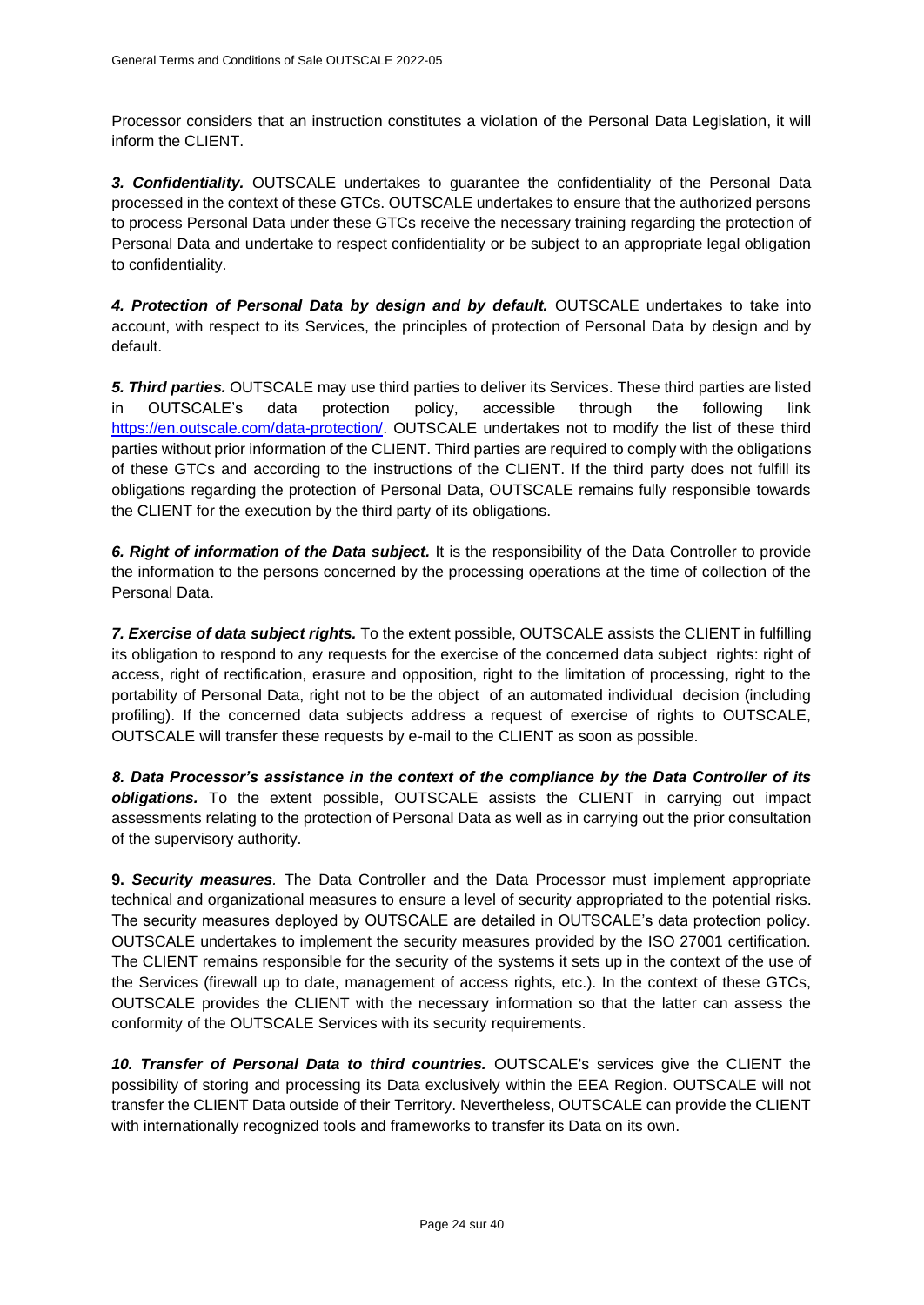Before any transfer of its Personal Data, the CLIENT undertakes to verify that (i) the OUTSCALE Services Specifications applicable to the Territory where it intends to transfer its Data and (ii) the Legislation on Personal Data applicable in this Territory, are consistent with its needs and constraints, particularly in terms of security.

*11. Notification of violations.* OUTSCALE implements a security incident management policy providing procedures to identify and to respond to security breaches known to OUTSCALE. Whenever OUTSCALE becomes aware of unauthorized access to Data within its Infrastructure, resulting in loss, disclosure or modification of Data, posing a risk for the rights and freedom of Data subjects, OUTSCALE shall notify the CLIENT as soon as possible, by e-mail (and at the latest FORTY-EIGHT (48) hours after becoming aware of the violation). This notification shall be accompanied by all relevant documentation to assist the CLIENT in reporting the violation to the appropriate supervisory authority if necessary. The notification will describe, among other things, the nature of the breach, its consequences, the actions taken by OUTSCALE in response to this incident and will indicate a point of contact at OUTSCALE. If, and to the extent that it is not possible to provide all this information at the same time, the information may be communicated in a staggered manner without undue delay.

*12. Retention of Personal Data.* Upon completion of the services relating to the processing of such Personal Data, OUTSCALE undertakes to delete all the CLIENT Data. Once destroyed, OUTSCALE will be able to justify in writing the destruction at the CLIENT demand. Data cannot be recovered later.

It is specified that the Data that the CLIENT shared, in particular through OMIs or disk images, with other CLIENTS, Cloud Computing users, cannot be deleted by OUTSCALE, as long as another CLIENT uses the shared Data, which the CLIENT acknowledges and accepts. It is the CLIENT's responsibility not to share confidential information, Personal Data, sensitive Data or Data belonging to third parties.

*13. Data Protection Officer.* The Data Protection Officer appointed by OUTSCALE can be reached at the following address: [personal-data@outscale.com.](mailto:personal-data@outscale.com)

*14. Record of processing activities.* OUTSCALE declares to keep in writing a register of all categories of processing activities performed on behalf of the CLIENT.

*15. Documentation and audit.* OUTSCALE shall provide the CLIENT with the necessary documentation to demonstrate compliance with all of its obligations and to enable audits, including inspections, to be conducted by the Controller or another auditor mandated to these audits.

The CLIENT agrees to document in writing any instructions regarding the processing of Personal Data by OUTSCALE. The CLIENT ensures beforehand and throughout the duration of the processing to respect all the obligations described by the GDPR on the part of OUTSCALE. The CLIENT oversees the processing, including conducting audits and inspections of OUTSCALE.

## **14.2.2 - When OUTSCALE acts as the Data Controller**

In order to allow the realization of the Services it provides, OUTSCALE also processes certain Personal Data of the CLIENT as Data Controller.

The purposes of these treatments are:

CLIENT relationship management (including billing, archiving, telephony, security, service improvement, recovery, support, sales management, etc.). Personal Data processed by OUTSCALE to manage CLIENT relationships are kept by OUTSCALE for the duration of the Agreement between the CLIENT and OUTSCALE. After the termination of this Agreement, those Data will be retained for an additional period of 1 (one) year before being deleted.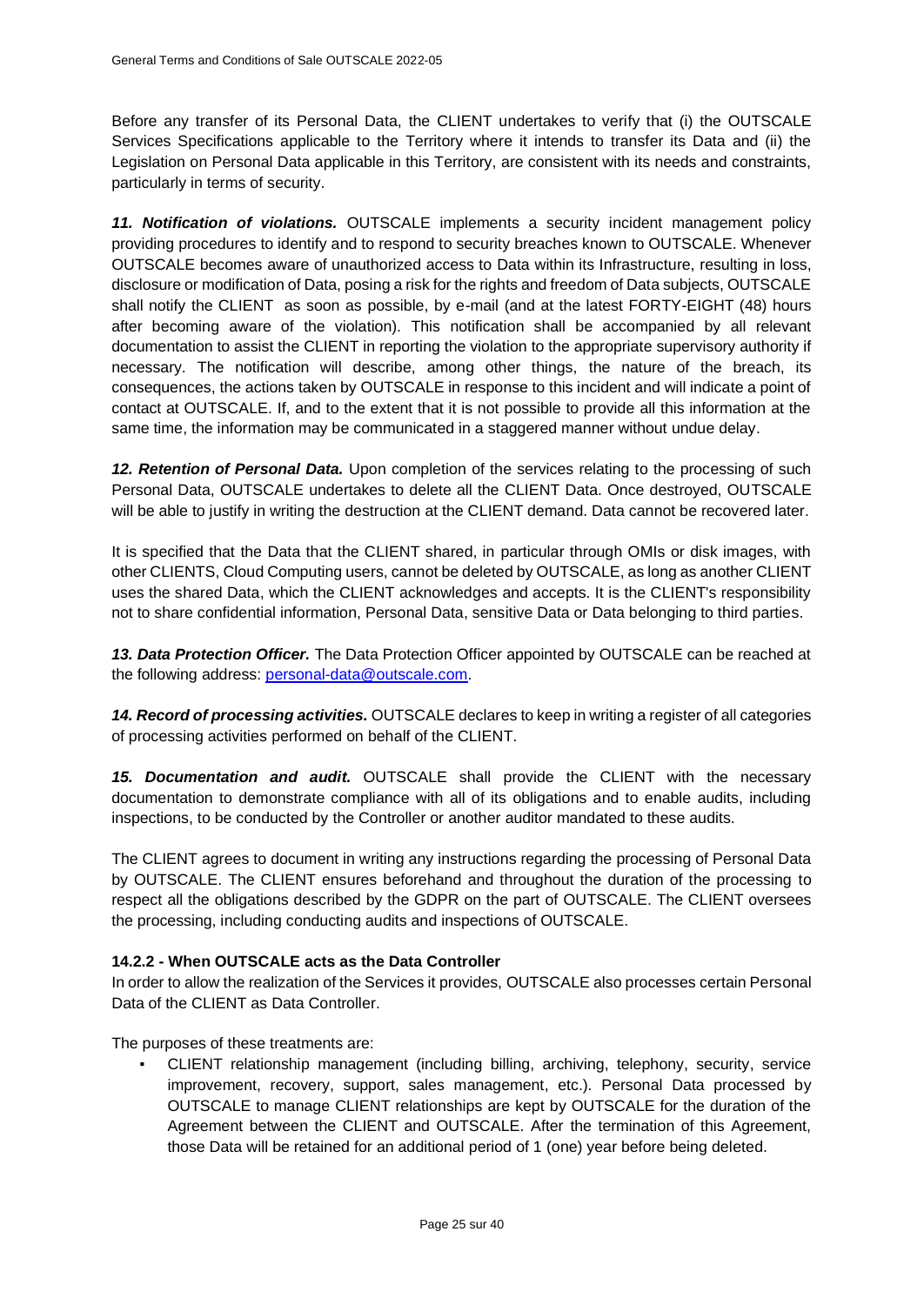Compliance with certain legal obligations (accounting, management of possible litigation, etc.). Personal Data processed by OUTSCALE to comply with these legal obligations are retained in accordance with applicable law.

OUTSCALE undertakes not to use the Personal Data processed for purposes other than those mentioned in these GTCs. However, in accordance with the regulations, subsequent treatments compatible with the initial purpose of the treatment may be carried out by OUTSCALE (notably for internal statistical purposes, for the purpose of improving the Services offered to the CLIENT or for scientific research purposes), which the CLIENT acknowledges.

In accordance with the amended French Data Protection Law of 1978, the CLIENT has the right to access, rectify, oppose or delete any of its Personal Data. The CLIENT may exercise its rights with the OUTSCALE Data Protection Officer by e-mail at the following e-mail address: [personal](mailto:personal-data@outscale.com)[data@outscale.com;](mailto:personal-data@outscale.com) or by post mail signed and with a copy of an identity document send to the following address:

OUTSCALE, Attn: Data Protection Officer:

1 rue Royale, 92210 Saint-Cloud.

A response will be provided to the CLIENT within a maximum of 30 (thirty) days after reception of the request.

# **15 – Financial Conditions**

## **15.1 – General Principles**

- The price of the Services is defined in the Special and Derogatory Terms and Conditions or, failing this, the OUTSCALE public prices shown on its website shall apply;
- Invoices are issued monthly in arrears for Services On Demand and in advance for certain Services (reserved Virtual Machine, etc.). Nevertheless, intermediary invoices may be issued if consumption exceeds usual practices;
- Invoices are payable in cash;
- The minimum monthly invoicing corresponds to one hour per type of Virtual Machine or resource used, even if the accounting for the use is on a billing-per-second basis;
- Invoices may be debited from the CLIENT's bank account;
- The prices shall be listed, excluding taxes, with VAT and any other taxes applicable added thereafter;
- The price of all the Services may be revised at any time;
- The CLIENT agrees to receive invoices by e-mail;
- When the CLIENT has declared several bank accounts attached to one or several Agreements, the Invoices for any Agreement may be debited from any bank account.

## **15.2 – Event that triggers invoicing**

For On Demand Services, the CLIENT only has to use a Service on one of its Accounts for the price of said Service to be due by the CLIENT and invoiced by OUTSCALE at the applicable rate (which is indicated on the OUTSCALE website: [https://en.outscale.com/pricing\)](https://en.outscale.com/pricing).

The trigger for the invoicing of other Services is defined in their Special and Derogatory Terms and Conditions or indicated with the price applicable.

#### **15.3 – Payment of invoices**

In the absence of any other provision in the Special and Derogatory Terms and Conditions, the invoices are payable upon receipt.

The CLIENT guarantees payment of the OUTSCALE invoices when due; for this purpose, it must ensure that its banking and invoicing details are always kept up-to-date and that it has sufficient funds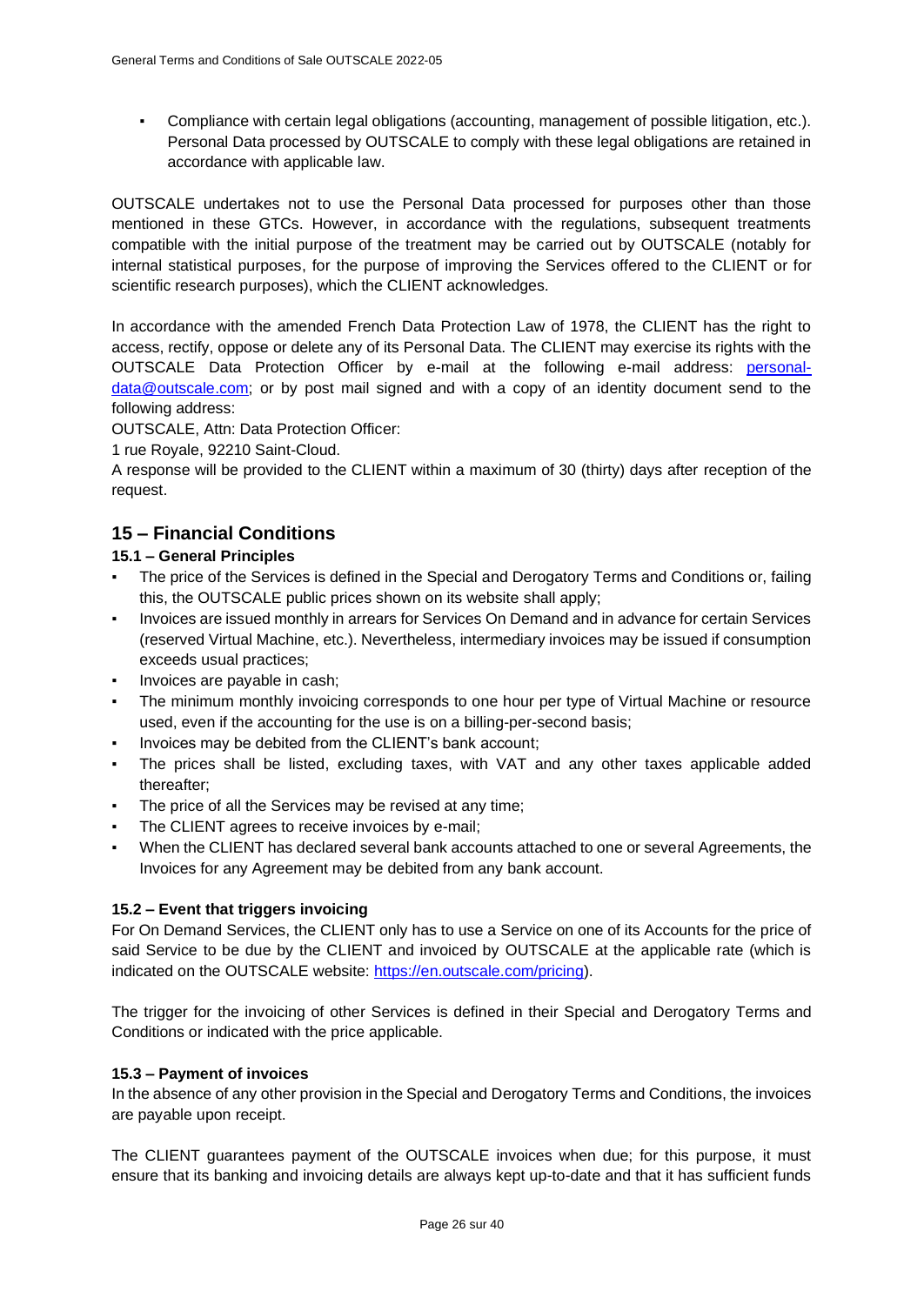in its bank account (or each of its accounts if the CLIENT has declared several), failing which the Services may be suspended and, if applicable, the Agreement terminated. The default payment method is the direct bank debit. The CLIENT must return the duly completed debit mandate as well as the RIB of the corresponding account at the same time as the purchase order (see article "*[Formation of the](#page-7-1)  [Agreement](#page-7-1)*").

In the event of late payment, a €40 flat-rate indemnity for recovery costs, as provided by Article D.441- 5 of the French Commercial Code, shall be due as from the first day of late payment, if the CLIENT is a professional.

Late payment penalties will also be due from the first day of late payment pro rata temporis at the base rate of the European Central Bank (ECB) plus 10 percentage points. No discount shall be granted in the event of an early settlement.

In addition to the indemnity and the penalties above, any late payment by the CLIENT may lead to the termination of the Agreement in accordance with the procedure set fort the in the article "*[Termination](#page-11-1)  [of the Agreement in the event of breach](#page-11-1)*".

Unless the CLIENT contests an invoice within a period of 10 (ten) days after its issue, the CLIENT will be deemed to have irrevocably accepted the said invoice.

## **15.4 – Invoicing unit**

There are three units for invoicing, (1) indivisible second, (2) Gibibyte (GiB) and (3) Gibibyte (GiB) per month, as explained below.

(1) Unless provided otherwise in the Special and Derogatory Terms and Conditions the basic invoicing unit – particularly for licenses, CPU, RAM, VPN - is the indivisible second. The consumption of Services is invoiced on the basis of consumption rounded up to the second above. Therefore, when a CLIENT's monthly consumption amounts to 4203.25 seconds, it is invoiced 4204 seconds. Nevertheless, if a CLIENT's monthly consumption is less than 1 hour on a given type of resource, the CLIENT will be invoiced a full hour.

However, (2) it is specified that the network is invoiced in GiB unit and (3) that the Storage is invoiced in GiB per month.

## **16 – Confidentiality**

OUTSCALE and the CLIENT, in the framework of the Services and more generally of their contractual relations, will exchange confidential information, namely all information (i) that a Party discloses to the other Party with "Confidential", "Secret" or other marks or signs that indicate the confidential nature of the information; or (ii) which, regarding their nature or the circumstances of their disclosure, would be considered confidential by a reasonable person in a similar position and circumstances; or finally (iii), all information contained in OUTSCALE Declaration of Applicability and all those concerning OUTSCALE proprietary orchestrator TINA OS.

All information meeting the above conditions, hereinafter called "Confidential Information", will be confidential regardless of their form and nature - including technical, commercial, financial information, etc. - their support and method of transmission, including, information exchanged electronically.

Consequently, OUTSCALE and the CLIENT shall undertake:

not to communicate such Confidential Information to anyone whomsoever, without written authorization of the Party disclosing it,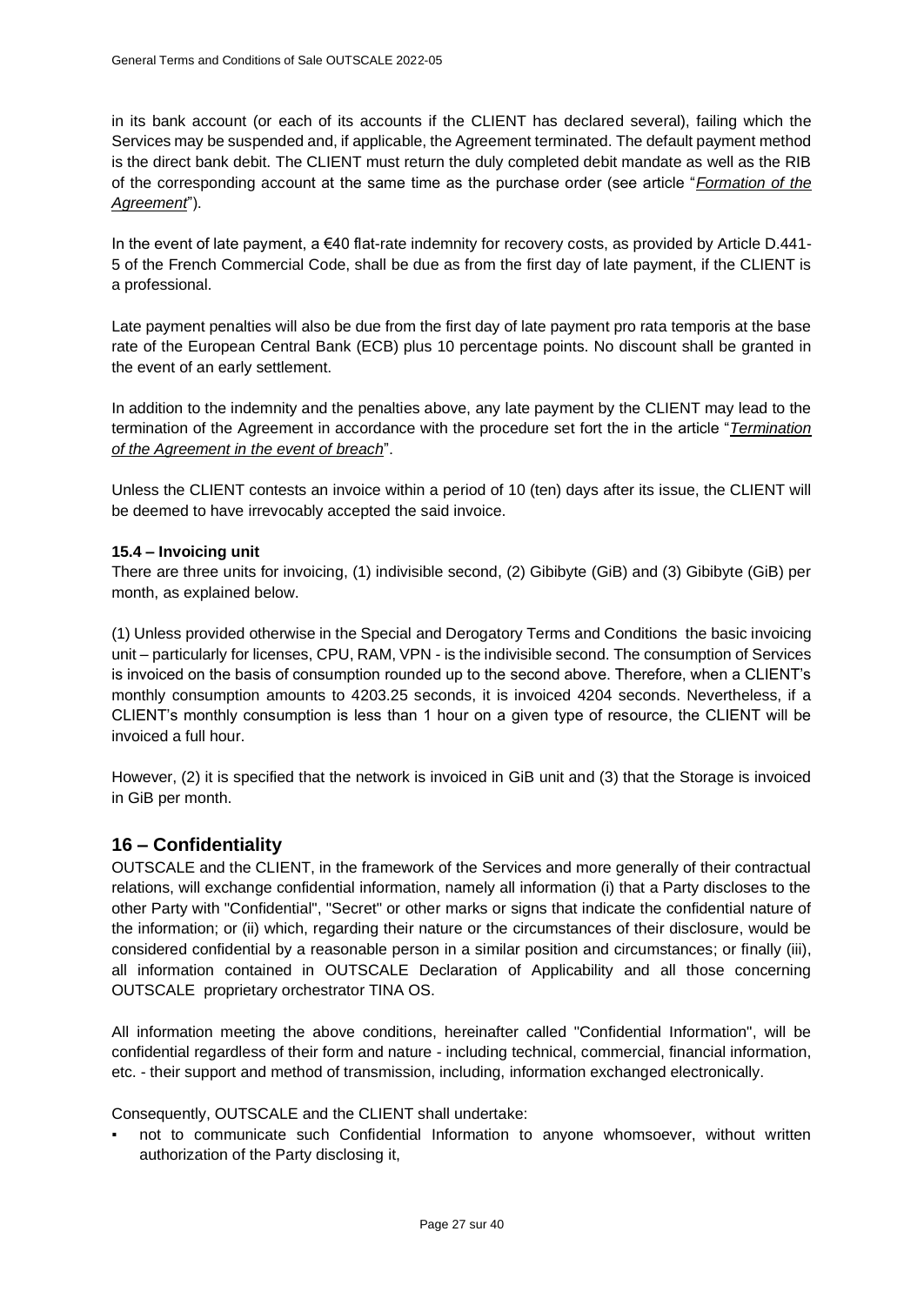- as well as to take all the appropriate measures with regard to such Confidential Information, to avoid and prevent its disclosure,
- not to directly or indirectly make any other use of this Confidential Information than the processing carried out in the context of the Services,
- to limit the communication of this Confidential Information to the sole members of its personnel who must be informed in the context of the Services and to guarantee the respect of these commitments as necessary,
- upon the term of the Services, or as the case may be, the early termination, to promptly return all the elements and documents constituting this Confidential Information in their possession and not to keep any copy, extract or reproduction in any form whatsoever.

The above-mentioned commitments shall remain in force as long as this Confidential Information has not fallen into the public domain, and in any event, for at least 5 (five) years after the termination of the Services.

Confidentiality obligations set out above are not applicable to information: (i) which were, at the time of disclosure, in the public domain, or which has fallen into the public domain without fault from the Party that received it; (ii) who were already known by the receiving Party at the time of disclosure and provided that they could prove it; (iii) have been communicated to the Party receiving them by a third party who was not subject to a confidentiality undertaking vis-à-vis the Party that issued them.

Furthermore, this confidentiality clause shall not prohibit OUTSCALE from quoting the CLIENT in reference, nor the CLIENT from mentioning that it uses the OUTSCALE Services in the conditions of the article "*[Intellectual Property](#page-19-0)*".

# **17 – Export Control**

The CLIENT undertakes not to process, store or download on its sharing environment of any information or Data whose export is controlled, regulated or subject to a permit or a license. The CLIENT is deemed to be the exporter of the Data. In addition, the CLIENT ensures that all its users also respect the commitment of this article.

# <span id="page-27-0"></span>**18 – Recovery or deletion of Data**

## **18.1 – Recovery of its Data by the CLIENT if it has access to its resources**

When the Agreement is terminated, for whatever reason and irrespective of whether the initiative for termination lies with the CLIENT or with OUTSCALE, **the CLIENT must imperatively recover all its Data hosted at OUTSCALE and store them elsewhere before the effective termination date**.

Indeed, as of the effective termination date (at midnight, Paris time): (i) the CLIENT will no longer have access to its Data, and (ii) said Data may be irrevocably destroyed by OUTSCALE (except for data mentioned in point 3 of this article).

For example, if the effective termination date is May 3, the CLIENT must imperatively have recovered all its Data before midnight on the 3rd of May, failing which they will be deleted, and the CLIENT will never be able to recover them.

The fact that the termination date is not a working day does not postpone the termination.

#### **18.2 – Recovery of its Data by the CLIENT if it does not have access to its resources**

When the Agreement is terminated, for whatever reason and irrespective of whether the initiative for termination lies with the CLIENT or with OUTSCALE: **if the CLIENT wishes to recover its Data and cannot retrieve them itself since it no longer has access to its resources (Such as Virtual**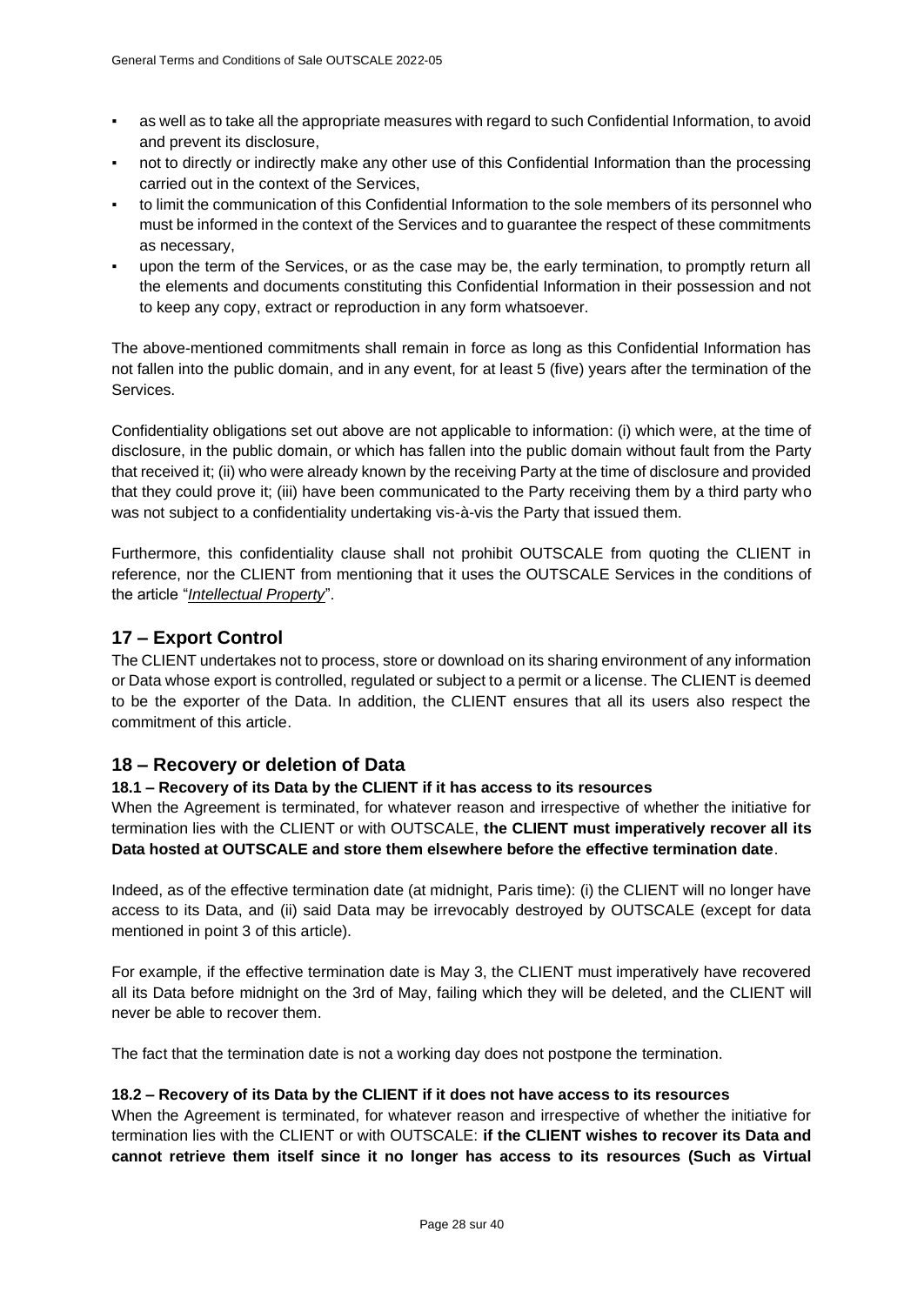## **Machines, Object Storage Service, etc.) it must imperatively order a Data retrieval Service from OUTSCALE before the effective termination date.**

The CLIENT cannot order this Data retrieval Service if it is not up to date with its OUTSCALE invoices. The CLIENT must therefore pay all amounts owed to OUTSCALE before the effective termination date.

The Data retrieval Service order is sent by e-mail to the OUTSCALE "Customer Service" which issues a quote. If the CLIENT accepts the quote, the CLIENT's Data shall be retrieved by OUTSCALE and then sent to the CLIENT upon payment of the price of the Data Recovery Service.

As of the effective termination date (at midnight, Paris time) the CLIENT's Data may be irrevocably destroyed by OUTSCALE (except for data mentioned in point 3 of this article), whether or not the CLIENT has ordered a Data retrieval Service.

For example, if the effective termination date is May 3, the CLIENT must imperatively have ordered the Data retrieval Service before midnight on the 3rd of May, failing which the Data will be deleted and the CLIENT will never be able to recover them.

The fact that the termination date is not a working day does not postpone the termination.

## **18.3 – Deletion of data**

In the event of the termination of the Agreement, for whatever the reason, the CLIENT Data will be deleted as indicated in points 1 and 2 of this article, except for certain identification information mentioned in decree n°2011-219 dated February 25, 2011, which will be kept as specified in this decree.

The deactivation of a CLIENT account is done manually by OUTSCALE, but the deletion of the CLIENT Data is managed by the exploitation system of OUTSCALE Cloud Computing, TINA OS software automatically operated by OUTSCALE. As soon as the account is deactivated, the data remains accessible for 90 (ninety) days. Deactivation is temporary. Without any intervention, all inactive accounts will be terminated within 90 (ninety) days. The attestation of the good deletion of the Data may be communicated to the CLIENT if it is requested to OUTSCALE in 6 (six) months.

However, the CLIENT is informed and recognizes that OUTSCALE is not able to proceed with the complete deletion of all the Data that the CLIENT may have shared with other clients, in particular by means of OMI sharing or disk images, as long as another CLIENT is using the shared data and that it is up to the CLIENT not to share confidential or sensitive information or information belonging to third parties, **or Personal Data on any account.**

The CLIENT guarantees OUTSCALE and shall hold it harmless against any sanction, on whatever grounds, following any violation by the CLIENT of this ban on sharing Personal Data.

In addition, it is specified that certain CLIENT Data and in particular the Invoicing data and associated identification will be retained because of legal obligations that OUTSCALE must undergo for a period of up to 10 (ten) years.

Furthermore, it is specified to the CLIENT that the log that constitutes proof of deletion of the CLIENT's Data is provided at the CLIENT's request in 6 (six) months, because the necessary information to the preparation of the document itself will all be deleted at the latest 1 (one) year and that the process of the request may take time. The CLIENT acknowledges that it has a limited period of time to request this proof.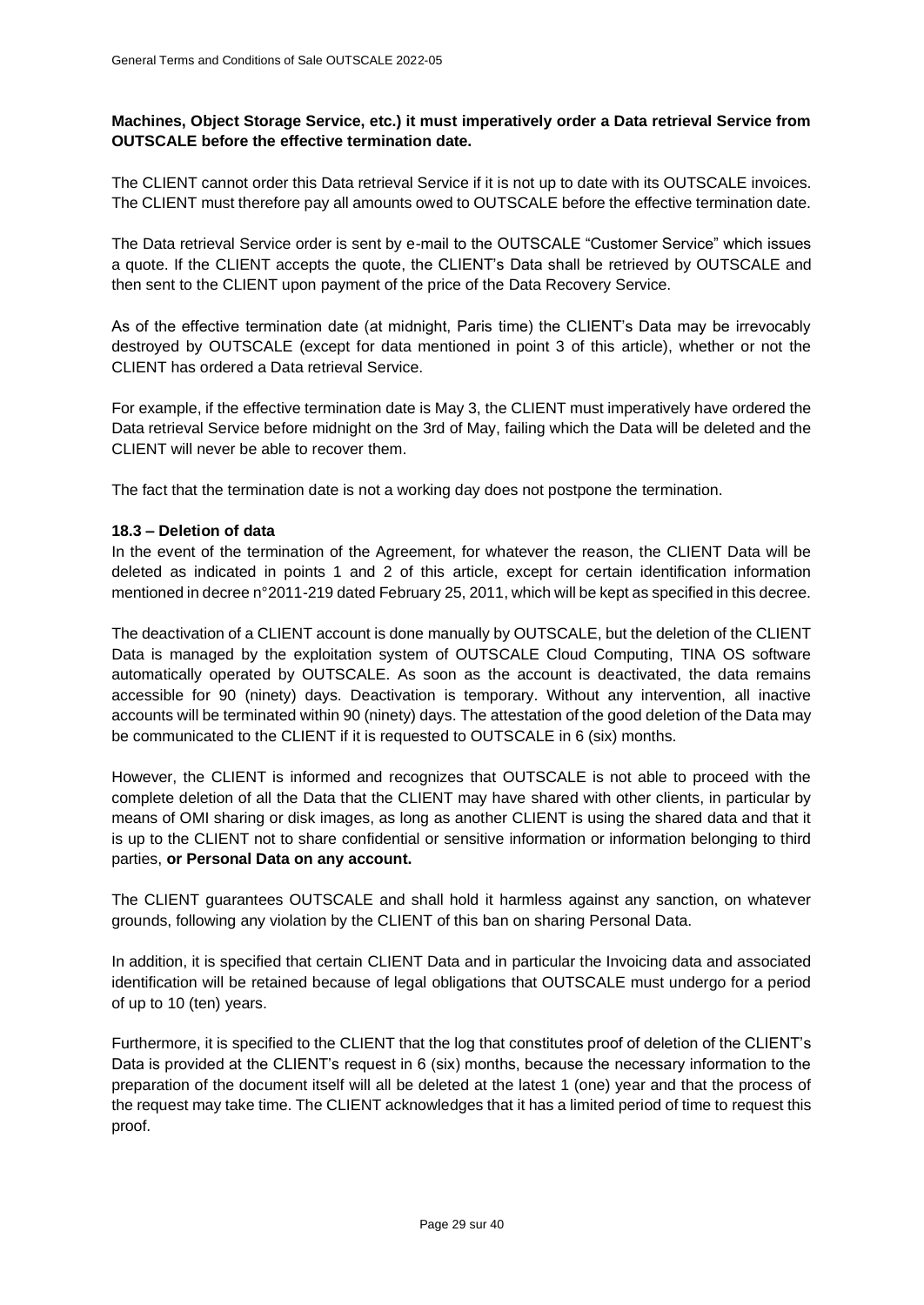# <span id="page-29-0"></span>**19 – Technical Support**

The CLIENT may ask for Support via:

- OUTSCALE's web support interface[:https://support.outscale.com/](https://support.outscale.com/) [https://support.outscale.com](https://support.outscale.com/) (prior registration required)
- The e-mail address: [support@outscale.com](mailto:support@outscale.com)
- Phone: 0826 206 307 from France, +33 153275270 from any other country

Support is open from 8am to 8pm (Paris hours) from Monday to Friday but remains available in case of incident 24 (twenty-four) hours a day, 7 (seven) days a week by phone and e-mail.

Once the request has been made, the CLIENT receives a ticket number. The CLIENT must use this ticket number in its exchanges with customer support and indicate the object of its request in all e-mail exchanges in order to allow for an efficient follow-up of its request and its resolution.

The detailed procedure associated with the support is described on the OUTSCALE Public Documentation (docs.outscale.com).

SLAs associated with the support are described in [Appendix A](#page-33-0) [SLA9](#page-36-0) of this document.

# **20 – Maintenance**

In order to maintain the Could Computing Infrastructure and guarantee the good quality of the Services, hardware maintenance operations on hypervisors are regularly planned by OUTSCALE in the different Regions.

Prior to a maintenance operation, the CLIENT will be notified according to the procedure as described in OUTSCALE Public Documentation. The CLIENT shall take any suitable precautions to avoid that such operation may cause damage to its Data, notably by stopping the Virtual Machine that is used.

OUTSCALE may also need to carry out urgent maintenance work, in which case it will do its best to inform the CLIENT as early as possible.

# **21 – Security**

## **21.1 – Secure Log on**

OUTSCALE provides the CLIENT with documented information regarding the management of users or groups of users, allowing the CLIENT to grant permission to its users or its groups.

The CLIENT undertakes to secure the access of its users using the means provided by OUTSCALE. The CLIENT is responsible for the security of its user access.

## **21.2 – Cryptographic controls**

OUTSCALE's API and interfaces are maintained in conformity with the state of the art in cryptography. OUTSCALE shall as well do its best efforts to take into consideration the recommendations made in the guides published by the National Agency of the Information Systems Security (ANSSI).

## **21.3 – Security breach**

OUTSCALE provides the CLIENT with a procedure to report any security incidents, known or suspected and any security breaches available here [https://en.outscale.com/reporting-vulnerabilities/.](https://en.outscale.com/reporting-vulnerabilities/)

## **21.4 – Organization**

The job descriptions of those in charge of information security and the use of OUTSCALE Cloud Computing services may, at the CLIENT's request, be sent to the CLIENT after signing a confidentiality agreement.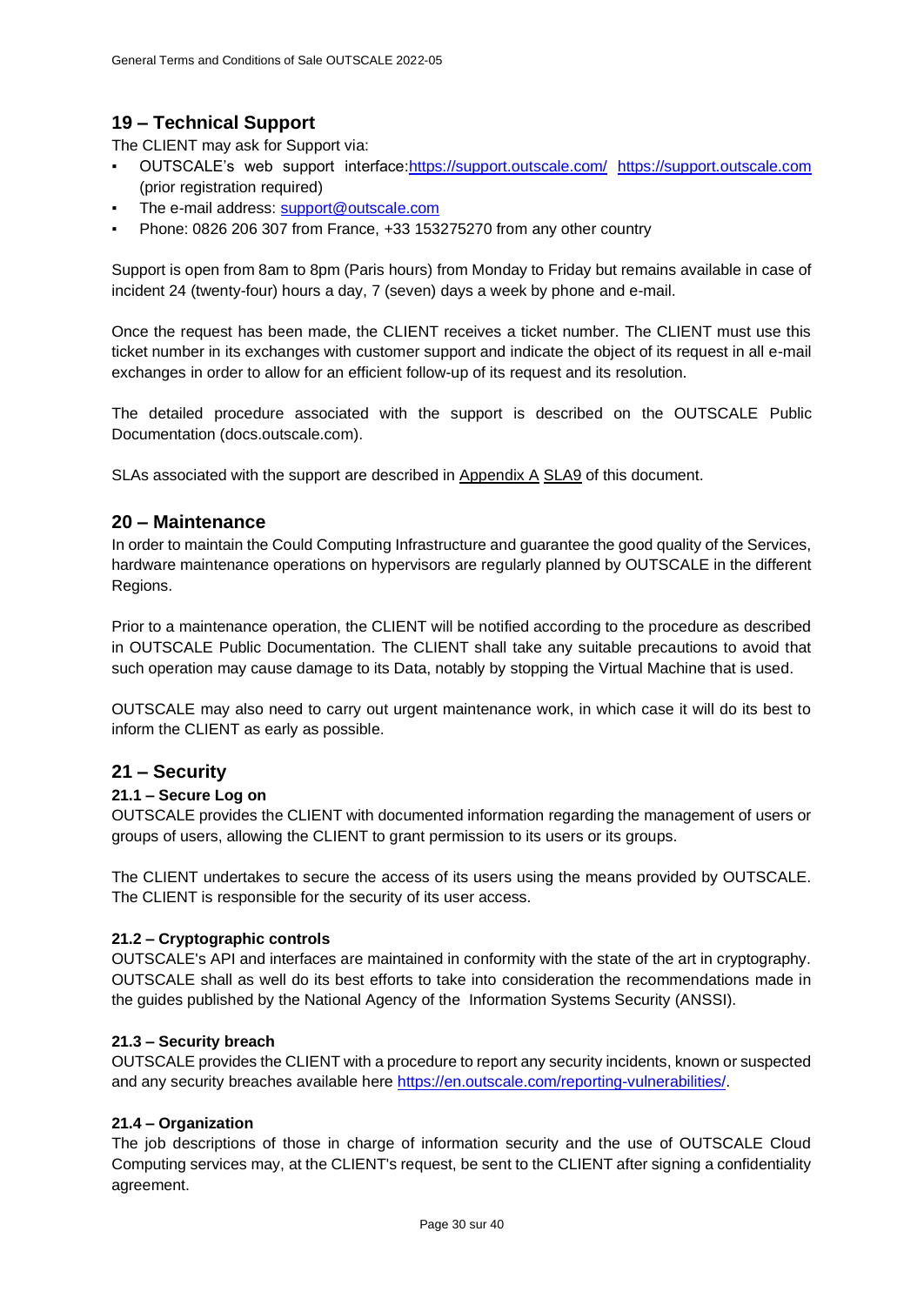## **22 – Reversibility of the Services**

By express agreement, the Services shall not include a reversibility obligation (i.e., assistance to the CLIENT so that it can migrate its System to another provider).

The CLIENT –solely in charge of its System – must do its utmost to facilitate this operation as necessary (which implies, in particular, setting in place rigorous documentation for this purpose) and the preparation of Reversibility plans.

Nevertheless, OUTSCALE may offer its professional services in this regard, in the context of a specific agreement, to be negotiated.

# <span id="page-30-0"></span>**23 – Validity of electronic means for notifications issued within the scope of the Agreement**

All notifications issued within the scope of this Agreement, and in particular formal notice and reminders sent to the CLIENT, shall be sent by OUTSCALE by simple e-mail.

The time and the date indicated on the OUTSCALE server from which the e-mail was issued shall be considered as confirmation between the CLIENT and OUTSCALE.

It is understood that the CLIENT, whatever its status – it being recalled that individuals must not use the OUTSCALE Services – agrees to use e-mail as a means of notification.

If the CLIENT does not accept e-mail as a means of notification within the scope of the Agreement, it must refuse these GTCs and not enter into an Agreement with OUTSCALE.

Notifications are sent to the e-mail address entered by the CLIENT at the time of the creation of its Account and which is used as the Account identifier.

# **24 – Interpretation of the SLAs**

If a contractual Quality of Service commitment is high/low (for example: a 99.99999% availability commitment), any discrepancy between this contractual commitment and the maximum/minimum commitment theoretically possible (in the example 100 %) must be minimal.

Nonetheless, under no circumstances may the contractual commitment be rounded up, and the value such as literally mentioned in the Agreement must be adhered to (in the example: 99.99999 %), as this corresponds to OUTSCALE's and the CLIENT's common intent.

It is specified that all modern systems (spreadsheets, calculators, etc.) have a sufficiently accurate calculation for the application of this interpretation rule.

# **25 – Limits and constraints related to Beta Services**

The stipulations of this article, when they contradict one or more other stipulations of the GTC, always prevail over them concerning the Beta Services. Beta Services are likely to be modified, suspended or permanently interrupted by OUTSCALE, without notice nor compensation. It is therefore incumbent upon the CLIENT to make frequent backups of its Data.

Beta Services are provided "AS IS", therefore: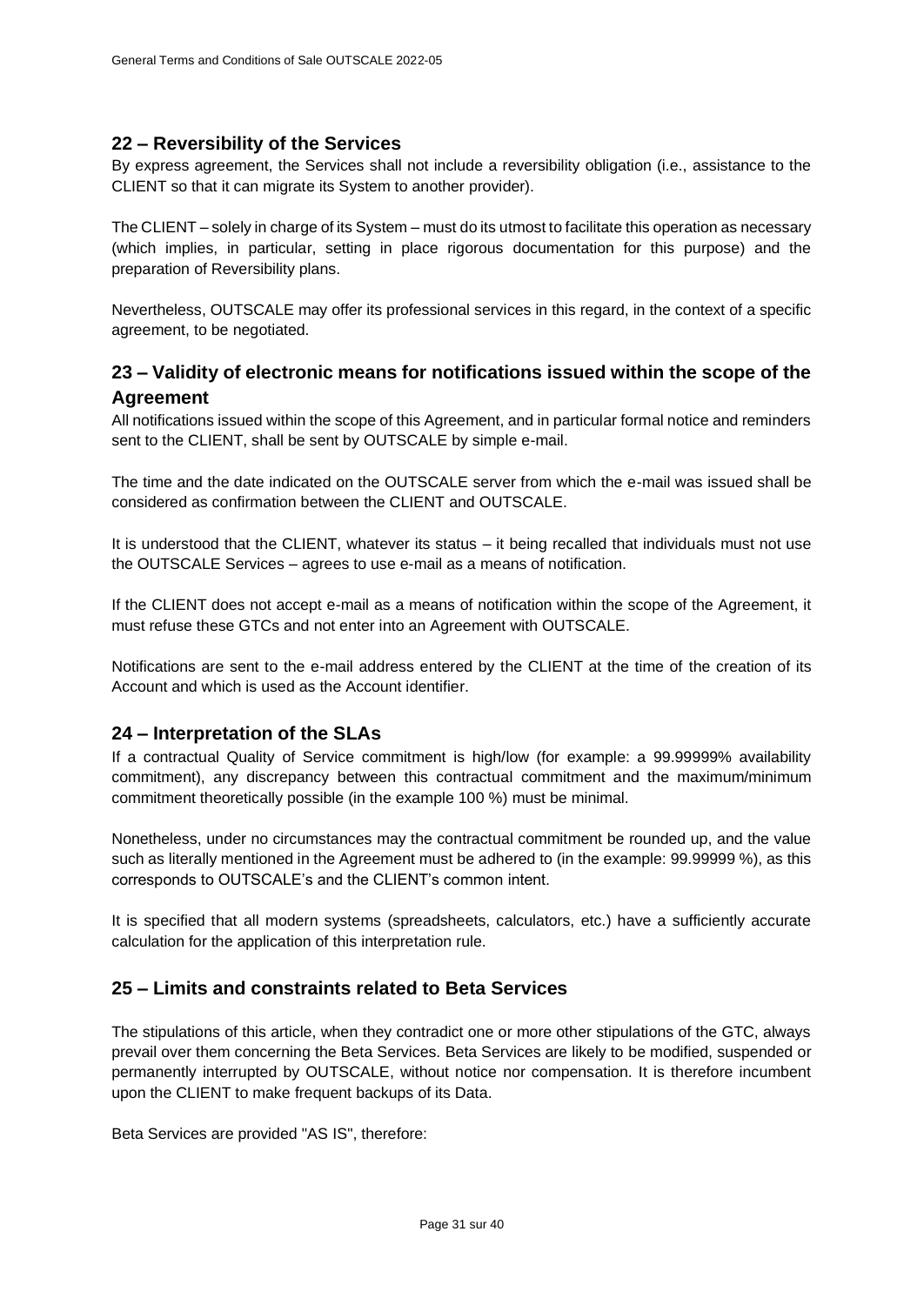- 1) OUTSCALE never guarantees any level of Quality of Service on a Beta Service and therefore cannot pay any penalty or grant credits of services or assets in case of malfunction of such Service,
- 2) OUTSCALE, to the extent permitted by applicable law, excludes the application of any warranties, including the implied warranties of peaceful enjoyment, merchantability and fitness for a particular purpose,
- 3) OUTSCALE assumes no responsibility of any kind whatsoever in case of prejudice of the CLIENT related to the use of a Beta Service. If, despite this clause, OUTSCALE's liability should be incurred in respect of a Beta Service, it would be limited, except in the event of a violation of physical integrity of individuals, to a final lump sum, the amount of which cannot exceed 350 (three hundred and fifty) euros per CLIENT,
- 4) OUTSCALE (i) recommends to the CLIENT not to use the Beta Service in a production environment and (ii) prohibits any use of a Beta Service that would make it interact with control systems of industrial installations and all the systems likely to cause harm to physical integrity of individuals.

The fact that feedback from the CLIENT allows OUTSCALE to improve a Beta Service never confers any intellectual or industrial property rights or any right of any other nature whatsoever to the CLIENT.

# **26 – Convention of proof**

In the event of a dispute over any of the Services performed by OUTSCALE in the context of these General Terms and Conditions, the Parties agree that OUTSCALE's production of data recorded on OUTSCALE systems is valid between the CLIENT and OUTSCALE.

# **27 – Social responsibility and anti-bribery**

Each Party acknowledges and accepts that the other Party will not tolerate any form of corruption in the conduct of its business. In particular, each Party shall (i) comply with all applicable laws, statutes, regulations, codes and guidance relating to anti-bribery and anti-corruption ("Anti-bribery laws"), including, without limitation, applicable anti-bribery laws in France, the United Kingdom (UK Bribery Act 2010) and the United States (US FCPA), (ii) not engage in any activity, practice or conduct which would constitute an offence under the Anti-bribery Laws, (iii) not do, or omit to do, any act that will cause the other Party to be in breach of the Anti-bribery Laws, and (iv) promptly report to the other Party any request or demand for any undue financial or other advantage of any kind received by a Party in connection with the performance of these GTCs.

Each Party shall promptly notify the other Party of any fact or circumstances that would invalidate any of the warranties and assurances given in this section. Each Party agrees to encourage its own clients, suppliers and subcontractors to adhere to the principles mentioned above. If a Party fails to adhere to any of these principles, such non-compliance shall constitute a material breach and the other Party shall be entitled to immediately terminate contractual relationship and the offending Party undertakes to indemnify the other Party against any loss (including any consequential loss, damage to image, immaterial and/or indirect damage, etc.), liabilities, fees damage, costs and expenses incurred as a result of such breach. Each Party is required to inform the other Party immediately of any risk of conflict of interest, before any execution of these GTCs and as soon as it becomes aware of it at the following address: [legal-fr@outscale.com.](mailto:legal-fr@outscale.com)

# **28 – Language of the Agreement**

These GTCs exist in French and in English. In the event of any contradiction between the two versions, the French version shall prevail.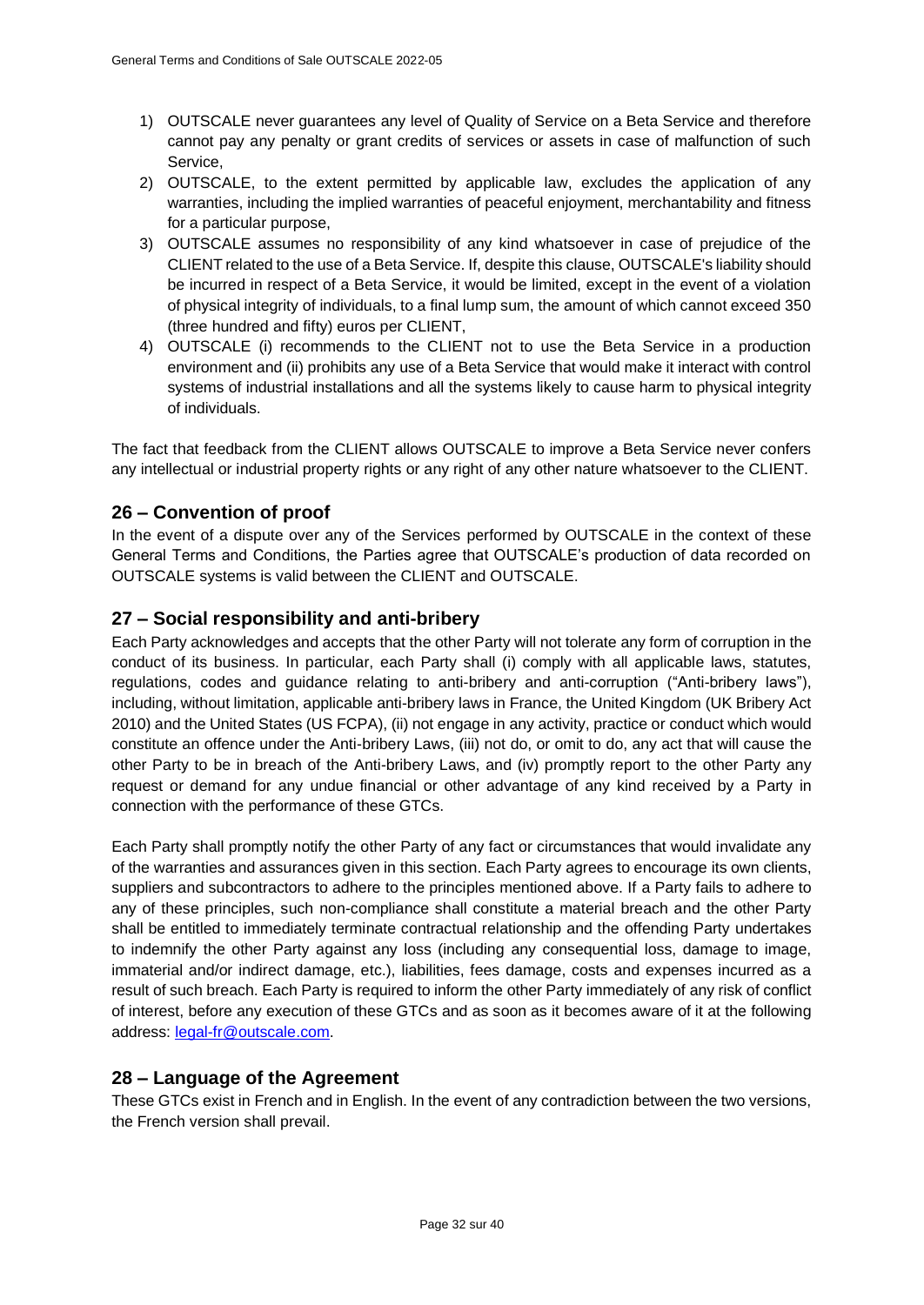# **29 – References**

Each of the Parties is authorized to include the name of the other Party on its list of trade references, provided that it has informed the other Party in advance and that it obtains prior formally written agreement from the other Party.

# **30 – Competent Jurisdiction / Governing law**

Notwithstanding plurality of defendants, the introduction of third parties, etc. any disputes in connection with the formation, construction or performance of these GTCs and the Agreements shall be submitted to the competent courts of the jurisdiction of the Court of Appeal of Versailles, exclusively competent including interim measures, notwithstanding appeal in warranty or plurality of defendants and shall be governed by French law.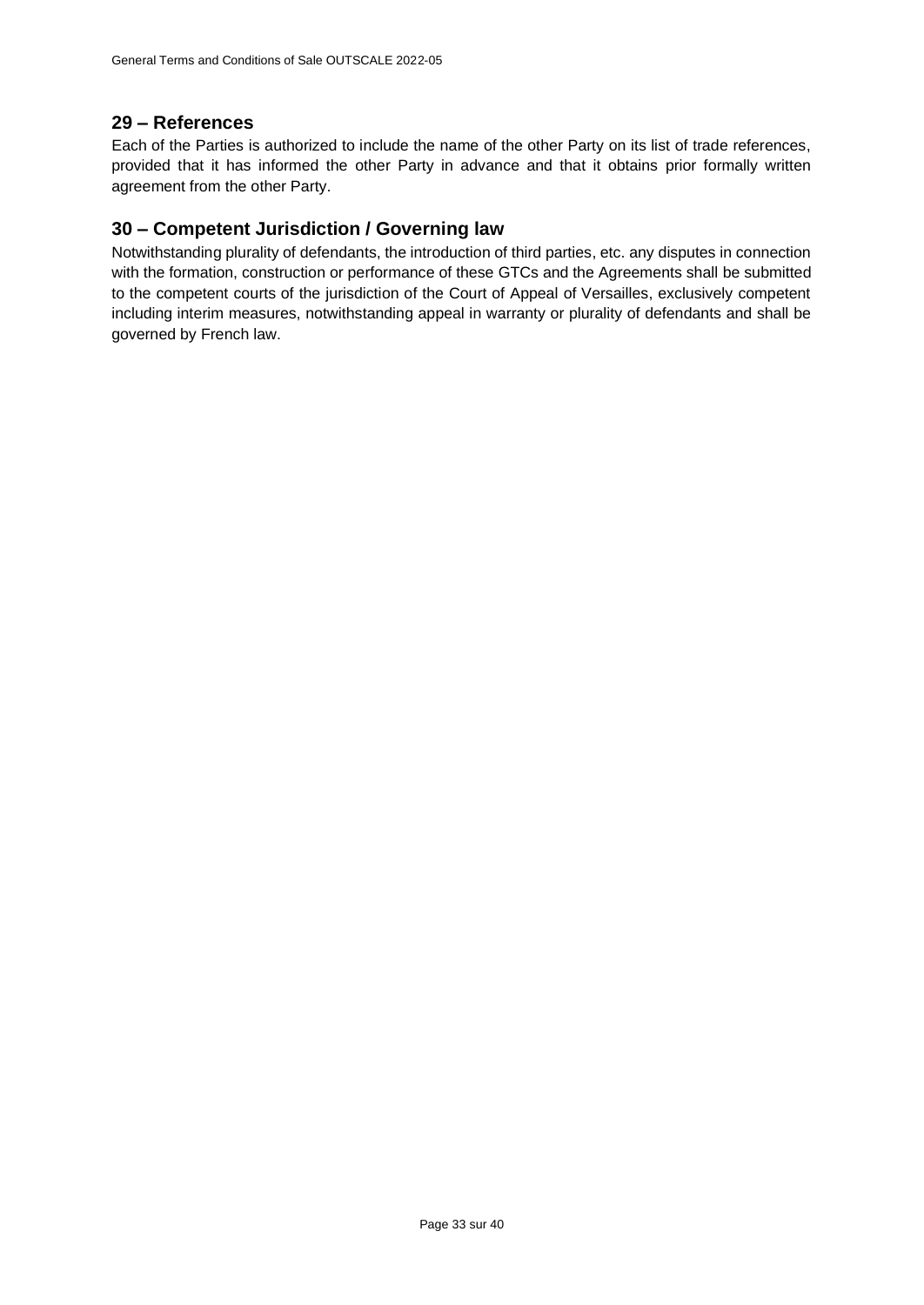# **APPENDIX A: Service Level Agreements (SLAs)**

<span id="page-33-0"></span>The SLAs are sometimes only applicable upon the condition that the CLIENT deploys its Services in all the Availability Zones that exist in the Region. **In the event whereby, albeit possible, the CLIENT decides not to deploy in all the Availability Zones in the Region, it may not request the application of the SLA. These SLAs are marked with an asterisk (\*).**

This limitation shall not concern either the APIs provided by OUTSCALE, or the Infrastructure set up and managed by OUTSCALE and therefore OUTSCALE's liability. For the latter, the SLAs generally apply regardless of the type of deployment chosen by the CLIENT.

These guarantees enable OUTSCALE to commit to the following SLAs on a **24/7 basis**:

## **SLA1 – Availability Area**

- Individual Availability of a Region is 99.9% per year,
- Individual Availability of an Availability Zone is 99.7% per year.

## **SLA2 – Service Provision "Intra-Cloud network supply service"**

The Intra Cloud network is secured in the same manner as the Internet network via the security groups. The CLIENT is apprised that if it should decide to override the security groups via the API control for its internal resources, the configuration of the security groups SHALL NOT be applied.

The latency in the internal network depends on a number of parameters, in particular the proximity of the Availability Zones. The redundancy of a Region is balanced between the geographical discrepancy of the Availability Zones and the maximal latency that may be assumed by the Service provided.

- Availability of the internal network: **99.99 %** per year,
- Inter-resource maximal latency (outside of Object Storage): **10 ms**,
- Maximal latency towards or from the Object Storage: 200 ms.

## **SLA3 – Service Provision "Internet Provision Services (DNS, NTP) and the Cloud Computing metadata Service"**

The CLIENT is informed by OUTSCALE that its Systems are protected against their intensive use that could result in service denial. Any automatic activation of countermeasures due to abusive use by the CLIENT which results in the unavailability of the Service for CLIENT may not be recorded as downtime.

- Availability of the DNS, NTP, DHCP Services: **99.8%** per month
- Availability of the metadata Services: **99.8%** per month

## **SLA4 – Service "Secured network provision to the Internet"**

OUTSCALE is up-to-date concerning its Internet connections. In particular, it uses several access providers and the BGP4 protocol to ensure redundancy. This protocol may give rise to untimely route alterations that are beyond OUTSCALE's control, but in general enable access availability to be guaranteed.

In the event of an incident, the first **2** (two) minutes are never taken into account as the convergence time for the BGP4 protocol is **90** (ninety) seconds. The availability calculation will therefore deduct **2 (two)** minutes per incident.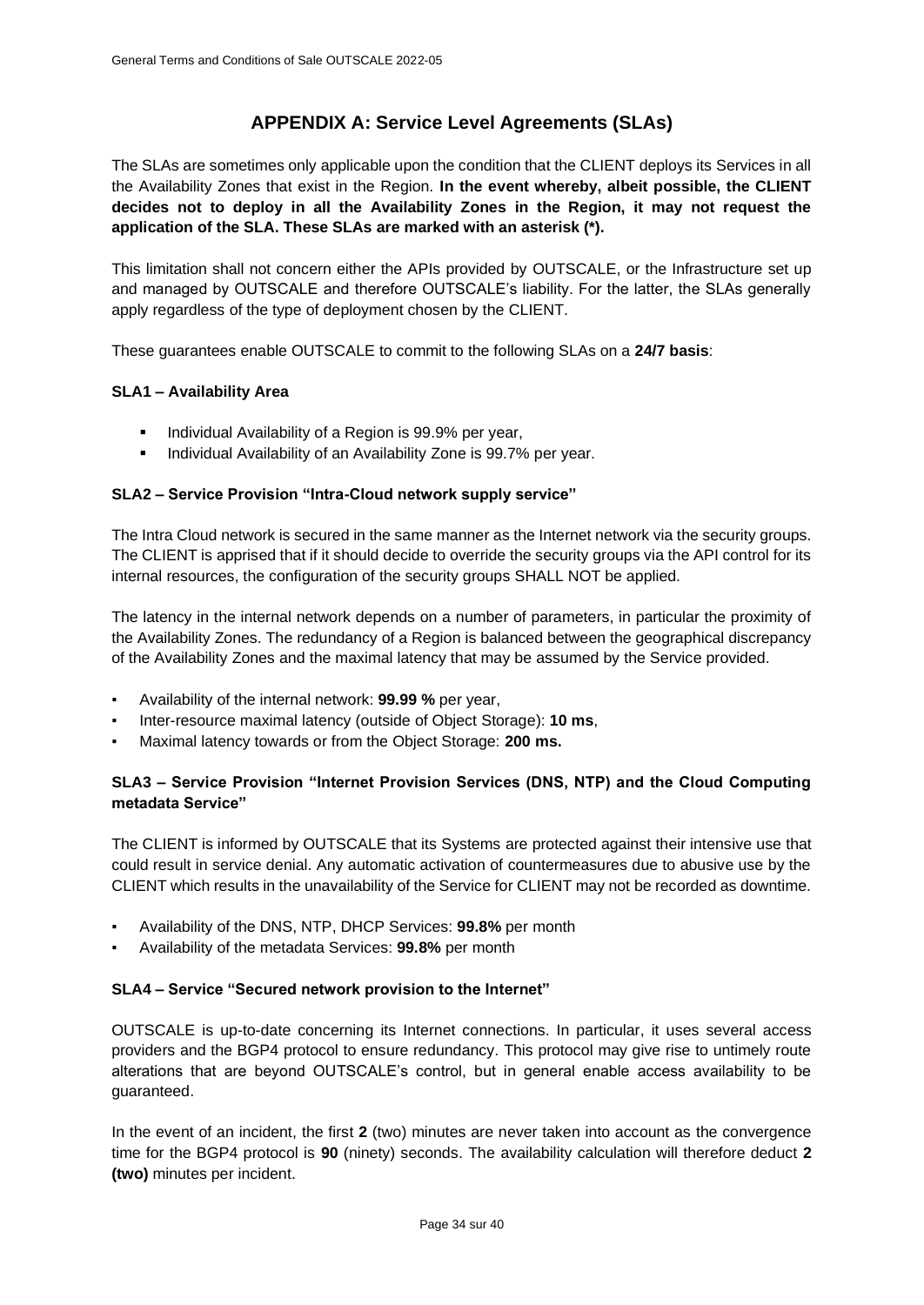Internet access availability: 99.999%\* per year

In the event of a cyberattack, in particular in the event of a distributed denial-of-service attack (DDoS), OUTSCALE may modify its Internet routing configuration to mitigate this attack as far as possible and protect its Infrastructure. If it is the CLIENT's IP which is targeted by the attack, OUTSCALE may use the "Black hole" BGP community to prohibit, upstream from its suppliers, any flows to an IP that has been attacked in order to protect the CLIENT's other resources but also to protect other OUTSCALE CLIENTS as well as its Infrastructure.

OUTSCALE shall encourage the CLIENT to do the same, in particular, by using the market software of WAF, but also via the configuration of the security groups via the API control. OUTSCALE, by default, shall filter any inflows to the CLIENT's public IPs and it is for the CLIENT to open the flows that it needs. **OUTSCALE insists that the CLIENT opens its flows at a minimum and in particular does not open the SSH (port TCP 22) and RDP (port TCP 3389) administration flows to the entire Internet (subnet 0.0.0.0/0) as well as internal protocols such as SMB (port TCP/UDP 445) or NFS (port TCP/UDP 2049).**

- Availability of virtual Logical Firewalls in charge of the security groups: 99.8%\* per month,
- Availability of the API control Service: 99.9% per month.

## **SLA5 – Service Provision "On-demand load sharing service"**

- Availability of virtual load balancers: **99.7%** per month,
- Availability of API control service: **99.9%** per month.

## **SLA6 – Service: "Object Storage Service"**

- The Sustainability of storage of an object in a given Region is guaranteed at the rate of **99.9999999999%** per year if the objects are distributed across all the Availability Zones that exist in the given Region,
- The Availability of the API provided by OUTSCALE and enabling the publication and use of the CLIENT's objects by the latter is **99.97%** per year,
- The availability of the APIs provided by OUTSCALE and enabling Users to access the stored objects is **99.97%** per year for objects deployed in one Region.

Regarding specifically Object Storage, Sustainability shall be understood in relation to a state-of-the-art use of the Services and outside of any alteration of data, whether voluntarily or not, originating from an action on the part of the CLIENT.

The Object Storage Service, as its name suggests, shall not be used in block mode (for example, for an active database). The use of Object Storage in block mode via technical circumvention means (for example, FUSE under Linux), is not a use within the rules of practice applicable to Object Storage and any incident related to this use shall not be covered by these SLAs.

#### **SLA7 – Service: "Persistent Storage service"**

▪ The availability of a volume is guaranteed at **99.7%** per month. By default, a volume shall only be available in its original Availability Zone,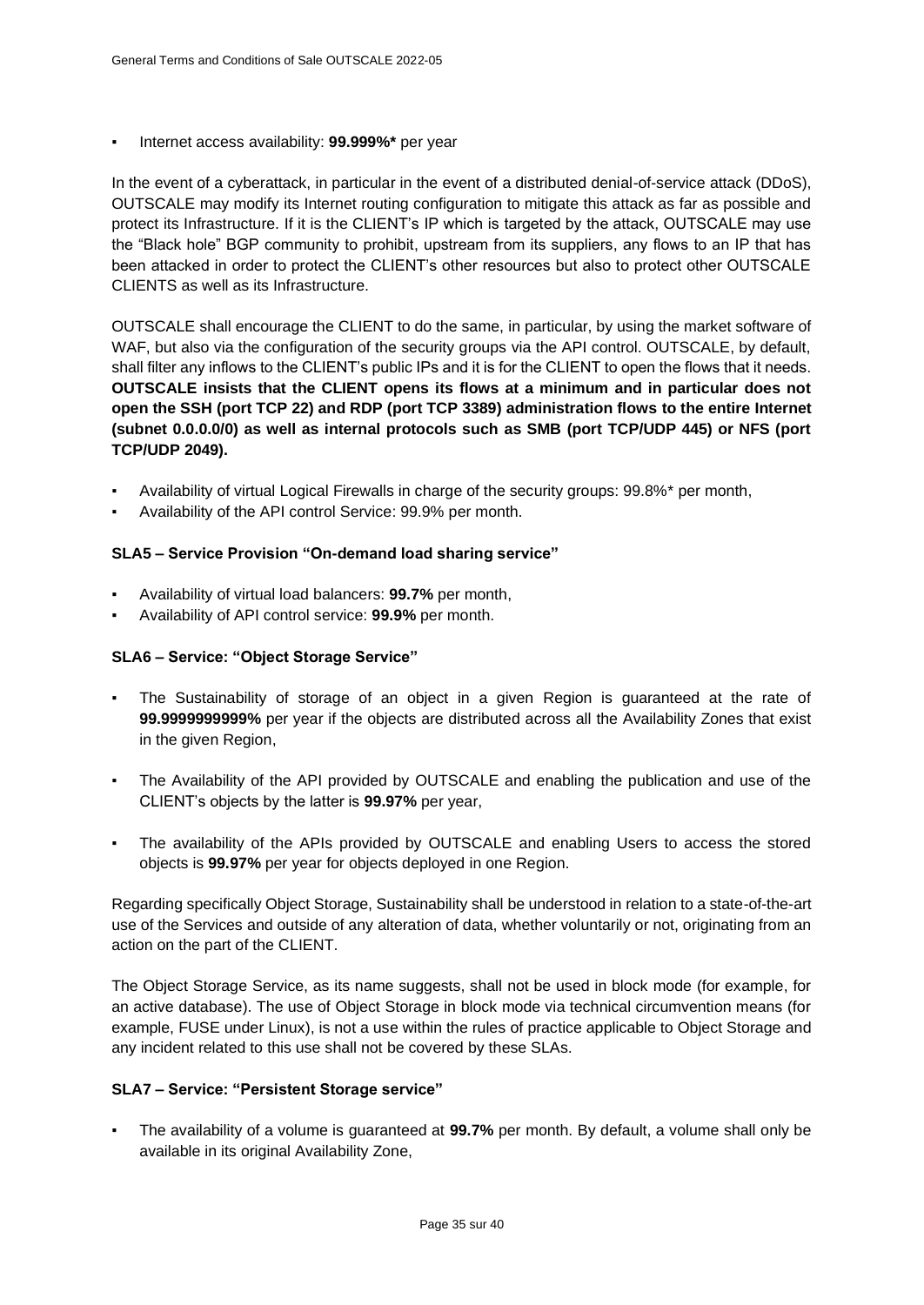- The availability of a Snapshot is **99.7%** per month. A Snapshot is available throughout the Region,
- The Sustainability of a Snapshot is 99,%, nonetheless, this guarantee shall only be acquired 24 (twenty four) hours  after the creation of the Snapshot,
- For the Virtual Machines having disks if persistent storage with guaranteed IOPS attached, OUTSCALE undertake to provide the number of IOPS subscribed within the technical limit by disk and by Virtual Machines, for blocks of 4 ko, at least **90%** of the time in a month.

The Sustainability of a volume shall not be guaranteed as it is active storage in block mode which may be impacted by any unexpected stoppage of the service. For example, the crash of a physical element of OUTSCALE's Infrastructure may give rise to the cessation of a resource such as a Virtual Machine and the continuous corruption of a storage volume which was suddenly ceased in an inconsistent manner. Furthermore, an order "terminated" or "force-stopped" may cause the sudden stoppage of the Virtual Machine resource and thereby corrupt the related volume resources.

OUTSCALE's liability may never be incurred in relation to volume consistency problems; it is the CLIENT's responsibility to ensure that it has duly carried out all the necessary safeguards in order to protect its data and that it has set up architectures according to the rules of practice in order to be able to ensure a consistent level of volumes.

## **SLA8 – Service Provision "Non-persistent Storage Service"**

The Non-Persistent Storage service shall not offer ANY guarantee. **OUTSCALE shall inform the CLIENT that the Service may stop or dysfunction at any time**, and that it shall be the CLIENT's responsibility to relaunch its Virtual Machine resource in the event whereby the absence of this Service has an impact on its availability.

This Service must be used only for specific reasons such as for temporary and noncritical storage and above all not for data such as production data to be conserved, which must be stored on other types of more sustainable storage.

## **SLA9 – Service "Customized Service for the provision of Virtual Machines"**

- The individual Availability of a substantive element (bare metal) of the Infrastructure is **99.7%** per month,
- The Availability of a Virtual Machine, etc. is **99.7%** per month,
- The Availability of an API control Service is **99.9%** per month.

In the event whereby a substantive element of OUTSCALE's Infrastructure were to cause the cessation of a CLIENT's Virtual Machine, for example, the stoppage of a physical server at OUTSCALE causing the stoppage of a CLIENT's Virtual Machine, by default the CLIENT's Virtual Machine is in a "blocked" state in order to prevent its relaunching from causing additional damage (loss of data, corruption, etc.). It shall be the CLIENT's responsibility to supervise its Virtual Machines and relaunch them if required. The time necessary for the CLIENT to do this shall not be counted for the calculation of a Virtual Machine downtime.

The downtime for a resource is the time following the cessation of the resource during which the CLIENT is unable to relaunch it.

OUTSCALE shall inform the CLIENT that in the event of any abnormal use of its Infrastructure and, in particular, in the event of an API control overload (hammering), counter security measures could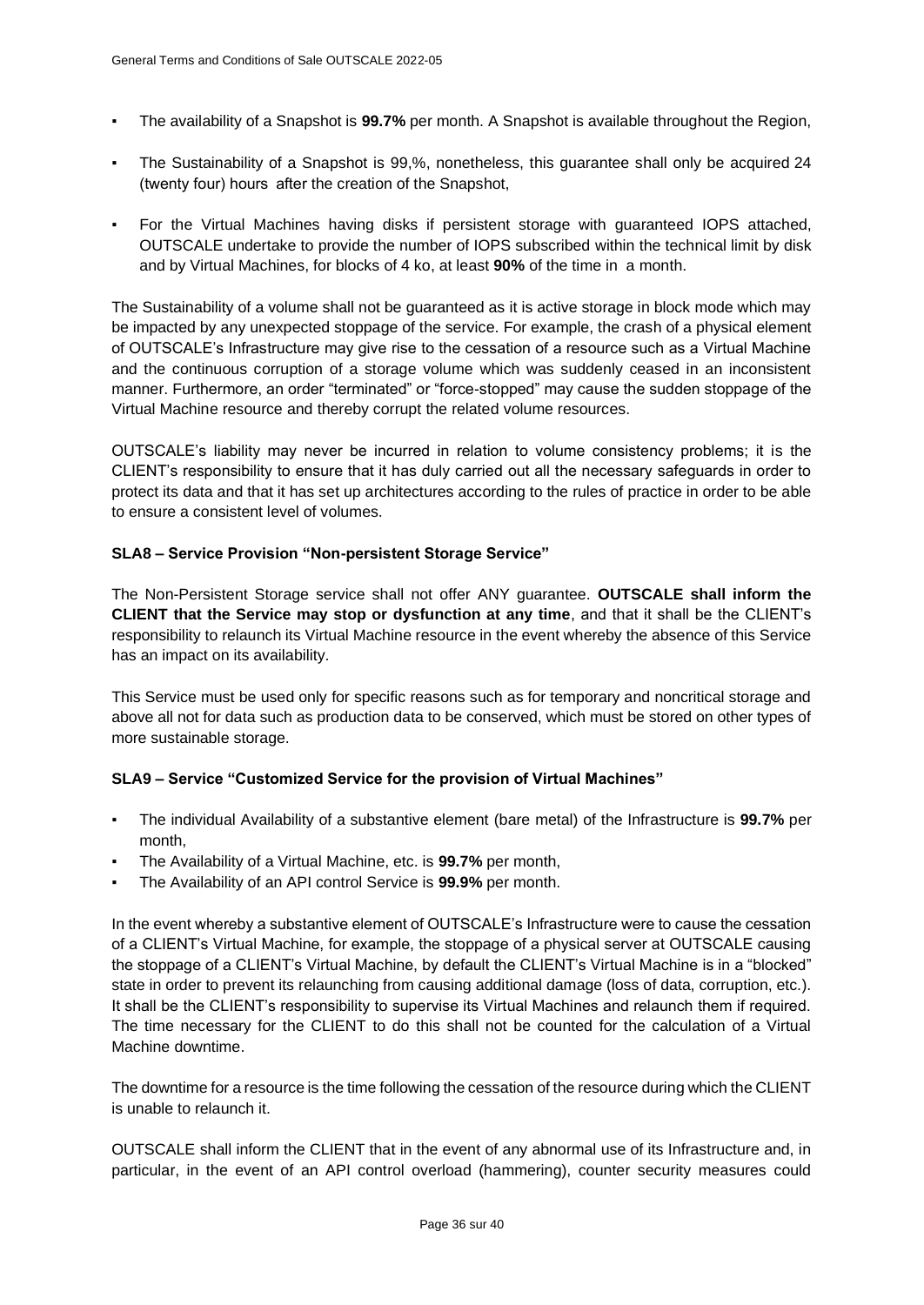automatically be activated and block access to the API controls or to some of OUTSCALE's Services. In this case, it is not a question of unavailability but a safeguard procedure for the OUTSCALE Infrastructure, and the CLIENT may not account for this as downtime.

Lastly, OUTSCALE shall inform the CLIENT that duplicate requests towards its API are limited to one per second (throttling). If the CLIENT sees duplicate requests presented to the API at a higher frequency that are refused as a result, this cannot be counted as downtime.

## <span id="page-36-0"></span>**SLA10 – Support**

Each need or incident must be reported through the creation of a ticket to OUTSCALE support. Opening this ticket with all mandatory information is the necessary prerequisite and the starting point for measuring compliance with OUTSCALE's commitments.

The calculation of the Guaranteed Response Time delay is the difference between the CLIENT's ticket opening time and the first response from OUTSCALE support.

The calculation of the Guaranteed Repair Time delay is measured between the opening of the ticket with all mandatory information to be provided by the CLIENT and the resolution of the incident by OUTSCALE support. The CLIENT's response time to answer a question from OUTSCALE support is deducted from the calculation of the Guaranteed Repair Time deadline.

An incident that is not detected by OUTSCALE support team can only be measured if the CLIENT provides the necessary information to trace a service interruption or degradation.

The Guaranteed Response Time and Guaranteed Repair Time are detailed below by incident severity:

| Guaranteed<br><b>Response</b><br><b>Time</b> | <b>Guaranteed</b><br>Repair<br><b>Time</b> | <b>Incident</b><br><b>Severity</b> | <b>Description</b>                                                                                                                                                                                                      |
|----------------------------------------------|--------------------------------------------|------------------------------------|-------------------------------------------------------------------------------------------------------------------------------------------------------------------------------------------------------------------------|
| 15 minutes                                   | 2 hours                                    | 1 (Major)                          | Total and permanent unavailability of a service:<br><b>Object Storage</b><br><b>FCU</b><br><b>API</b><br><b>Network</b><br>EIM<br>Excluding scheduled maintenance.                                                      |
| 30 minutes                                   | 4 hours                                    | $2$ (High)                         | Deterioration of a service or service performance:<br><b>Object Storage</b><br><b>FCU</b><br>API<br><b>Network</b><br>EIM<br>Client gateway<br>۰.<br>Tools for which a workaround solution exists<br>(example: Cockpit) |
| 1 hour                                       | 48 working<br>hours                        | 3 (Minor)                          | Isolated incident, bug or regression, request for analysis<br>on a CLIENT incident.                                                                                                                                     |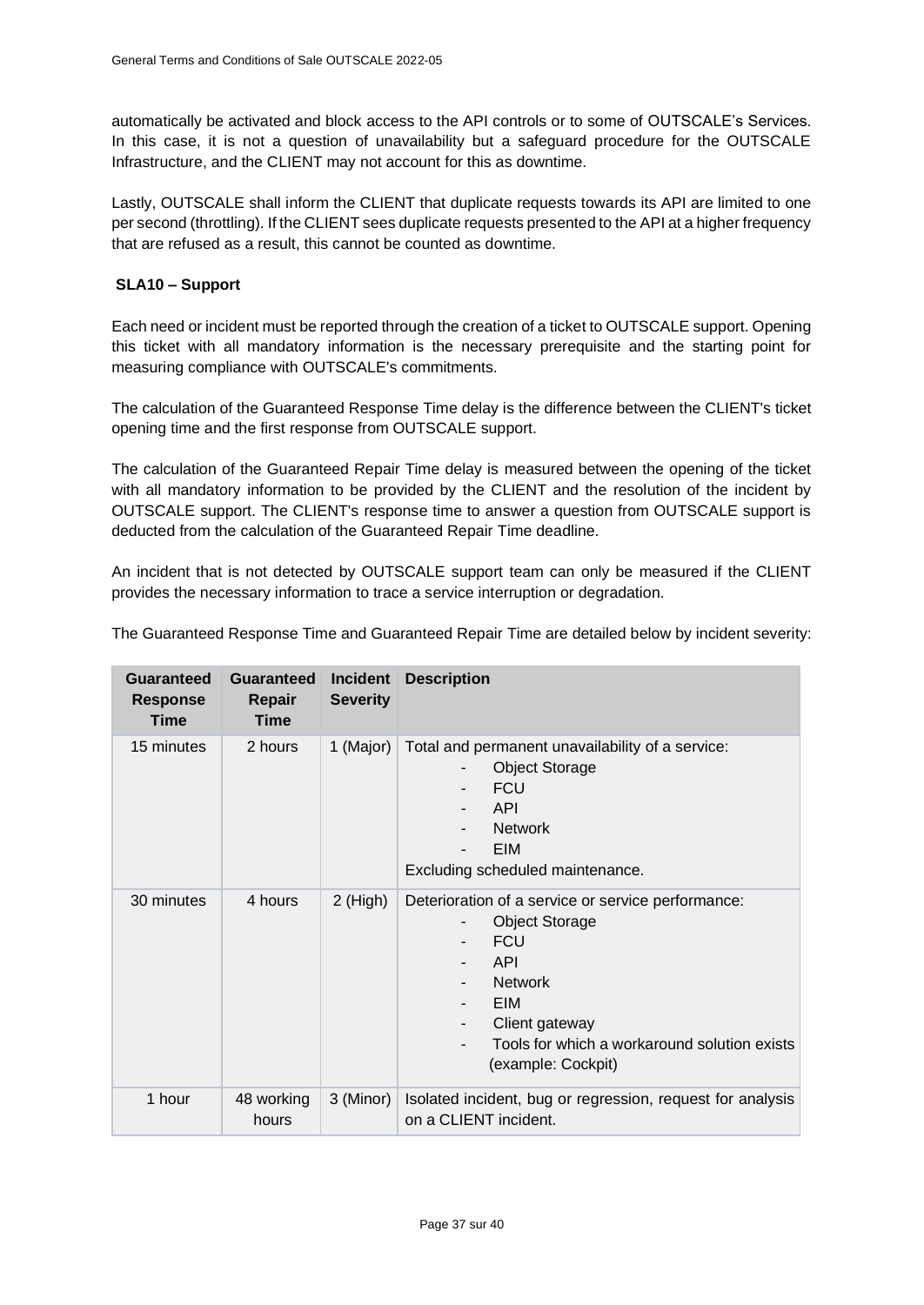In case of a request which is not an incident, OUTSCALE Support will process the ticket as soon as possible compatible with the opening hours of the Support, from 8 am to 8 pm (Paris hours) from Monday to Friday.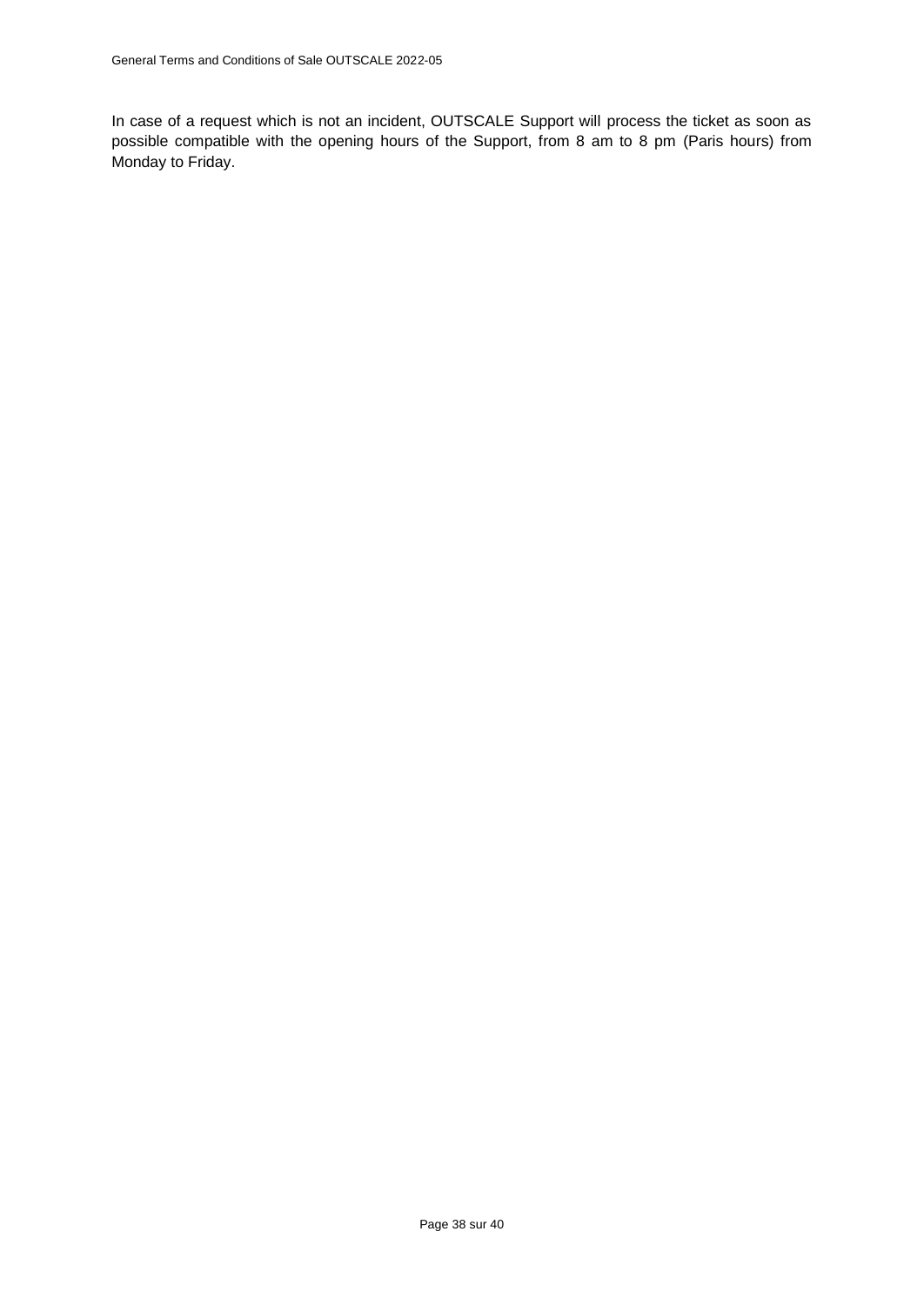# **APPENDIX B: Penalties associated with the SLAs of APPENDIX A**

<span id="page-38-0"></span>Penalties are calculated according to the following formula:

 $P_{s} = (S_c - S_g)^* 10^* C A_{cm}$ 

Ps: Penalty for the Service in question

Sc: Reported availability of the Service in question during the calculation period Sg: Availability promised by the SLAs for the given Service during the calculation period CAcm: Average monthly turnover generated by the CLIENT over a sliding year

If there are several SLA infractions, the Penalties may be cumulated. The total Penalty may never exceed the CA<sub>cm</sub> value.

Example of a calculation:

A CLIENT uses 3 OUTSCALE Services. The Object Storage Service, the Service for the supply of customized Virtual Machines and the on-demand load sharing Service. The following shall be defined:

S1: The Availability of the APIs provided by OUTSCALE and enabling users to access to the stored objects

S2: The Availability of the API control Service for the Customized Virtual Machines

S3: The Availability of virtual load balancers

Let us take, for example:

- $S1_c = 97.9%$  whereas  $S1_q = 99.99%$
- $S_0 = 99.95\%$  whereas  $S_0 = 99.9\%$
- $S3c = 98.5%$  whereas  $S3g = 99.8%$

 $S_2 \geq S_3$ , so the Service is well rendered in the context of the SLAs. Only S1<sub>c</sub> & S3<sub>c</sub> are lower than the SLAs.

i.e., a monthly invoicing calculated over a sliding year of 10,000 euros, excluding taxes. The credit calculated shall therefore be as follows:

 $P = (99.99\% - 97.9\%)^* 10^* 10000 + (99.8\% - 98.5\%)^* 10^* 10000$ P = 3390 Euro